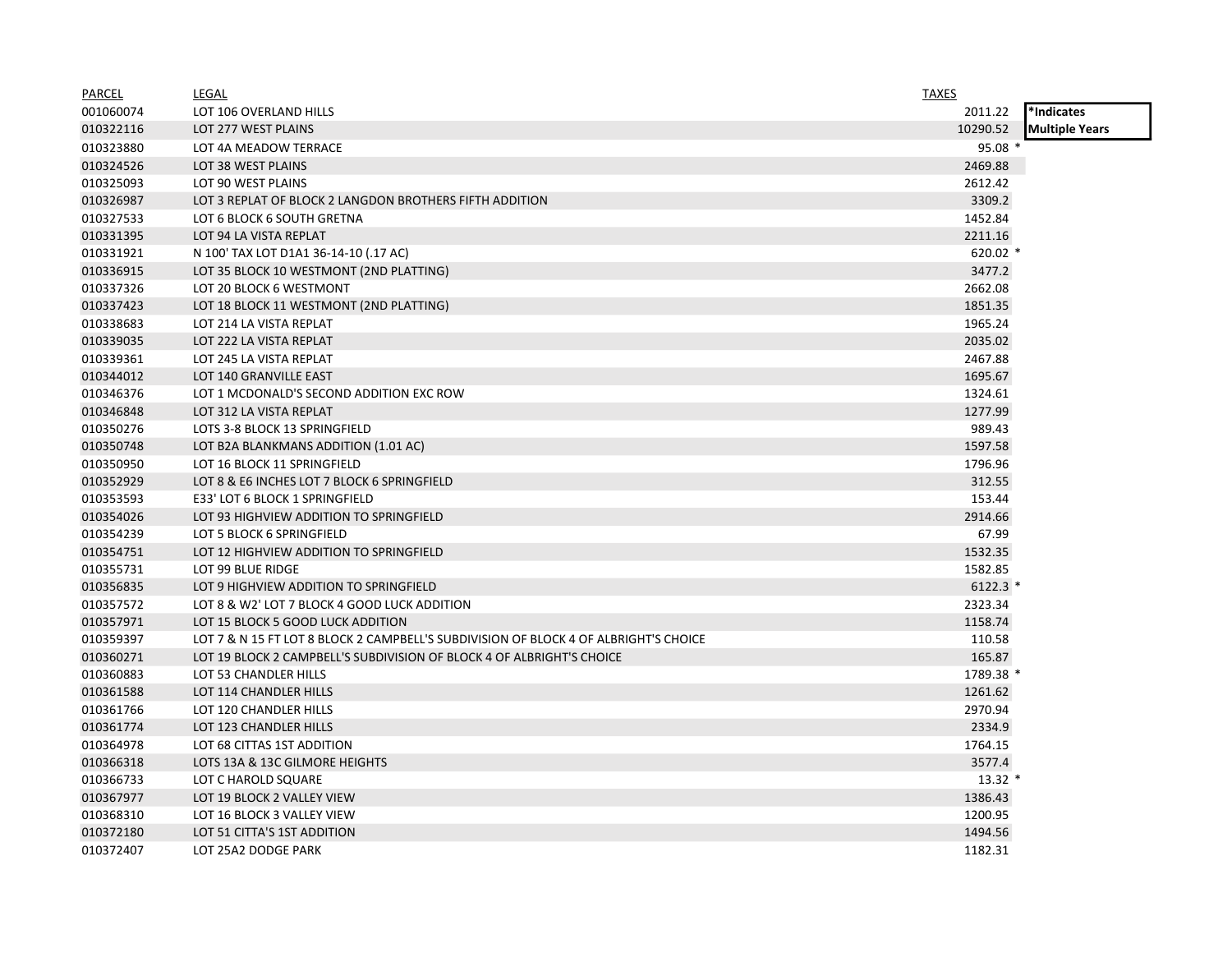| 010374426 | 1/2 VAC ALLEY ADJ ON W & S & PT LOT 2C & W 50' LOT 3 BLOCK 1 GOOD LUCK ADDITION | 431.53 * |
|-----------|---------------------------------------------------------------------------------|----------|
| 010374833 | LOT 17 SOUTHERN VALLEY ADDITION                                                 | 3750.8   |
| 010375791 | LOT 6 BLOCK 6 SPRINGFIELD                                                       | 67.99    |
| 010375945 | LOT 9B BLOCK 3 POTTER & GEORGE COMPANY'S SUBDIVISION                            | 1357.37  |
| 010376348 | LOTS 12 & 13 & W 11' OF LOT 14 BLOCK 6 SPRINGFIELD                              | 1290.57  |
| 010379908 | N 100' LOT 9 BOSANEK'S ORCHARD HEIGHTS                                          | 3479.6   |
| 010385185 | TAX LOT 2 18-14-12 (0.53 AC)                                                    | 32.78 *  |
| 010385843 | TAX LOT 5A 36-14-13 (0.68 AC)                                                   | 973.76   |
| 010386602 | LOT 68 MISSION VIEW                                                             | 1296.72  |
| 010386858 | E 130 FT OF LOT 1A EXC S 15 FT ROAD BLAHAS SUB                                  | 2732.7   |
| 010387455 | LOT 37, EX N 106', REEVES ADDITION                                              | 157.92 * |
| 010390588 | LOT 37A1 JEWELL PLACE                                                           | 3865.88  |
| 010394613 | TAX LOT 2A2 14-14-11 (1.11 AC)                                                  | $37.1*$  |
| 010396217 | TAX LOT 3D 35-14-10 (4.81 AC)                                                   | 3221.31  |
| 010402403 | LOT 1 BLOCK 10 SPEARMAN'S FIRST ADDITION TO SPRINGFIELD                         | 1946.58  |
| 010407081 | E OF ROW LOT 3 HIGGIN'S SUBDIVISION OF BLOCK 13 1/2 ALBRIGHT'S CHOICE           | $16.64*$ |
| 010412379 | W 1/2 LOT 25 DEE'S ADDITION TO SOUTH OMAHA                                      | 2510.72  |
| 010413081 | LOT 5A DEE'S ADDITION TO SOUTH OMAHA                                            | 221.16   |
| 010413626 | LOT 351 LA VISTA REPLAT                                                         | 2617.7   |
| 010413715 | LOT 355 LA VISTA REPLAT                                                         | 2775.02  |
| 010416668 | LOTS 3B & 4 BLOCK 2 VEY'S HILL HAVEN ADDITION                                   | 184.48   |
| 010416676 | LOT 5 BLOCK 2 VEY'S HILL HAVEN ADDITION                                         | 131.88   |
| 010416684 | LOT 6 BLOCK 2 VEY'S HILL HAVEN ADDITION                                         | 48.18    |
| 010417370 | LOT 268 LA VISTA REPLAT                                                         | 1113.95  |
| 010418172 | LOT 41 GREEN ACRES ADDITION                                                     | 2503.78  |
| 010418954 | LOT 80 GREEN ACRES ADDITION                                                     | 1412.73  |
| 010419225 | LOT 137 GREEN ACRES ADDITION                                                    | 1881.68  |
| 010420487 | LOT 10A2 BLOCK 3 POTTER & GEORGE COMPANY'S SUBDIVISION                          | 2172     |
| 010421416 | N <sub>1</sub> /2 N <sub>E<sub>1</sub>/4 4-12-11 (81.86 AC)</sub>               | 4003.32  |
| 010421696 | N 100 FT OF S 190 FT OF W 190 FT LOT 62 SOUTH PARK                              | 4483.66  |
| 010422544 | LOT 4 BLOCK 2 HIGH VIEW ESTATES                                                 | 961.38   |
| 010422994 | LOT 9 HOPKINS ADDITION                                                          | 2248.34  |
| 010426531 | LOT 2 BELLAIRE HEIGHTS                                                          | 1420.91  |
| 010428534 | LOT 22 BLOCK 6 BELLAIRE ADDITION B                                              | 3518.88  |
| 010429352 | LOT 20A3 PLEASANT HILL OR MARTIN'S SUBDIVISION                                  | 2009.38  |
| 010429506 | LOT 11 & E 32' LOT 12 BLOCK 7 GOOD LUCK ADDITION                                | 1112.28  |
| 010430059 | LOT 35E1 PLEASANT HILL OR MARTIN'S SUBDIVISION                                  | 1550.71  |
| 010431063 | LOT 14 GLOEB'S ADDITION, EXCEPT 6,996.31 SQ FT TO STATE                         | 965.65   |
| 010431438 | IRREG 30.65 AC W1/2 SW1/4 32-14-11 (30.65 AC)                                   | 5548.11  |
| 010434569 | LOT 26 FARBER ADDITION                                                          | 2987.56  |
| 010434798 | LOT 47 FARBER ADDITION                                                          | 1261.57  |
| 010436944 | LOT 12 BIRCHWOOD ESTATES (2.49 AC)                                              | 7318.86  |
| 010437010 | LOTS 19B & 20B BIRCHWOOD ESTATES (0.60 AC)                                      | 255.44 * |
| 010439447 | LOT 2C1-3 LAWRE ADDITION NO. 1                                                  | $16.16*$ |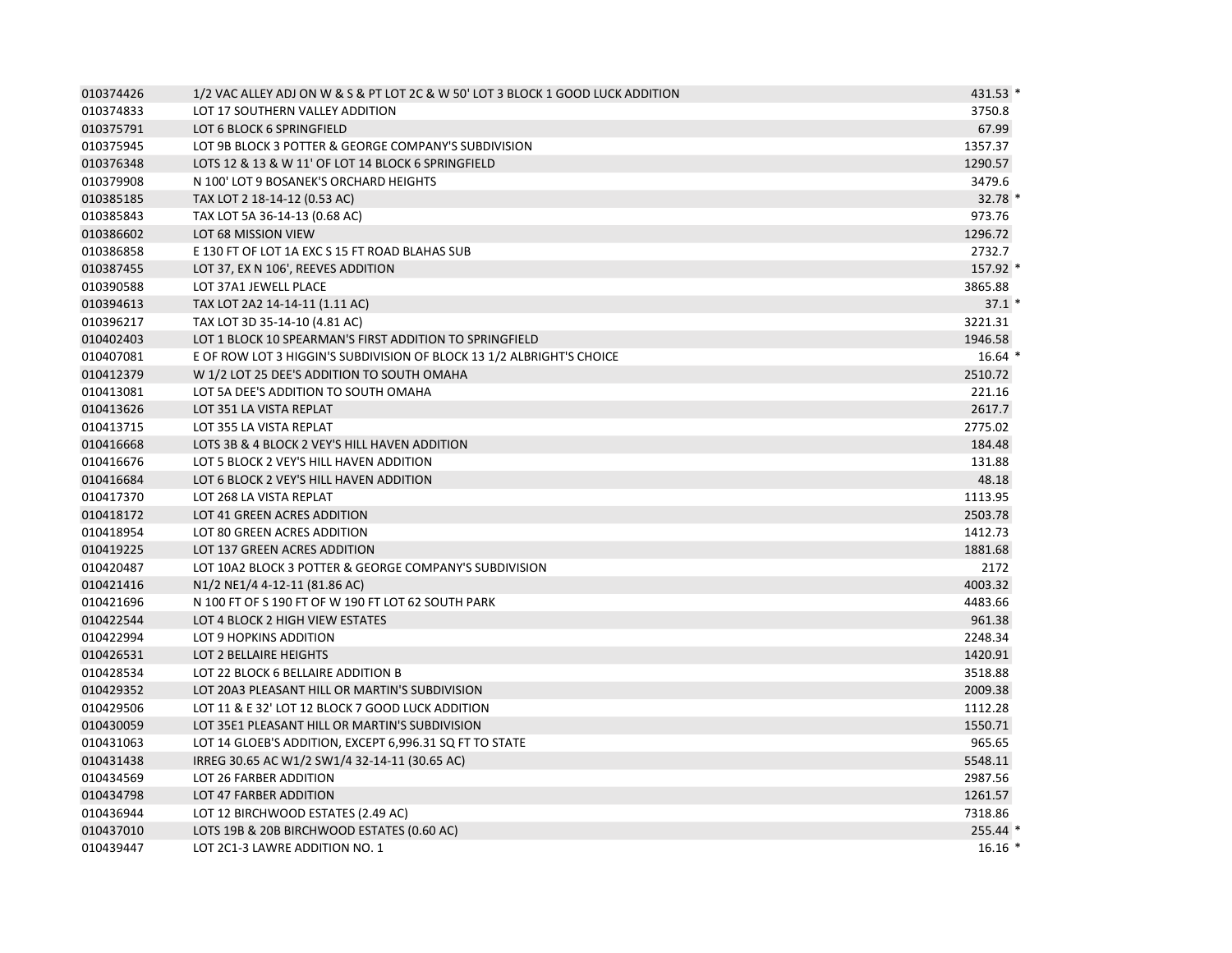| 010440054 | LOT B BLOCK 1 RUSHART ADDITION                                                            | 1854.78  |
|-----------|-------------------------------------------------------------------------------------------|----------|
| 010443002 | LOT 23 BLOCK 1 RUSHART ADDITION                                                           | 2252.04  |
| 010445013 | LOT 2 KOUBAS REPLAT                                                                       | 2790.96  |
| 010445536 | LOT 20 TERRACE HEIGHTS ADDITION                                                           | 1390.32  |
| 010446567 | LOT 92 TWIN RIDGE II                                                                      | 3088.34  |
| 010447210 | LOT 36 REPLAT OF HILLSIDE FOREST SUBDIVISION                                              | 1610.61  |
| 010448470 | LOT 3 MARTINVIEW                                                                          | 1742.1   |
| 010448705 | LOT 30 MARTINVIEW                                                                         | 1118.88  |
| 010448748 | <b>LOT 12 MARTINVIEW</b>                                                                  | 2013.92  |
| 010449663 | LOT 36 HILLTOP ACRES SUBDIVISION                                                          | 1792.91  |
| 010450912 | LOT 178 MISSION GARDENS                                                                   | 2808.2   |
| 010451501 | PT LOT 3A TWIN RIDGE II ADJ TO LOT 3C                                                     | $28.1*$  |
| 010451722 | LOT 222 TWIN RIDGE II                                                                     | 1881.71  |
| 010451811 | LOT 220 TWIN RIDGE II                                                                     | 1661.78  |
| 010452893 | LOT 96 TWIN RIDGE II                                                                      | 2712.46  |
| 010455000 | LOT 118 MISSION GARDENS                                                                   | 1510.1   |
| 010456961 | LOT 57 MISSION GARDENS                                                                    | 438.02   |
| 010457127 | LOT 71 MISSION GARDENS                                                                    | 3718.34  |
| 010459898 | N1/4 S1/2 NW1/4 EXC ROW 3-12-11 (20.03 AC)                                                | 673.95   |
| 010462627 | LOT 6 RIVERVIEW HEIGHTS REPLAT                                                            | 5416.16  |
| 010463968 | LOT 55 CRESTAIRE ADDITION                                                                 | 3378.06  |
| 010464441 | TAX LOT 7B3A3 35-14-13 (0.35 AC)                                                          | 4270.46  |
| 010465197 | <b>LOT 97 BIRCHCREST</b>                                                                  | 1787.3   |
| 010469559 | LOTS 4-6 BLOCK 60 BELLEVUE                                                                | 4209.94  |
| 010469591 | S 4 FT LOT 8 & ALL LOT 9 BLOCK 171 BELLEVUE                                               | 2910.6   |
| 010473726 | LOT 4 KOHL SUBDIVISION                                                                    | 1138.19  |
| 010474536 | LOT 16 HILLSIDE SUBDIVISION 9A                                                            | 751.28 * |
| 010474943 | LOT 5 KOLL HEIGHTS                                                                        | 2499.74  |
| 010475664 | LOT O HILLSIDE SUBDIVISION                                                                | 1237.47  |
| 010476970 | LOT 164 FONTENELLE                                                                        | 4562.48  |
| 010477500 | LOT 158 FONTENELLE                                                                        | 2174.63  |
| 010480102 | TAX LOT 13 32-14-13 (11.52 AC)                                                            | 4822.46  |
| 010481133 | LOT 2B FAIR HILL ADDITION                                                                 | 97.99 *  |
| 010481788 | LOT 96 VILLA SPRINGS                                                                      | 5242.76  |
| 010481877 | LOT 104 VILLA SPRINGS                                                                     | 107.59   |
| 010484213 | LOT 5B BLOCK 3 POTTER & GEORGE COMPANY'S SUBDIVISION                                      | 1923.94  |
| 010486976 | LOTS 39 & 40A CRESTAIRE ADDITION                                                          | 1665.86  |
| 010504591 | LOT 425 LA VISTA REPLAT                                                                   | 2500.84  |
| 010505857 | LOT 24 HIGHLAND PARK                                                                      | 3297.38  |
| 010506985 | S 20 FT LOT 9 & ALL LOT 10 BLOCK 2 CAMPBELL'S SUBDIVISION OF BLOCK 4 OF ALBRIGHT'S CHOICE | 110.58   |
| 010507701 | LOTS 4-15 BLOCK 2 ZURCHER'S SUB-DIV.                                                      | 582.2    |
| 010507922 | LOT 28B COUNTRY CLUB ACRES                                                                | 332.96 * |
| 010509216 | LOTS 4-10 BLOCK 1 ZURCHER'S SUB-DIV.                                                      | 348.05   |
| 010509887 | LOT 9 FONTENELLE                                                                          | $64.62*$ |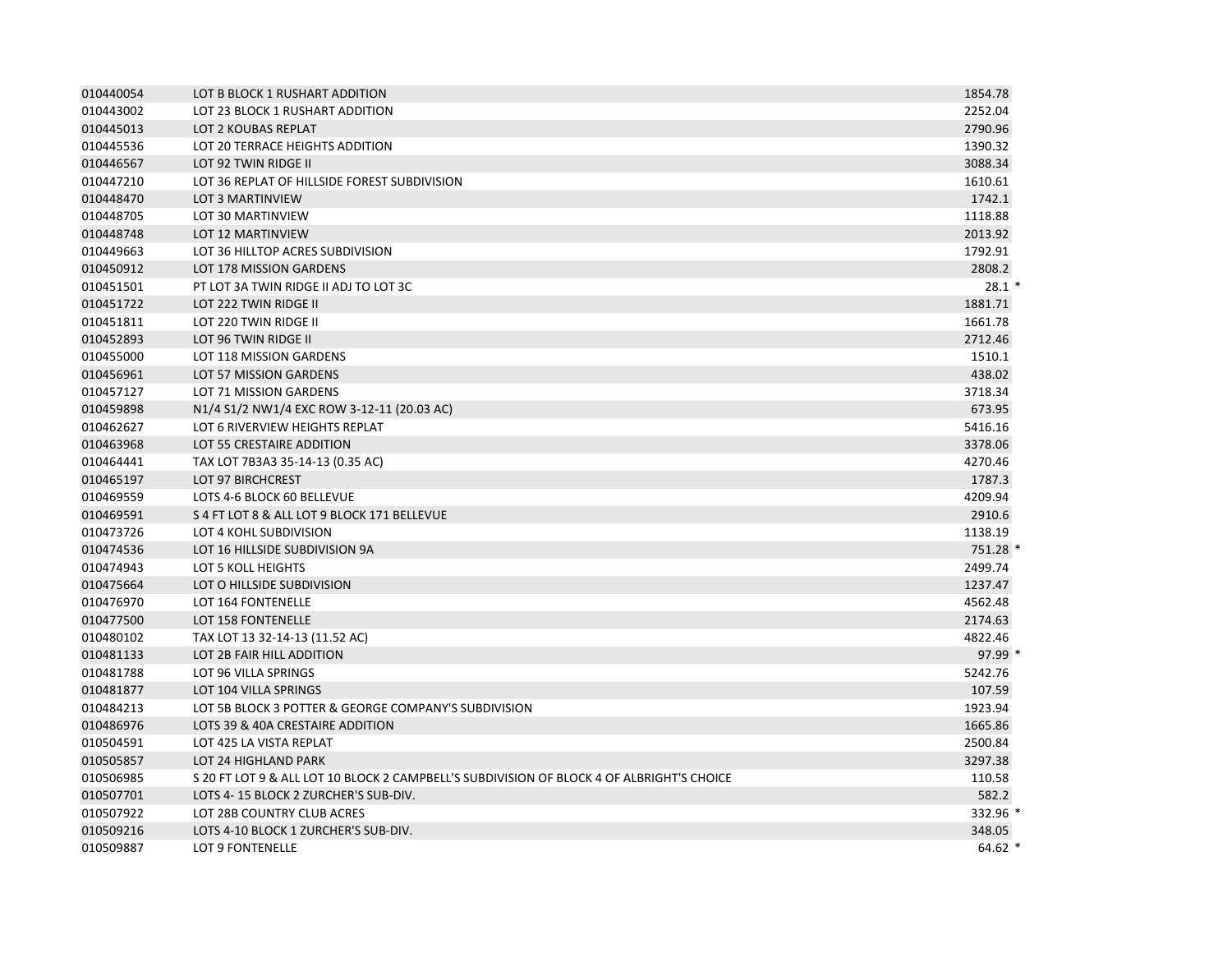| 010510591 | LOT 3A2 ESTES SUBDIVISION                                                                                | 1789.58   |
|-----------|----------------------------------------------------------------------------------------------------------|-----------|
| 010512195 | LOTS 10-16 INC BLOCK 7 FIRST ADDITION TO RANDOLPH PLACE TO SOUTH OMAHA & VAC ALLEY ADJ LOTS 13 & 14      | 387.03    |
| 010512284 | LOT 17 BLOCK 7 FIRST ADDITION TO RANDOLPH PLACE TO SOUTH OMAHA & 1/2 VAC ALLEY ADJ                       | 165.87    |
| 010512357 | LOTS 7-16 INC BLOCK 6 FIRST ADDITION TO RANDOLPH PLACE TO SOUTH OMAHA & 1/2 VAC ALLEY                    | 596.1     |
| 010512381 | LOTS 28-30 & LOT 3, EX ROW, BLOCK 11 FIRST ADDITION TO RANDOLPH PLACE TO SOUTH OMAHA & ALL VAC ALLEY ADJ | 55.28     |
| 010512616 | S1/2 LOTS 1 & 2 BLOCK 12 FIRST ADDITION TO RANDOLPH PLACE TO SOUTH OMAHA & N1/2 VAC ALLEY ADJ            | 331.74    |
| 010512926 | LOTS 1-3 BLOCK 10 FIRST ADDITION TO RANDOLPH PLACE TO SOUTH OMAHA & 1/2 VAC ALLEY ADJ                    | 793.89    |
| 010513094 | LOTS 6 & 7 BLOCK 10 FIRST ADDITION TO RANDOLPH PLACE TO SOUTH OMAHA                                      | 221.16    |
| 010516689 | LOT 84 SOUTHERN VIEW 2ND PLATTING                                                                        | 1673.26   |
| 010518142 | LOT 23 S & S'S HARVEST HILL                                                                              | 4039.84   |
| 010518746 | LOT 3 STELLA'S ADDITION                                                                                  | 435.08 *  |
| 010527184 | LOT 144 NOB HILL                                                                                         | 947.77    |
| 010527923 | LOT 15 RYBIN'S SUBDIVISION #2                                                                            | 1336.3    |
| 010528032 | LOT 4A O'NEIL'S SUBDIVISION                                                                              | 3863.06   |
| 010529756 | LOT 80 FAULKLAND HEIGHTS                                                                                 | 1732.2    |
| 010532145 | LOT 8 EXC W 150 FT FAHS SUB                                                                              | 745.92    |
| 010532374 | LOT 43 SOUTH WOODS                                                                                       | 1664.08   |
| 010532773 | LOT 24 VIKING PARK                                                                                       | 1417.49   |
| 010532781 | OUTLOT A VIKING PARK (0.07 AC)                                                                           | $6.68*$   |
| 010533184 | LOT 5C1 BLOCK 3 MARTINDALE                                                                               | 1294.85   |
| 010533966 | SUBLOT 7 E OF RAILROAD ROW ABRAHAM'S SUBDIVISION OF TAX LOT D (.48 AC)                                   | 95.88 *   |
| 010537511 | LOT 48 SOUTH WOODS                                                                                       | 3167      |
| 010538763 | LOT 5 ROSE DALE HEIGHTS NO 1                                                                             | 55.29     |
| 010538860 | LOT 6 ROSE DALE HEIGHTS NO 1                                                                             | 685.6     |
| 010538941 | LOT 7 ROSE DALE HEIGHTS NO 1                                                                             | 287.52    |
| 010542299 | LOTS 26 & 27 BLOCK 5 FIRST ADDITION TO RANDOLPH PLACE TO SOUTH OMAHA & 1/2 VAC ALLEY ADJ                 | 1947.28   |
| 010542663 | LOT 1496 LA VISTA                                                                                        | 1071.04   |
| 010542760 | LOT 1473 LA VISTA                                                                                        | 2357.16   |
| 010543856 | LOT 74 SUN VALLEY PARK                                                                                   | 3081.84   |
| 010543910 | LOT 63 SUN VALLEY PARK                                                                                   | 826.7     |
| 010543961 | LOT 3 & N 1/2 LOT 28 BLOCK 1 RANDOLPH PLACE & ALL VAC ALLEY BETWEEN                                      | 1686.32   |
| 010544240 | LOTS 28 & 29 BLOCK 12 FIRST ADDITION TO RANDOLPH PLACE TO SOUTH OMAHA & 1/2 VAC ALLEY ADJ                | 1108.62 * |
| 010544747 | LOT 10 BLOCK 3 RANDOLPH PLACE                                                                            | 622.67    |
| 010545301 | LOTS 7B, 8 & 9 BLOCK 1 FIRST ADDITION TO RANDOLPH PLACE TO SOUTH OMAHA & S1/2 VAC JOSEPHINE ST ADJ LOT 8 | 221.16    |
| 010546103 | LOT 1109 LA VISTA                                                                                        | 1416.87   |
| 010547738 | LOT 158 SUN VALLEY                                                                                       | 2307.37   |
| 010548637 | LOT 229 SUN VALLEY                                                                                       | 1588.22   |
| 010549560 | LOT 181 GLENMORRIE                                                                                       | 4098.94   |
| 010552197 | LOT 10 BLOCK 12 HIGH MEADOWS                                                                             | 1079.98   |
| 010552308 | LOT 2 BLOCK 8 HIGH MEADOWS                                                                               | 1115.37   |
| 010552871 | LOT 9 BLOCK 13 HIGH MEADOWS                                                                              | 3512.92   |
| 010553045 | LOT 15 BLOCK 1 HIGH MEADOWS                                                                              | 941.58    |
| 010553703 | LOT 10 BLOCK 8 HIGH MEADOWS                                                                              | 1250.29   |
| 010556052 | LOT 1149 LA VISTA                                                                                        | 1421.34   |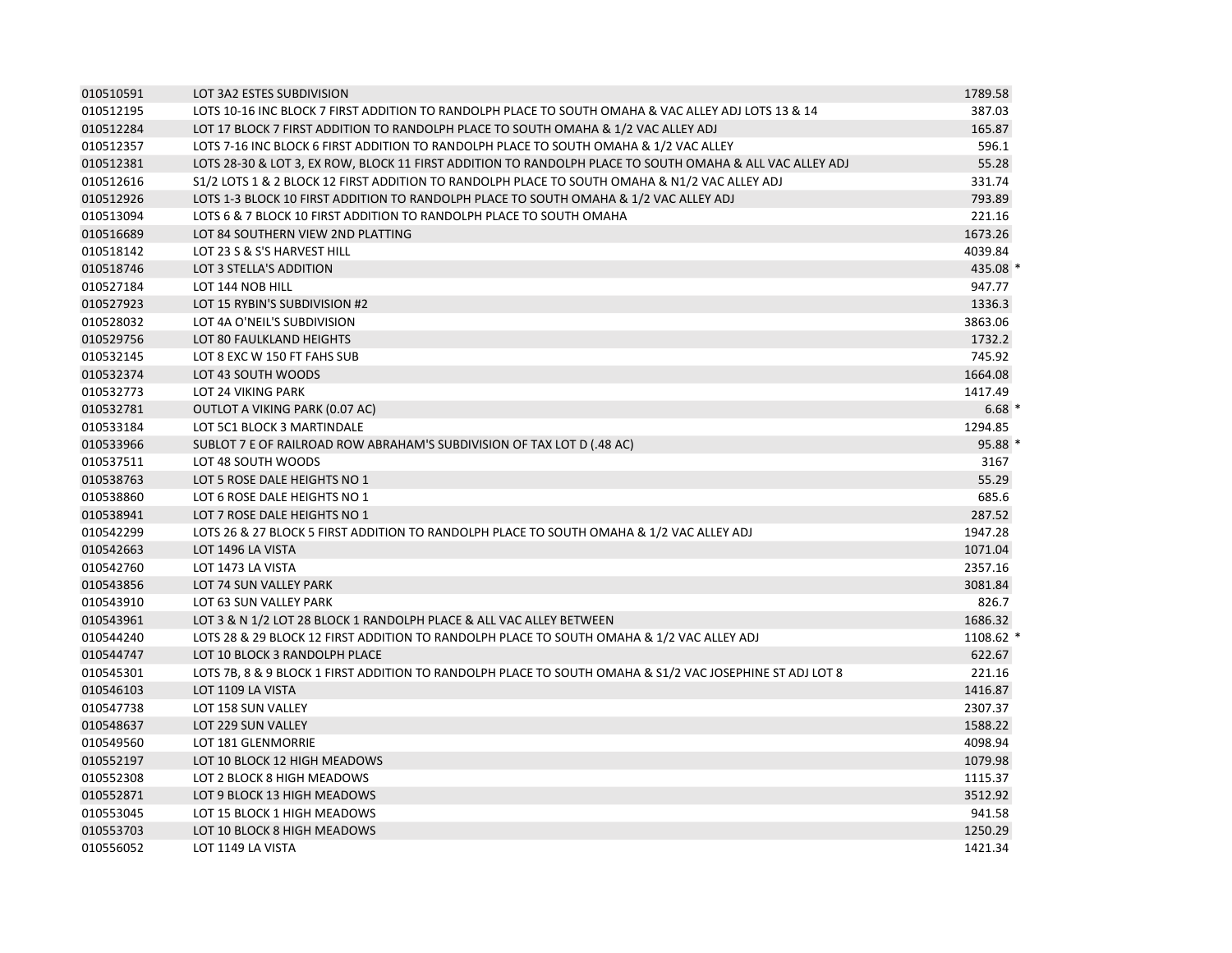| 010556702 | LOT 612 LA VISTA REPLAT                                  | 3267.68    |
|-----------|----------------------------------------------------------|------------|
| 010558225 | N 1/3 LOT 4 BLOCK 17 PAPILLION                           | 1103.94    |
| 010561129 | LOT 973 LA VISTA                                         | 2177.64    |
| 010561285 | LOT 906 LA VISTA                                         | 1460.31    |
| 010561463 | LOT 1462 LA VISTA                                        | 2500.62    |
| 010561811 | LOT 912 LA VISTA                                         | 2674.36    |
| 010562087 | LOT 929 LA VISTA                                         | 1954.56    |
| 010563970 | LOT 1137 LA VISTA                                        | 1484.64    |
| 010565647 | TAX LOTS 2B2 EXC N 17 FT & TAX LOT 3B 13-14-12 (1.86 AC) | 1173.99    |
| 010565760 | TAX LOT I 13-14-12 (1.04 AC)                             | 539.42 *   |
| 010566430 | LOT 219 PARK VIEW HEIGHTS 2ND ADDITION                   | 2682.82    |
| 010569960 | LOT 138A TARA HEIGHTS                                    | 2741.16    |
| 010570454 | LOT 29 TARA HEIGHTS                                      | 1655.53    |
| 010570845 | LOT 644 LA VISTA REPLAT                                  | 8712.64 *  |
| 010571892 | LOT 180 TARA HEIGHTS                                     | 2765.7     |
| 010572023 | LOT 205 TARA HEIGHTS                                     | 2898.06    |
| 010573429 | E 1/2 LOTS 5 & 6 BLOCK 6 BEADLES SUBDIVIISION            | 2425.82    |
| 010574034 | LOT 22 BECKER'S 3RD ADDITION                             | 2679.88    |
| 010574050 | W 45' LOTS 3 & 4 BLOCK 7 BEADLES SUBDIVISION             | 42.06      |
| 010574522 | LOT 561 LA VISTA REPLAT                                  | 3269.6     |
| 010575278 | LOT 6 BLOCK 2 GROVES SUBURBAN HEIGHTS                    | 3042.3     |
| 010576274 | W 1/2 OF LOTS 7 & 8 BLOCK 8 PAPILLION                    | 2060.7     |
| 010578986 | LOT 348 PARK VIEW HEIGHTS 2ND ADDITION                   | 3018.66    |
| 010579478 | LOT 114 PARK VIEW HEIGHTS                                | 3297.96    |
| 010580840 | LOT 113 CRESTVIEW HEIGHTS                                | 450.68     |
| 010581316 | TAX LOT 8A1 21-14-13 (9.44 AC)                           | 850.48     |
| 010581685 | LOT 16 GLENMORRIE                                        | 1697.85    |
| 010583971 | LOT 159 SOUTHERN PARK ADDITION                           | 176.93     |
| 010584358 | LOT 157 SOUTHERN PARK ADDITION                           | 1474.65    |
| 010584668 | LOT 91 SOUTHERN PARK ADDITION                            | 3521.12    |
| 010593470 | TAX LOT A2 14-14-13 (1.47 AC)                            | 165.97 *   |
| 010593667 | LOT 7 BLOCK 1 SOUTHERN HILLS                             | 2759.26    |
| 010593810 | LOT 21 BLOCK 1 SOUTHERN HILLS                            | 2624.64    |
| 010594477 | LOTS 7A & 8A BLOCK 283 BELLEVUE & S 5 FT VAC 28TH AVE    | 1065.08    |
| 010594507 | LOT 6 EXC S 10 FT BLOCK 318 BELLEVUE & S 6 FT 28TH AVE   | 785.24     |
| 010596437 | N 6 FT LOT 3 & S 43 FT LOT 4 BLOCK 29 BELLEVUE           | 2495.88    |
| 010596887 | LOT 1 EXC N 10 FT BLOCK 110 BELLEVUE                     | 1755.74    |
| 010597239 | LOT 5 BLOCK 55 BELLEVUE                                  | 2289.58    |
| 010598162 | TAX LOTS A2 & B OF G1B 14-14-13 (0.16 AC)                | 2652.8     |
| 010599029 | LOT 131 CARRIAGE HILL FOURTH PLATTING                    | 3421.66    |
| 010602763 | TAX LOTS A5B & A6B 21-14-13 (2.03 AC)                    | 25555.16 * |
| 010603190 | TAX LOT 1 17-14-14 (2.11 AC)                             | 468.26     |
| 010606742 | LOT 9 RE-PLAT OF BLOCK 295 BELLEVUE                      | 834.03     |
| 010607544 | LOTS 8 & 9 BLOCK 361 BELLEVUE                            | 981.95     |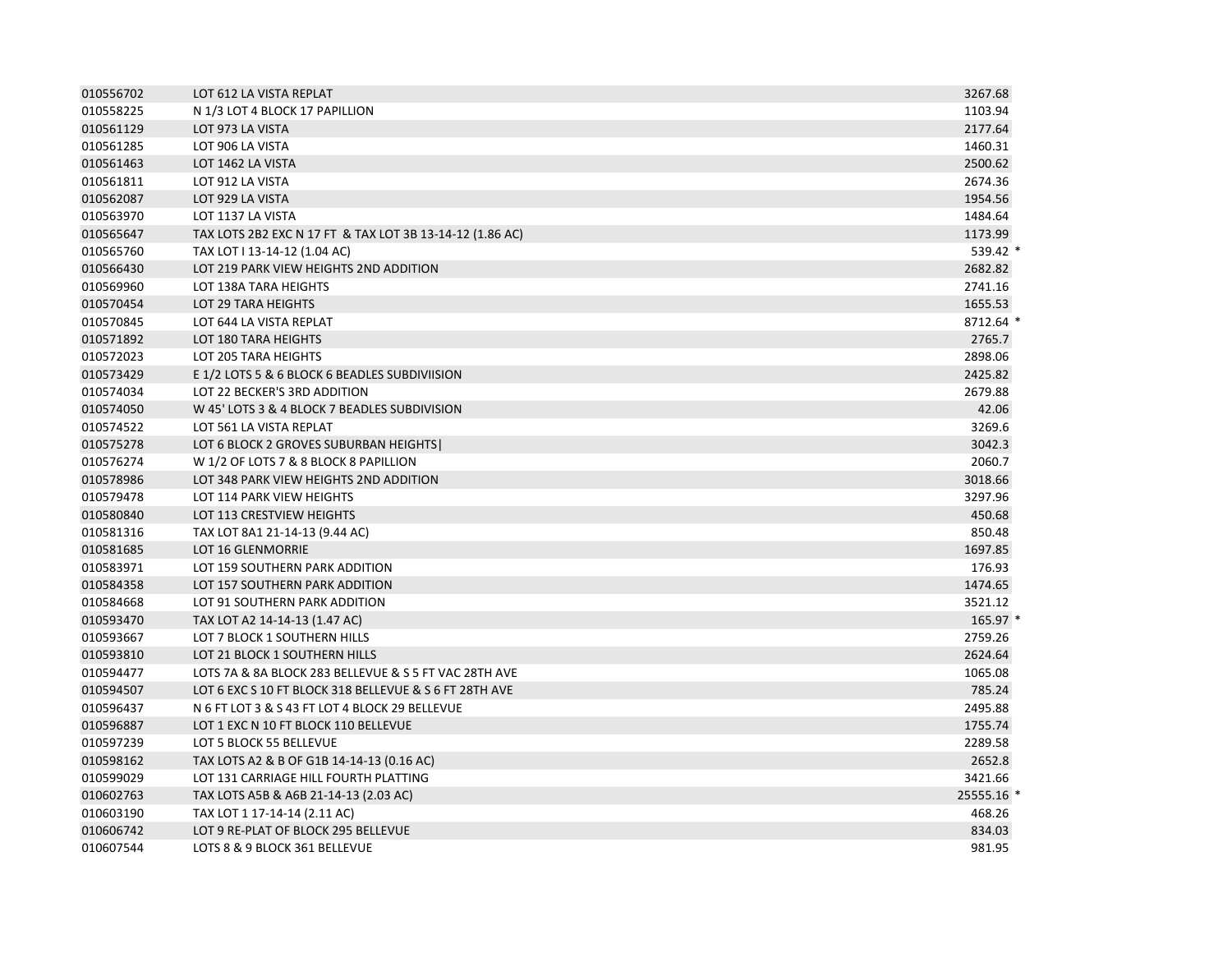| 010607633 | LOT 10 BLOCK 306 BELLEVUE                                              | 844.81    |
|-----------|------------------------------------------------------------------------|-----------|
| 010608052 | LOT 7 BLOCK 361 BELLEVUE                                               | 133.34    |
| 010610154 | TAX LOT 7B1 15-14-13 (1.07 AC)                                         | 276.44    |
| 010610820 | TAX LOT B10B 16-14-13 (.21 AC)                                         | 1861.83   |
| 010611789 | E 40' LOT 5, EX S 77' & LOT 6, EX S 77' BLOCK 297 BELLEVUE             | 1745.68   |
| 010611827 | LOT 7 BLOCK 196 BELLEVUE                                               | 1023.77   |
| 010612009 | LOT 12 BLOCK 298 BELLEVUE                                              | 2741.86   |
| 010612084 | LOT 7 BLOCK 299 BELLEVUE                                               | 996.48    |
| 010616012 | LOT 11 BLOCK 111 BELLEVUE                                              | $64.62*$  |
| 010617302 | LOT 4 REPLAT OF BLOCK 307 BELLEVUE                                     | 2000.12   |
| 010617760 | LOT 2 BLOCK 263 BELLEVUE                                               | 1481.68   |
| 010617817 | LOT 7 BLOCK 320 BELLEVUE & S 33 FT VAC 26TH AVE                        | 1659.6    |
| 010623159 | N 10 FT LOT 1 & S 41 FT LOT 2 BLOCK 281 BELLEVUE                       | 2178.1    |
| 010623531 | LOT 1 EXC N 10 FT BLOCK 122 BELLEVUE & N 8 FT VAC 27TH AVE ADJ         | 2074.66   |
| 010623809 | S 41 FT LOT 11 & N 10 FT LOT 12 BLOCK 123 BELLEVUE                     | 1257.17   |
| 010624597 | LOT 7 BLOCK 1 BELLEVUE & E 8 FT VAC ALLEY ADJ                          | $64.62*$  |
| 010626093 | LOT 24A BUTTERFIELDS SUBDIVISION                                       | 3118.16   |
| 010626336 | TAX LOT 9A 17-13-14 (11.06 AC)                                         | 1299.58   |
| 010626565 | TAX LOTS 6-8 19-13-14 (26.03 AC)                                       | 840       |
| 010628347 | TAX LOT 6B 1-13-13 (0.21)                                              | 1398.76   |
| 010628754 | TAX LOT Q 1-13-13 BELLEVUE (1.99 AC)                                   | 10117.96  |
| 010629106 | TAX LOTS 2, 3, 6, 20, 26A & 26B 18-13-14 (113.22 AC)                   | 3384.37   |
| 010629785 | TAX LOT 1E 17-13-14 (0.91 AC)                                          | 524.92    |
| 010630120 | LOT 3 BLOCK 56 BELLEVUE                                                | 642.3     |
| 010632425 | UNIT 16 GRAND VILLA OF TWIN RIDGE II CONDOMINIUM PROPERTY REGIME NO. 1 | 2302.56   |
| 010632735 | UNIT 30 GRAND VILLA OF TWIN RIDGE II CONDOMINIUM PROPERTY REGIME NO. 1 | 1344.29   |
| 010633626 | TAX LOT A 2-13-13 (0.22 AC)                                            | 272.22 *  |
| 010633766 | LOT 13 WILSON & JOHNSON SUBDIVISION                                    | $85.32*$  |
| 010634835 | LOTS 10 & 11 BLOCK 205 BELLEVUE                                        | 685.93 *  |
| 010635289 | LOT 2 BLOCK 201 BELLEVUE                                               | 619.98    |
| 010636455 | LOTS 5-8 BLOCK 15 LA PLATTE & 1/2 VAC ST & ALLEY ADJ                   | 1867.6    |
| 010636536 | LOT 1 BLOCK 28 LA PLATTE & VAC 33' OF ST ADJ                           | 400.4     |
| 010636552 | S 54' OF VAC 3RD ST ADJ TO LOT 2 BLOCK 21 LA PLATTE                    | 909.24    |
| 010636978 | LOT 79B JEWELL TERRACE                                                 | 3399.12   |
| 010637559 | AL LOTS 1 - 11 BLOCK 1 FORT CROOK CITY                                 | 904.96 *  |
| 010637583 | LOTS 1-6 BLOCK 3 FORT CROOK CITY                                       | 508.68 *  |
| 010637591 | LOTS 20-26 BLOCK 3 FORT CROOK CITY                                     | 248.21    |
| 010637656 | LOTS 1-4 BLOCK 4 FORT CROOK CITY                                       | $379.1*$  |
| 010637672 | LOT 27 BLOCK 3 FORT CROOK CITY                                         | 182.48 *  |
| 010637699 | LOTS 5-12 BLOCK 4 FORT CROOK CITY                                      | 623.68 *  |
| 010637834 | TAX LOT C 2-13-13 (0.61 AC)                                            | 743.06 *  |
| 010637842 | TAX LOT DIG 2-13-13 (.42 AC)                                           | 512.52    |
| 010637893 | LOTS 1-13 ZURCHER'S 1ST ADD TO FORT CROOK CITY                         | 1846.52 * |
| 010743235 | <b>OUTLOT D QUAIL CREEK (3.66 AC)</b>                                  | 192.22    |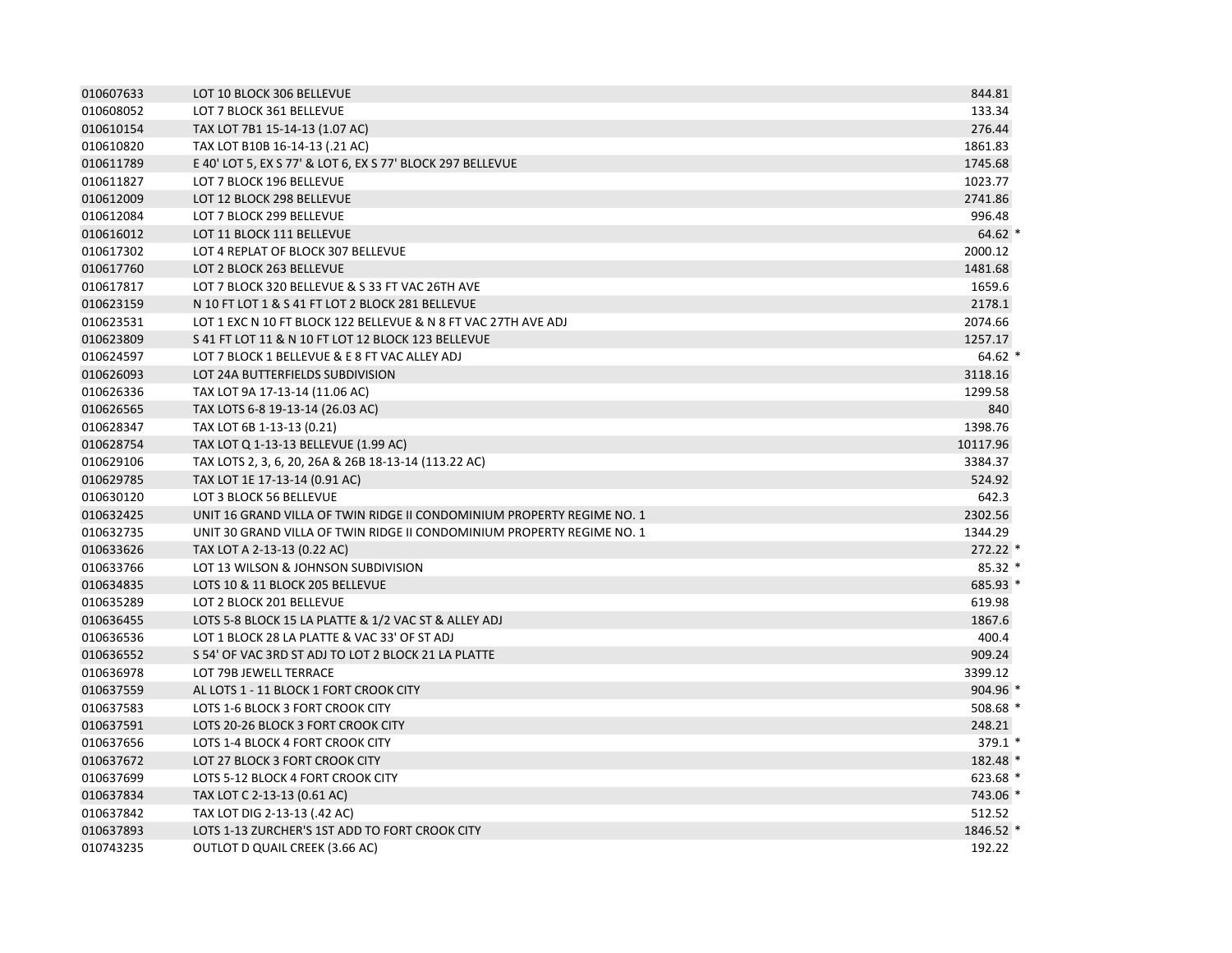| 010743413 | LOT 40 QUAIL CREEK                                                               | 859.34     |
|-----------|----------------------------------------------------------------------------------|------------|
| 010744789 | OUTLOT B QUAIL CREEK (2.345 AC)                                                  | $69.84*$   |
| 010744797 | <b>OUTLOT C QUAIL CREEK</b>                                                      | $47.68*$   |
| 010744800 | OUTLOT E QUAIL CREEK (2.246 AC)                                                  | $71.88*$   |
| 010744819 | OUTLOT F QUAIL CREEK (1.557 AC)                                                  | $272.52*$  |
| 010744835 | PART OF OUTLOT H QUAIL CREEK                                                     | 136.26 *   |
| 010744843 | <b>OUTLOT J QUAIL CREEK</b>                                                      | $85.16*$   |
| 010745513 | LOT 55 WHISPERING TIMBER ESTATES                                                 | 2875.36    |
| 010746978 | LOT 1B SUBDIVISION OF LOT 1 OF W1/2 SE1/4 OF SECTION 6 T13N R12E OF THE 6TH P.M. | 1795.28    |
| 010748784 | LOT 857 LA VISTA                                                                 | 2247.46    |
| 010749802 | LOT 20B4 PLEASANT HILL OR MARTIN'S SUBDIVISION                                   | 24.96 *    |
| 010749829 | LOT 1A BUTTERFIELDS SUBDIVISION                                                  | 1854.78    |
| 010751718 | LOT 194 HANSON'S LAKES                                                           | 971.49     |
| 010751874 | LOT 179 HANSON'S LAKES                                                           | 3807.78    |
| 010754067 | TAX LOT 8C 15-14-13, EX PT TO RD, (0.38 AC)                                      | 938.96     |
| 010756809 | LOT 118 LEAWOOD OAKS II                                                          | 2387.13    |
| 010758259 | LOT 366 MILLARD HIGHLANDS SOUTH                                                  | 2051.93    |
| 010762256 | LOT 7 CHARWOOD                                                                   | 1958.05    |
| 010762264 | LOTS 19 & 18B1 CHARWOOD                                                          | 2323.11    |
| 010764100 | OUTLOT 1 TWIN RIDGE III (0.16 AC)                                                | $64.62*$   |
| 010764437 | TAX LOT 6A 36-13-11 (.86 AC) SPRINGFIELD                                         | 163.46 *   |
| 010764887 | OUTLOT A JOHNSON-THOMAS ADDITION                                                 | $32.3*$    |
| 010765158 | LOT 9 & S 40' LOT 10 BLOCK 10 CHALCO                                             | 1021.22    |
| 010765662 | LOT 1 QUAIL CREEK REPLAT I                                                       | 2451.42 *  |
| 010769218 | LOT 88 BRIARWOOD                                                                 | 1966.11    |
| 010769528 | LOT 60 BRIARWOOD                                                                 | 3543.56    |
| 010769765 | LOT 37 BRIARWOOD                                                                 | 1766.53    |
| 010791914 | LOT 51 THE MEADOWS REPLAT VIII                                                   | 2912.66    |
| 010841210 | LOT 156 THE MEADOWS REPLAT V                                                     | 12448.03 * |
| 010913386 | IMP ONLY LOT 216 HANSON'S LAKES (REAL ESTATE, 010751475)                         | 1565.3     |
| 010913408 | IMP ONLY LOT 216 HANSON'S LAKES (REAL ESTATE 010751475)                          | 1180.74 *  |
| 010916741 | LOT 25 MONARCH PLACE                                                             | 2328.79    |
| 010917926 | LOT 38 PARKVIEW HEIGHTS IV                                                       | 1890.51    |
| 010920056 | IMP ONLY LOT 6S RSP MANAGEMENT 9-13-10 (010409912)~                              | 320.58     |
| 010923713 | LOT 16 STONECROFT                                                                | 1694.97    |
| 010924523 | IMP ONLY SITE 2 HAROLD HORN LAND LOCATED ON TAX LOT 15 28-14-10                  | 813.62     |
| 010924582 | IMP ONLY SITE 40W SCHMID PARK 28-13-12 LOCATED ON PARCEL #010609067              | 2771.98 *  |
| 010924655 | IMP ONLY SITE 16E SCHMID PARK 28-13-12 LOCATED ON PARCEL #010609067              | 417.78     |
| 010924795 | IMP ONLY SITE 5 HAROLD HORN LAND LOCATED ON TAX LOT 15 28-14-10                  | 978.5 *    |
| 010925058 | IMP ONLY SITE 1 HAROLD HORN LAND LOCATED ON TAX LOT 15 28-14-10                  | 589.6      |
| 010925295 | IMP ONLY SITE 6W SCHMID PARK 28-13-12 LOCATED ON PARCEL #010609067               | 254.08     |
| 010925600 | IMP ONLY A H FARMS INC 25-13-12 (RE 010382348)                                   | 196.1      |
| 010926542 | IMP ONLY LOT 27P VENCILS LAND 20-14-10                                           | 2363.78 *  |
| 010926712 | IMP ONLY LOT 25P VENCILS LAND 20-14-10                                           | 1608.66 *  |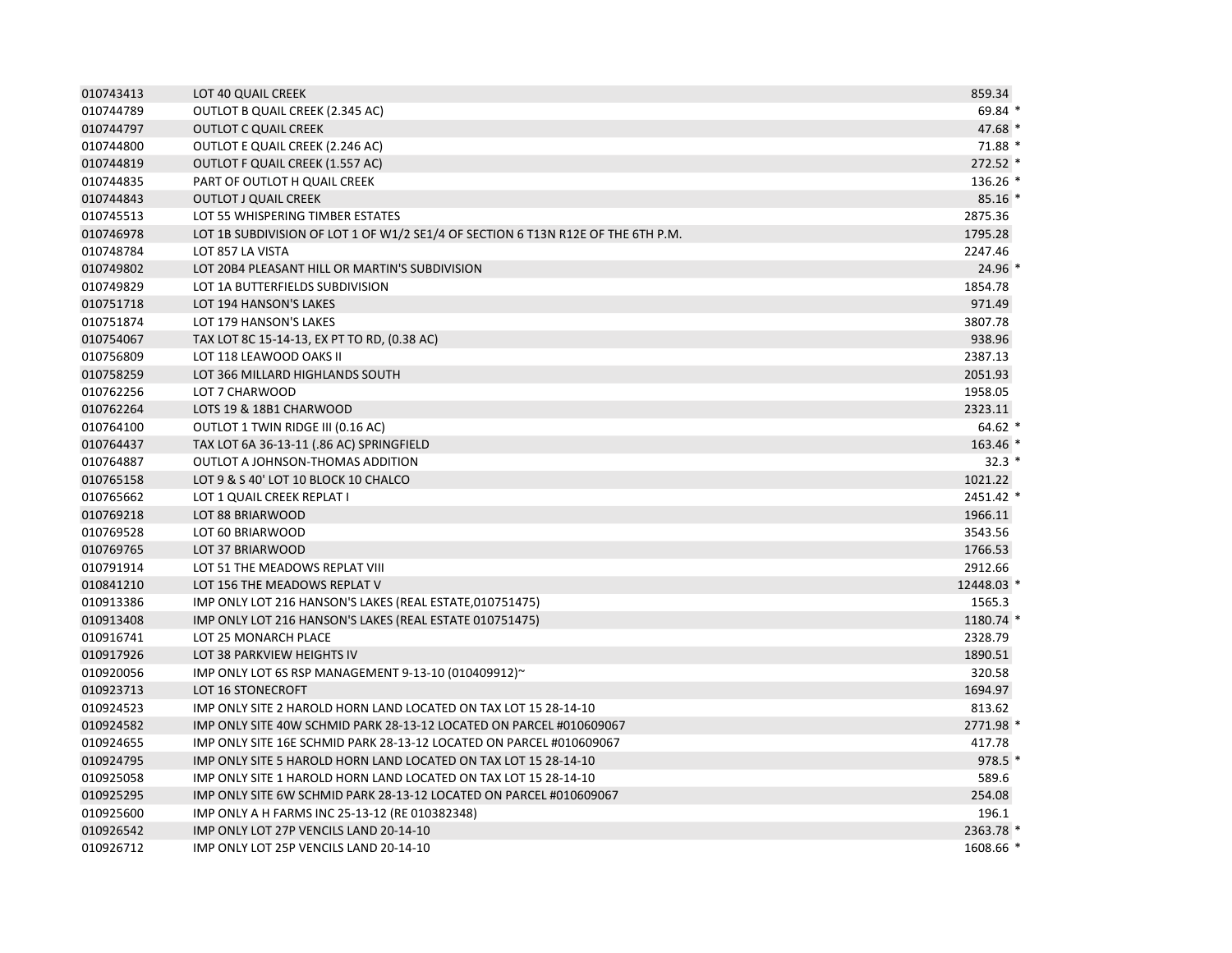| 010926844 | IMP ONLY LOT 7P (VENCILS LAND) YELLOWSTONE 29-14-10                 | 1249.14 * |
|-----------|---------------------------------------------------------------------|-----------|
| 010926887 | IMP ONLY LOT 33P VENCILS LAND 20-14-10                              | 558.62    |
| 010926917 | IMP ONLY LOT 19E VENCILS LAND 21-14-10                              | 91.2      |
| 010926941 | IMP ONLY LOT 28E VENCILS LAND 28-14-10                              | 749.29 *  |
| 010927123 | IMP ONLY LOT 39E VENCILS LAND 28-14-10                              | 320.52    |
| 010927131 | IMP ONLY LOT 8P (VENCILS LAND) YELLOWSTONE 29-14-10                 | 1170.44 * |
| 010927301 | IMP ONLY LOT 25E VENCILS LAND 28-14-10                              | 379.1     |
| 010927417 | IMP ONLY LOT 44P VENCILS LAND 20-14-10                              | 162.66    |
| 010927824 | IMP ONLY LOT 6 SOUTH BEND LAKES 18-12-11 (TAX LOTS 1A2 & 1B)        | 803.51 *  |
| 010928073 | IMP ONLY SITE 37 (FKA LOT 2A) 19-12-11 NEBCO LAND                   | 1798.48 * |
| 010929509 | IMP ONLY SITE 15 CITY RETREAT (SEE RE #010410570)                   | 705.62 *  |
| 010930671 | S 30 FT OF PT LOT 10B1 FAIR HILL ADDITION                           | 323.14 *  |
| 010931260 | LOT 31 TWIN RIDGE V                                                 | 3000.5    |
| 010931341 | LOT 23 TWIN RIDGE V                                                 | 1886.39   |
| 010931392 | LOT 19 TWIN RIDGE V                                                 | 3083.04   |
| 010932577 | IMP ONLY LONG ISLAND GRAVEL CO LAND LOCATED ON TAX LOT 26A 27-13-12 | 48.1      |
| 010932887 | OUTLOT A HIDDEN HILLS (0.33 AC)                                     | 1208 *    |
| 010932925 | LOT 37 HIDDEN HILLS                                                 | 185.48    |
| 010933522 | LOT 93B FONTENELLE                                                  | $64.62*$  |
| 010933530 | LOT 94C FONTENELLE                                                  | $64.62*$  |
| 010934928 | OUTLOT B GREEN MEADOWS (0.33 AC)                                    | 327.32    |
| 010934995 | LOT 188 GREEN MEADOWS                                               | 3616.48   |
| 010936319 | LOT 68 GREEN MEADOWS                                                | 216.02    |
| 010936726 | LOT 31 GREEN MEADOWS                                                | 2407.52   |
| 010938265 | LOT 264 STONYBROOK SOUTH                                            | 4097.3    |
| 010939768 | LOT 128 STONYBROOK SOUTH                                            | 2376.61   |
| 010941703 | LOT 105 LOOKINGGLASS HEIGHTS                                        | 3679.32   |
| 010942408 | LOT 41 LOOKINGGLASS HEIGHTS                                         | 2071.1    |
| 010947361 | LOT 22 OVERLAND HILLS II                                            | 2481.92   |
| 010948546 | LOT 127 GLENWOOD HILLS                                              | 1863      |
| 010953930 | LOT 177 FALCON FOREST                                               | 196.39    |
| 010954392 | LOT 136 FALCON FOREST                                               | 338.22    |
| 010954635 | LOT 66 MILLARD HIGHLANDS SOUTH 2ND PLATTING                         | 1461.58   |
| 010957901 | LOT 41 CHRIS LAKE                                                   | 4         |
| 010957928 | LOT 40 CHRIS LAKE                                                   | 7154.24   |
| 010958924 | LOT 75 PINERIDGE                                                    | 1659.77   |
| 010960716 | LOT 91 HICKORY HILL                                                 | 4221.2    |
| 010965599 | LOT 338 MILLARD HIGHLANDS SOUTH II                                  | 1550.69   |
| 010965688 | LOT 330 MILLARD HIGHLANDS SOUTH II                                  | 2573.38   |
| 010969004 | LOT 29 MILLARD HIGHLANDS SOUTH II                                   | 1510.52   |
| 010969322 | LOT 8A ARMOURDALE                                                   | 820.35    |
| 010971173 | LOT 52 WILLOW CREEK REPLAT I                                        | 2842.02   |
| 010973044 | LOT 1B LOOKINGGLASS HEIGHTS                                         | 25.88 *   |
| 010973664 | LOT 73 & S 122' OF LOT 72 CHILDS ESTATES ACRES                      | 930.89    |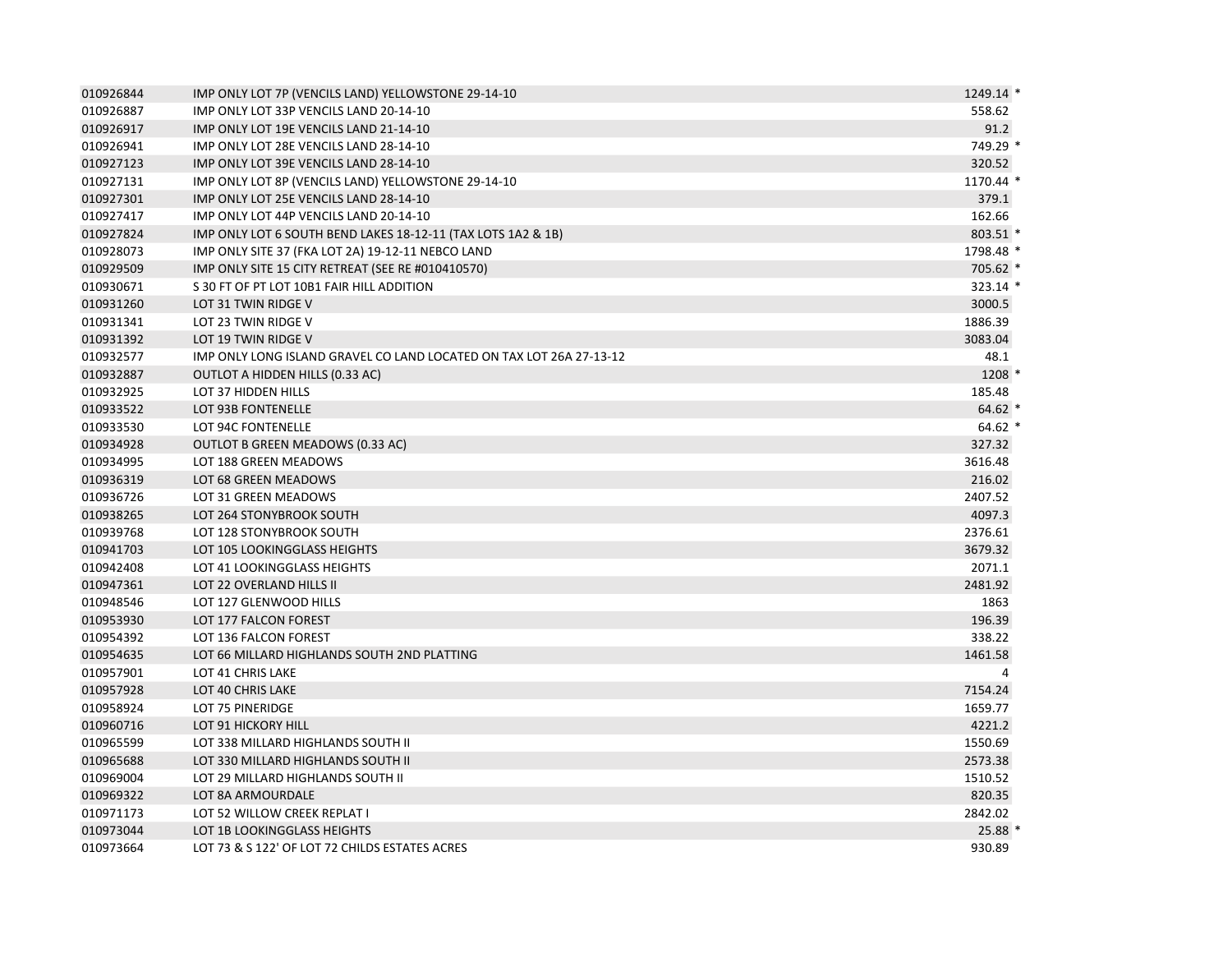| 010974377 | LOT 77B JEWELL TERRACE                                                                        | $51.68*$   |
|-----------|-----------------------------------------------------------------------------------------------|------------|
| 010974865 | OUTLOT A, EX N 130.96', CEDARWOODS (0.73 AC)                                                  | $7.6*$     |
| 010974873 | OUTLOT B, EX N 17', CEDARWOODS (2.51 AC)                                                      | $25.36*$   |
| 010974881 | N 113.96' OF OUTLOT A CEDARWOODS (0.27 AC)                                                    | 63.38 *    |
| 010974989 | LOT 161 CEDARWOODS                                                                            | 1870.9     |
| 010975756 | LOT 91 CEDARWOODS                                                                             | 3440.64    |
| 010976442 | LOT 28 CEDARWOODS                                                                             | 1993.43    |
| 010977082 | LOTS 5B & 6B EVERGREEN                                                                        | $6.48*$    |
| 010977376 | LOT 476 MILLARD HIGHLANDS SOUTH II REPLAT                                                     | 2552.34    |
| 010979514 | LOT 74 GOLDEN HILLS II                                                                        | 1955.69    |
| 010981306 | TAX LOT 8A 15-14-13 (0.39 AC)                                                                 | 499.91     |
| 010981683 | TAX LOT 12 13-14-12 (9.99 AC)                                                                 | 7221.12    |
| 010982027 | LOT 48 HANSON'S LAKES                                                                         | 1618.96    |
| 010982051 | TAX LOT 14A1A 4-13-13 (0.05 AC)                                                               | $19.4*$    |
| 010982817 | UNIT 2C MOSE CONDOMINIUM PROPERTY REGIME I                                                    | 2122.54    |
| 011012994 | LOT 141 TWO SPRINGS                                                                           | 1979.18    |
| 011013451 | LOT 183 TWO SPRINGS                                                                           | 2639.93    |
| 011016698 | LOTS 4 & 5 BLOCK 1 FIRST ADDITION TO RANDOLPH PLACE TO SOUTH OMAHA                            | 110.58     |
| 011016701 | LOTS 6 7A & 10 BLOCK 1 FIRST ADDITION TO RANDOLPH PLACE                                       | 92.86      |
| 011017333 | SW7.51' LOT 52 THE MEADOWS REPLAT II                                                          | $7.1*$     |
| 011028599 | LOT 97 SOUTHAMPTON                                                                            | 3748.6     |
| 011035137 | LOT 45 THE MEADOWS REPLAT IX                                                                  | 3298.56    |
| 011035315 | LOT 29 THE MEADOWS REPLAT IX                                                                  | 3953.28    |
| 011036443 | LOT 64 SOUTHFORK                                                                              | 3852.08    |
| 011036583 | LOT 51 SOUTHFORK                                                                              | 1827.66    |
| 011039140 | TAX LOT 9 34-14-13 (.92 AC)                                                                   | 229.8 *    |
| 011040181 | TAX LOT 26 32-14-13 (21.79 AC)                                                                | 7900.86    |
| 011045795 | LOT 15 BLOCK 1 FIRST ADDITION TO RANDOLPH PLACE TO SOUTH OMAHA                                | 55.28      |
| 011046406 | LOT 22A1A2 ALPINE VILLAGE SOUTH EXC PT DEDICATED IN MISC BK 52 PG 441 FOR PUBLIC ROW (.19 AC) | 364.28     |
| 011046732 | N 14 FT LOT 12 BLOCK 111 BELLEVUE                                                             | $12.92*$   |
| 011046783 | TAX LOT 18 13-14-11 (1.19 AC)                                                                 | $134.4*$   |
| 011061766 | LOT 30 LEAWOOD OAKS TOWNHOMES                                                                 | 7.86       |
| 011076798 | LOT 15B GOLDEN HILLS IV                                                                       | 1402.83    |
| 011090677 | <b>OUTLOT A SOUTHRIDGE</b>                                                                    | 34.18 *    |
| 011093617 | LOT 47 OVERLAND HILLS IV                                                                      | 1869.36    |
| 011093811 | LOT 65 OVERLAND HILLS IV                                                                      | 1798.8     |
| 011095474 | LOT 2B FRENCH VILLAGE                                                                         | 9189.7 *   |
| 011095598 | LOT 8A FRENCH VILLAGE                                                                         | 1302.41    |
| 011096639 | <b>WESTERN SARPY DRAINAGE UNITS</b>                                                           | $1128.1$ * |
| 011098929 | LOT 42 HERITAGE HILL                                                                          | 3400.86    |
| 011104244 | TAX LOT F EXC ROW 4-13-11 (26.28 AC)                                                          | 6951       |
| 011105755 | TAX LOT 13B 13-14-12 (9.99 AC)                                                                | 1779.9     |
| 011114614 | TAX LOT 12B2B 20-14-13 (1.21 AC)                                                              | 254.1      |
| 011114851 | LOT 11B CHARLES PLACE II                                                                      | 1575.78    |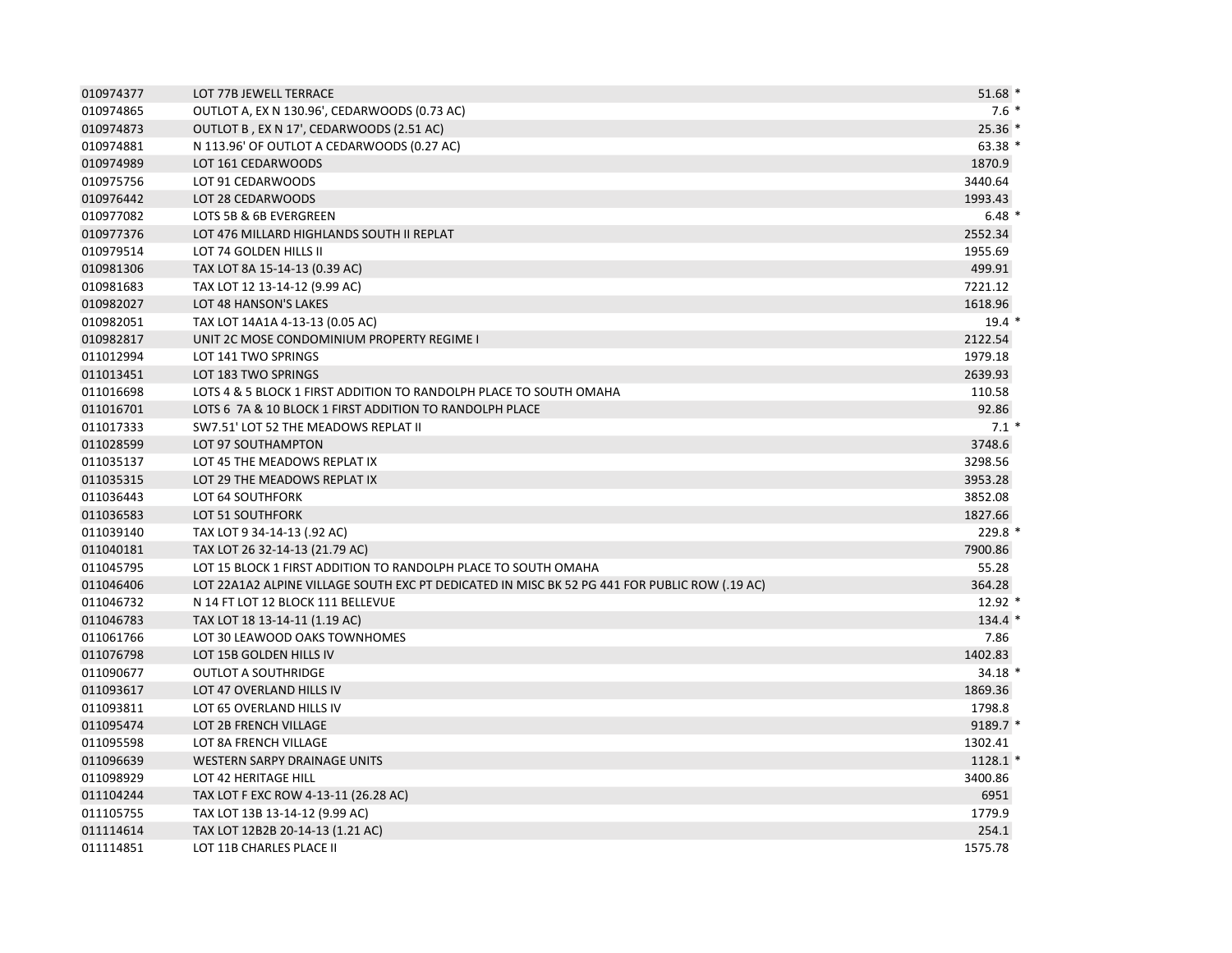| 011126027 | LOT 620 MILLARD HIGHLANDS SOUTH REPLAT IV                            | 1533.51  |
|-----------|----------------------------------------------------------------------|----------|
| 011136529 | LOT B2B HAROLD SQUARE                                                | $66.6*$  |
| 011156708 | ABANDONED RAILROAD 24-13-11 (3.42 AC)                                | 89.15    |
| 011157100 | LOT 2B GREGG ROAD PLACE REPLAT I                                     | $32.3*$  |
| 011161922 | LOT 3 GRETNA INDUSTRIAL PARK I                                       | 10597.04 |
| 011175974 | OUTLOT A CEDARDALE INDUSTRIAL PARK                                   | 20.8     |
| 011175982 | <b>OUTLOT B CEDARDALE INDUSTRIAL PARK</b>                            | 14.72    |
| 011176164 | LOT 4 HIGH SCHOOL VIEW                                               | 261.04 * |
| 011176172 | LOT 5 HIGH SCHOOL VIEW                                               | 261.04 * |
| 011176180 | LOT 1 HERITAGE HILLS REPLAT 2                                        | 2988.9   |
| 011177209 | LOT 1 SCHOOL DISTRICT OF BELLEVUE SUBDIVISION                        | 4887.9   |
| 011180900 | LOT 1 COLLEGE APARTMENTS ADDITION                                    | 14205.48 |
| 011181095 | LOT 2 MIXAN REPLAT                                                   | 94       |
| 011190264 | LOT 2 AVERY NORTH REPLAT I                                           | 1737.12  |
| 011190566 | SUBLOT 3 OF LOT 1 TIBURON PATIO HOMES                                | 6137.92  |
| 011193441 | IMP ONLY LOT 2 SANDS TRAILER COURT                                   | 71.72    |
| 011210788 | LOT 59 HUNTERS CROSSING                                              | 2515.6   |
| 011213515 | LOT 116 WESTERN HILLS                                                | 7837.42  |
| 011216387 | LOT 7 GREEN ACRES ESTATES REPLAT (3.51 AC)                           | 7294.38  |
| 011217510 | LOT 44 OAKRIDGE                                                      | 3820.96  |
| 011221089 | LOT 26 BIRCHFIELD                                                    | 6027     |
| 011223170 | TAX LOT 6A 17-14-13 (.59 AC)                                         | 99.88 *  |
| 011223324 | LOT 1 O'BRIEN-HELM ADDITION                                          | 15602.02 |
| 011223332 | LOT 2 O'BRIEN-HELM ADDITION                                          | 5780.96  |
| 011223340 | LOT 3 O'BRIEN-HELM ADDITION                                          | 8515.3   |
| 011225548 | <b>IMP ONLY LOT 77 WASHINGTON TERRACE LLC</b>                        | 103.6    |
| 011225599 | IMP ONLY LOT 83 WASHINGTON TERRACE LLC                               | 618.76   |
| 011225793 | IMP ONLY LOT 103 WASHINGTON TERRACE LLC                              | 132.92   |
| 011226722 | IMP ONLY LOT 41 SANDS TRAILER COURT                                  | 30.68    |
| 011226927 | IMP ONLY LOT 201 GREEN ACRES MOBILE HOME PARK                        | $80.46*$ |
| 011227354 | IMP ONLY LOT 150 GREEN ACRES MOBILE HOME PARK                        | 50.04    |
| 011228776 | LOT 37 CINNAMON ACRES REPLAT                                         | 9428.06  |
| 011230924 | LOT 264 WILLOW SPRINGS                                               | 2443.03  |
| 011233818 | S 6 FT LOT 8 & N 4 FT LOT 9 BLOCK 328 BELLEVUE& E 8 FT VAC ALLEY ADJ | $14.54*$ |
| 011234113 | LOT 29 HUNTERS CROSSING 2ND ADDITION                                 | 6415.4   |
| 011234261 | TAX LOT R7 24-13-11 (0.40 AC)                                        | 11.24    |
| 011234288 | LOT 154B HIGHVIEW ADDITION TO SPRINGFIELD (2.02 AC)                  | 52.17    |
| 011234814 | IMP ONLY LOT 44 SANDS TRAILER COURT                                  | 28.66    |
| 011234849 | IMP ONLY LOT 10 SANDS TRAILER COURT                                  | $73.94*$ |
| 011234903 | <b>IMP ONLY LOT 33 SANDS TRAILER COURT</b>                           | $100.9*$ |
| 011234911 | IMP ONLY LOT 25 SANDS TRAILER COURT                                  | 31.72    |
| 011234954 | IMP ONLY LOT 47 SANDS TRAILER COURT                                  | 52.34    |
| 011235047 | <b>IMP ONLY LOT 48 SANDS TRAILER COURT</b>                           | 118.22   |
| 011235152 | <b>IMP ONLY LOT 19 SANDS TRAILER COURT</b>                           | $79.4*$  |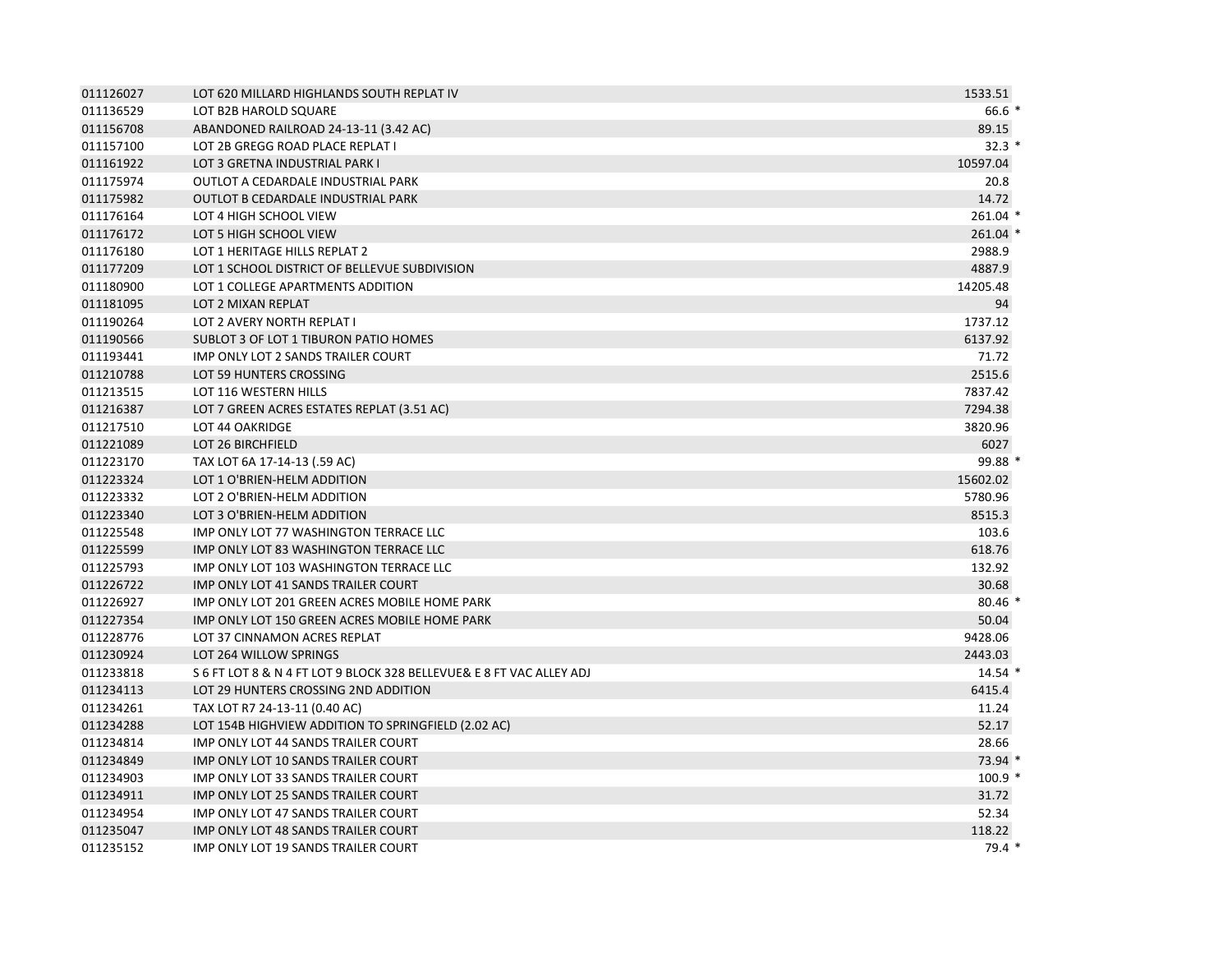| 011235187 | IMP ONLY LOT 11 SANDS TRAILER COURT                              | $48.7*$    |
|-----------|------------------------------------------------------------------|------------|
| 011235233 | IMP ONLY LOT 31 SANDS TRAILER COURT                              | $55.52*$   |
| 011235349 | IMP ONLY LOT 5 SANDS TRAILER COURT                               | 40.6       |
| 011236019 | IMP ONLY LOT 43A MARTINVIEW TRAILER COURT                        | 64.3       |
| 011236086 | IMP ONLY LOT 50A MARTINVIEW TRAILER COURT                        | 61.5       |
| 011236116 | IMP ONLY LOT 4B MARTINVIEW TRAILER COURT                         | 106.44     |
| 011236655 | IMP ONLY LOT 38D MARTINVIEW TRAILER COURT                        | 60.98      |
| 011236752 | IMP ONLY LOT 47E MARTINVIEW TRAILER COURT                        | 78.78      |
| 011236787 | IMP ONLY LOT 50F MARTINVIEW TRAILER COURT                        | 76.6       |
| 011236841 | <b>IMP ONLY LOT 56F MARTINVIEW TRAILER COURT</b>                 | 78.74      |
| 011236868 | IMP ONLY LOT 57F MARTINVIEW TRAILER COURT                        | $171.12$ * |
| 011237317 | IMP ONLY LOT 40 FARMSTEAD ACRES                                  | 76.46 *    |
| 011237333 | IMP ONLY LOT 42 FARMSTEAD ACRES                                  | 171.28     |
| 011237570 | IMP ONLY LOT 7 GREEN ACRES MOBILE HOME PARK                      | 101.46     |
| 011238089 | IMP ONLY LOT 59 GREEN ACRES MOBILE HOME PARK                     | 112.38     |
| 011238097 | IMP ONLY LOT 60 GREEN ACRES MOBILE HOME PARK                     | 43.9       |
| 011238127 | IMP ONLY LOT 64 GREEN ACRES MOBILE HOME PARK                     | 57.94      |
| 011238240 | IMP ONLY LOT 77 GREEN ACRES MOBILE HOME PARK                     | $157*$     |
| 011238259 | IMP ONLY LOT 78 GREEN ACRES MOBILE HOME PARK                     | $124.14$ * |
| 011238267 | IMP ONLY LOT 79 GREEN ACRES MOBILE HOME PARK                     | 104.1      |
| 011238364 | IMP ONLY LOT 88 GREEN ACRES MOBILE HOME PARK                     | 415.26     |
| 011238399 | IMP ONLY LOT 92 GREEN ACRES MOBILE HOME PARK                     | 56.8       |
| 011238402 | IMP ONLY LOT 94 GREEN ACRES MOBILE HOME PARK                     | 76.46 *    |
| 011238410 | IMP ONLY LOT 95 GREEN ACRES MOBILE HOME PARK                     | 40.44      |
| 011238720 | IMP ONLY LOT 138 GREEN ACRES MOBILE HOME PARK                    | 102.32     |
| 011238828 | <b>IMP ONLY LOT 28 SANDS TRAILER COURT</b>                       | $82.08*$   |
| 011238852 | IMP ONLY LOT 154 GREEN ACRES MOBILE HOME PARK                    | 38.1       |
| 011238925 | IMP ONLY LOT 162 GREEN ACRES MOBILE HOME PARK                    | 342.22     |
| 011238941 | IMP ONLY LOT 164 GREEN ACRES MOBILE HOME PARK                    | 36.1       |
| 011238992 | IMP ONLY LOT 168 GREEN ACRES MOBILE HOME PARK                    | 171.54     |
| 011239077 | IMP ONLY LOT 178 GREEN ACRES MOBILE HOME PARK                    | 95.28      |
| 011239166 | IMP ONLY LOT 197 GREEN ACRES MOBILE HOME PARK                    | 41.32      |
| 011239697 | IMP ONLY A H FARMS INC 26-13-12 (RE 010382704)                   | 163.66     |
| 011239735 | IMP ONLY LOT 8 SOUTH BEND LAKES 19-12-11 (TAX LOT A, N OF RR)    | 1094.53 *  |
| 011239832 | IMP ONLY SITE 9 ASH GROVE 15-12-11 (RE 010410465)                | 1476.24 *  |
| 011240628 | IMP ONLY SITE 30 (FKA LOT 9A) 19-12-11 NEBCO LAND                | $249.5*$   |
| 011240709 | IMP ONLY TAX LOT 2A1 10-13-12 (REAL ESTATE 010405461)            | 1031.34    |
| 011240970 | IMP ONLY SE1/4 EX OSAGE CORNERS 15-13-11 (REAL ESTATE 010391975) | $30.94$ *  |
| 011241683 | IMP ONLY LOT 124 GREEN ACRES MOBILE HOME PARK                    | $140.54$ * |
| 011241918 | LOT 105 HICKORY ESTATES                                          | 6611.6     |
| 011244003 | IMP ONLY LOT 195 GREEN ACRES MOBILE HOME PARK                    | 71.56      |
| 011245786 | LOT 1 RYBIN'S SUBDIVISION #2 - REPLAT 1                          | 3181.5     |
| 011245999 | LOT 1 FAUST REPLAT                                               | 2782.18    |
| 011246006 | LOT 2 FAUST REPLAT                                               | 99.8       |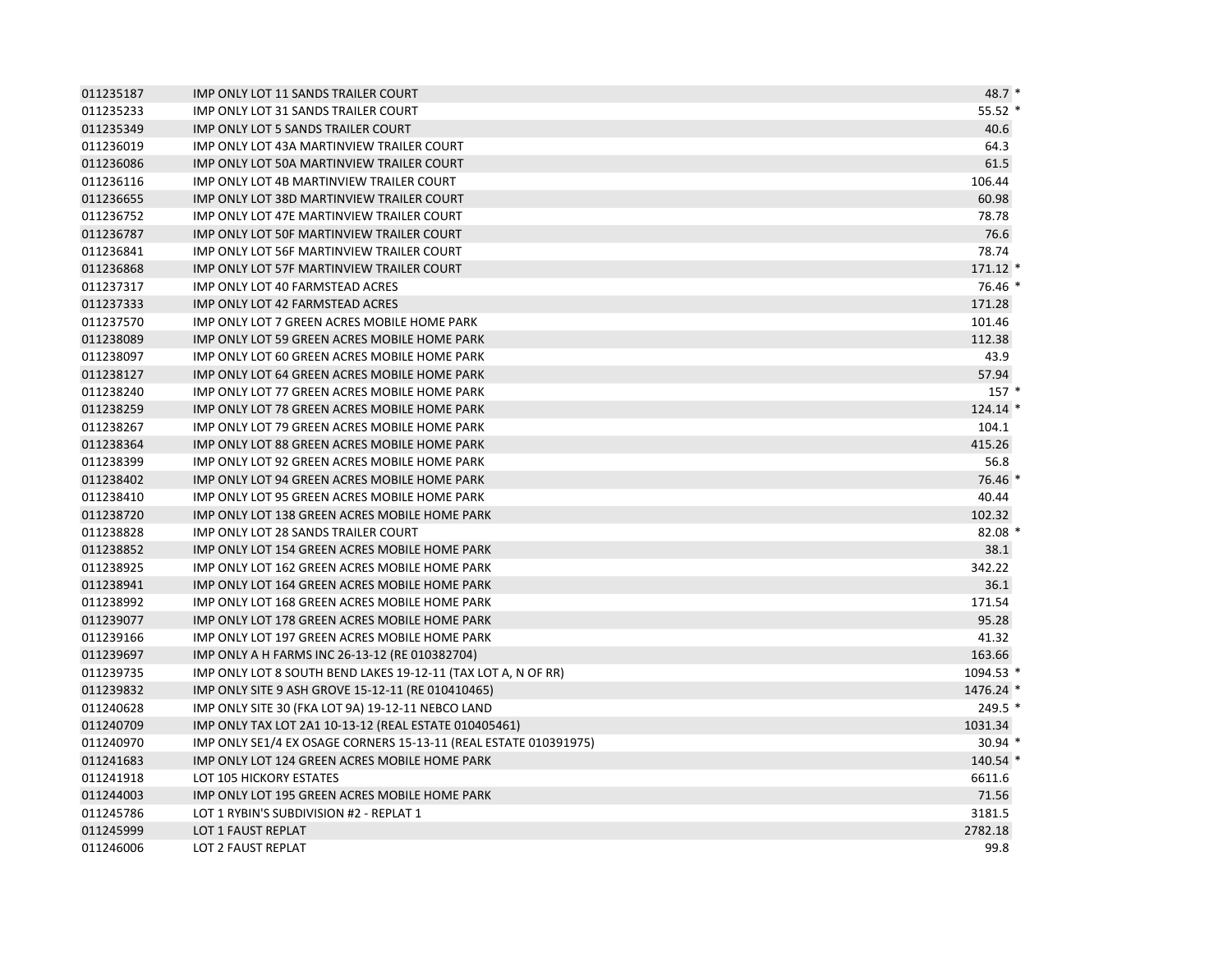| 011249110 | IMP ONLY LOT 67 GREEN ACRES MOBILE HOME PARK                                                 | 81.94      |
|-----------|----------------------------------------------------------------------------------------------|------------|
| 011249145 | <b>IMP ONLY LOT 12 SANDS TRAILER COURT</b>                                                   | $61.48*$   |
| 011250054 | IMP ONLY LOT 46A MARTINVIEW TRAILER COURT                                                    | 79.1       |
| 011250518 | LOT 7 GLENWOOD HILLS REPLAT II                                                               | 2149.35    |
| 011252251 | LOT 152 COTTON-WOOD 2ND ADDITION                                                             | 2001.73    |
| 011254653 | <b>S100' LOT 2 BOHAC ADDITION</b>                                                            | $294$ *    |
| 011255137 | OUTLOT A ECHO HILLS REPLAT 2 (0.26 AC)                                                       | $61.78*$   |
| 011261625 | IMP ONLY LOT 57 GREEN ACRES MOBILE HOME PARK                                                 | 76.64      |
| 011268638 | IMP ONLY LOT 51A MARTINVIEW TRAILER COURT                                                    | 456.24 *   |
| 011271108 | LOT 9 HUNTERS CROSSING 3RD ADDITION                                                          | 5267.36    |
| 011271426 | LOT 38 HUNTERS CROSSING 3RD ADDITION                                                         | 2697.27    |
| 011272333 | OUTLOTS 1,2 & 4 HUNTERS CROSSING 3RD ADDITION (7.02 AC)                                      | $78.1*$    |
| 011276029 | S 35 FT LOT 8 & N 30 FT LOT 9 BLOCK 2 CAMPBELL'S SUBDIVISION OF BLOCK 4 OF ALBRIGHT'S CHOICE | 110.58     |
| 011276444 | OUTLOTS C & D LYMAN HYLANDS (0.44 AC)                                                        | 445.1 *    |
| 011276460 | OUTLOT 3 HUNTERS CROSSING 3RD ADDITION (0.89 AC)                                             | $97.6*$    |
| 011278005 | IMP ONLY SITE 6E SCHMID PARK 28-13-12 LOCATED ON PARCEL #010609067                           | 224.72     |
| 011278897 | IMP ONLY LOT 32 GREEN ACRES MOBILE HOME PARK                                                 | $121.34$ * |
| 011281049 | IMP ONLY LOT 28 GREEN ACRES MOBILE HOME PARK                                                 | $70.08*$   |
| 011283203 | LOT 3 CENTECH BUSINESS PARK (1.879 AC)                                                       | 18550.35   |
| 011284811 | LOT 116 PLUM CREEK                                                                           | 2625.96    |
| 011285621 | LOT 3 STRICKLIN'S SUBDIVISION (6.72 AC)                                                      | 2294.93    |
| 011287705 | LOT 385 EAGLE RIDGE                                                                          | 929.68     |
| 011291419 | LOT 75 TREGARON                                                                              | 3001.13    |
| 011291974 | LOT 126 TREGARON                                                                             | 6010.96    |
| 011293446 | <b>OUTLOT A TREGARON</b>                                                                     | $11.58*$   |
| 011298316 | LOT 163 SUNRISE ADDITION                                                                     | 2704.33    |
| 011298448 | LOT 175 SUNRISE ADDITION                                                                     | 4987.48    |
| 011301767 | <b>IMP ONLY LOT 8C MARTINVIEW TRAILER COURT</b>                                              | 86.22      |
| 011313072 | LOT 106 PILGRIMS LANDING                                                                     | 2730.73    |
| 011314222 | IMP ONLY LOT 91 GREEN ACRES MOBILE HOME PARK                                                 | 297.08     |
| 011314303 | IMP ONLY LOT 173 GREEN ACRES MOBILE HOME PARK                                                | 390.59     |
| 011314931 | IMP ONLY LOT 39 GREEN ACRES MOBILE HOME PARK                                                 | 514.3      |
| 011317426 | OUTLOT 1 TWINCREEK PLAZA (1.87 AC)                                                           | $127.4*$   |
| 011317450 | OUTLOT 4 TWINCREEK PLAZA (.70 AC)                                                            | $31.64$ *  |
| 011318848 | IMP ONLY LOT 22B MARTINVIEW TRAILER COURT                                                    | 193.62 *   |
| 011318856 | W20' OF N50' LOT 1 BALLENA                                                                   | $7.76*$    |
| 011326646 | LOT 1 VAN BUREN ACRES (9.28 AC)                                                              | 5229.54    |
| 011328533 | LOT 20 HICKORY RIDGE                                                                         | 1876.14    |
| 011329378 | <b>LOT 96 HICKORY RIDGE</b>                                                                  | 1878.31    |
| 011329580 | LOT 116 HICKORY RIDGE                                                                        | 3719.76    |
| 011331127 | LOT 256 HICKORY RIDGE                                                                        | 1938.26    |
| 011332050 | LOT 2 SIMONS & KIMBALL ADDITION                                                              | 2177.56    |
| 011333707 | IMP ONLY LOT 70 GREEN ACRES MOBILE HOME PARK                                                 | 291.02     |
| 011333812 | IMP ONLY LOT 29D MARTINVIEW TRAILER COURT                                                    | 135.58 *   |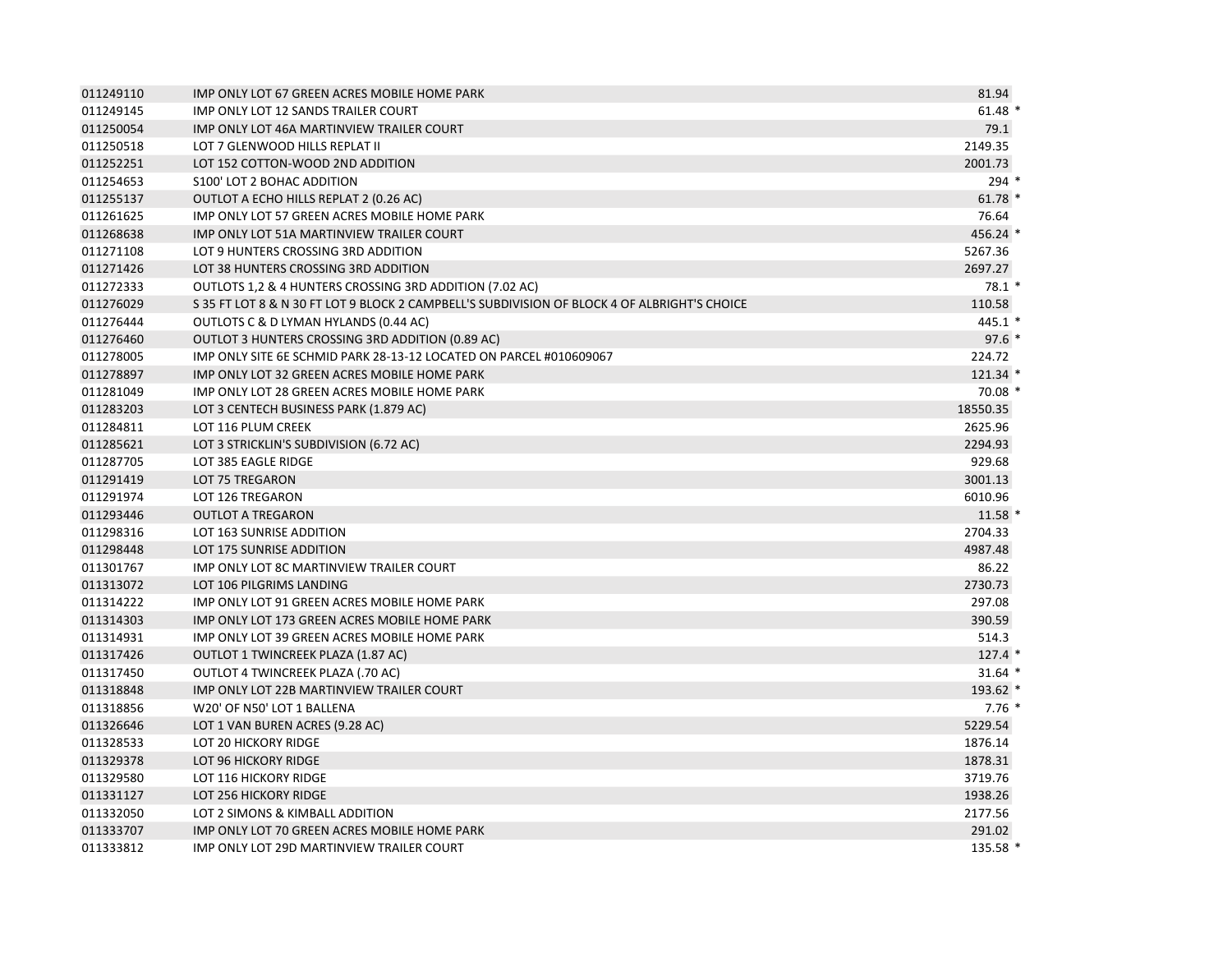| 011336005 | LOT 50B BROOK VALLEY BUSINESS PARK                                                            | 15373.73  |
|-----------|-----------------------------------------------------------------------------------------------|-----------|
| 011343184 | TAX LOT 2A2A 10-13-12 (24.47 AC)                                                              | 1440.42   |
| 011344385 | LOT 61 EAGLE HILLS                                                                            | 3151.48   |
| 011351314 | LOT 2 MOUNTAIN VIEW ESTATES (5.92 AC)                                                         | 1707.69   |
| 011352310 | TAX LOT R-1 10-13-13 (0.12 AC)                                                                | 166.38 *  |
| 011356053 | LOT 252 SUNRISE ADDITION                                                                      | 4124.54   |
| 011561139 | LOT 1 THUNDERBIRD PLAZA REPLAT                                                                | 14729.17  |
| 011563113 | LOT 160 VAL VERDE                                                                             | 5263.98   |
| 011563442 | LOT 207 VAL VERDE                                                                             | 6472      |
| 011564317 | IMP ONLY LOCATED ON E1/2 NE1/4 14-13-10 (REAL ESTATE 10397310)                                | 8287.66 * |
| 011570981 | UNIT 3G MONARCH GROVE CONDOMINIUM PROPERTY REGIME                                             | 107.98    |
| 011571044 | UNIT 12G MONARCH GROVE CONDOMINIUM PROPERTY REGIME                                            | 53.99     |
| 011571107 | PT LOTS 7-12 BLOCK 2 & PT LOTS 7-12 BLOCK 3 & PT LOTS 7-12 BLOCK 4 ANDERSON'S ADDITION (2.01) | 654.63    |
| 011571254 | IMP ONLY LOT 43E MARTINVIEW TRAILER COURT                                                     | 85.02     |
| 011571275 | IMP ONLY LOT 104 WASHINGTON TERRACE LLC                                                       | 624.94    |
| 011571331 | IMP ONLY LOT 208 GREEN ACRES MOBILE HOME PARK                                                 | 615.58    |
| 011571345 | IMP ONLY LOT 146 GREEN ACRES MOBILE HOME PARK                                                 | 585.92    |
| 011572002 | LOT 439 TARA HEIGHTS                                                                          | 47311.83  |
| 011572265 | IMP ONLY LOT 131 GREEN ACRES MOBILE HOME PARK                                                 | 435.92    |
| 011572284 | IMP ONLY LOT 11C MARTINVIEW TRAILER COURT                                                     | 184.22 *  |
| 011572724 | LOT 15 CHESTNUT RIDGE REPLAT                                                                  | 2074.09   |
| 011572919 | OUTLOT A SOUTHWIND TWO (3.62 AC)                                                              | $12*$     |
| 011573008 | LOT 356 HICKORY RIDGE                                                                         | 3681.94   |
| 011573270 | LOT 1 SARPY HEIGHTS III REPLAT 1 (4.88 AC)                                                    | 23678.54  |
| 011573630 | IMP ONLY LOT 104 GREEN ACRES MOBILE HOME PARK                                                 | 649.6     |
| 011573977 | IMP ONLY LOT 118 GREEN ACRES MOBILE HOME PARK                                                 | 202.32    |
| 011574046 | <b>SUBLOT 6 FAIRWAY POINTE II REPLAT I</b>                                                    | 5949.4    |
| 011574265 | LOT 298 OAKHURST                                                                              | 2114.04   |
| 011574708 | OUTLOT 1 CEDAR RIDGE ADDITION (0.07 AC)                                                       | 38.16 *   |
| 011574709 | OUTLOT 2 CEDAR RIDGE ADDITION (0.18 AC)                                                       | $38.16*$  |
| 011574710 | OUTLOT 3 CEDAR RIDGE ADDITION (1.61 AC)                                                       | $76.42*$  |
| 011574915 | <b>OUTLOT A NORTHRIDGE ESTATES</b>                                                            | $88.24*$  |
| 011574917 | TAX LOT 1 16-13-12 (19.25 AC)                                                                 | 5616.88   |
| 011574927 | TAX LOT C1A2 & C2B 28-14-11 (.09 AC)                                                          | 21.34     |
| 011575099 | LOT 146 SUGAR CREEK ADDITION                                                                  | 3616.94   |
| 011575175 | <b>OUTLOT B SUGAR CREEK ADDITION</b>                                                          | 1.4       |
| 011575177 | <b>OUTLOT D SUGAR CREEK ADDITION</b>                                                          | 1.4       |
| 011575198 | IRREG E 49.91 FT OF S 13.28 FT OF LOT 4 COMMERCE BUSINESS CENTRE (.02 AC)                     | $26.14*$  |
| 011575666 | OUTLOT B VILLA SPRINGS REPLAT 1 (POND DIKE)                                                   | $26.16*$  |
| 011575672 | LOT 6 R & M BUSINESS PARK                                                                     | 10539.79  |
| 011575701 | IMP ONLY LOT 163 GREEN ACRES MOBILE HOME PARK                                                 | 347.88    |
| 011576028 | LOT 85 EAGLE VIEW                                                                             | 1076.86   |
| 011576089 | LOT 159 PIPERS GLEN                                                                           | 1781.97   |
| 011576350 | LOT 68 WALNUT CREEK HILLS                                                                     | 3861.06   |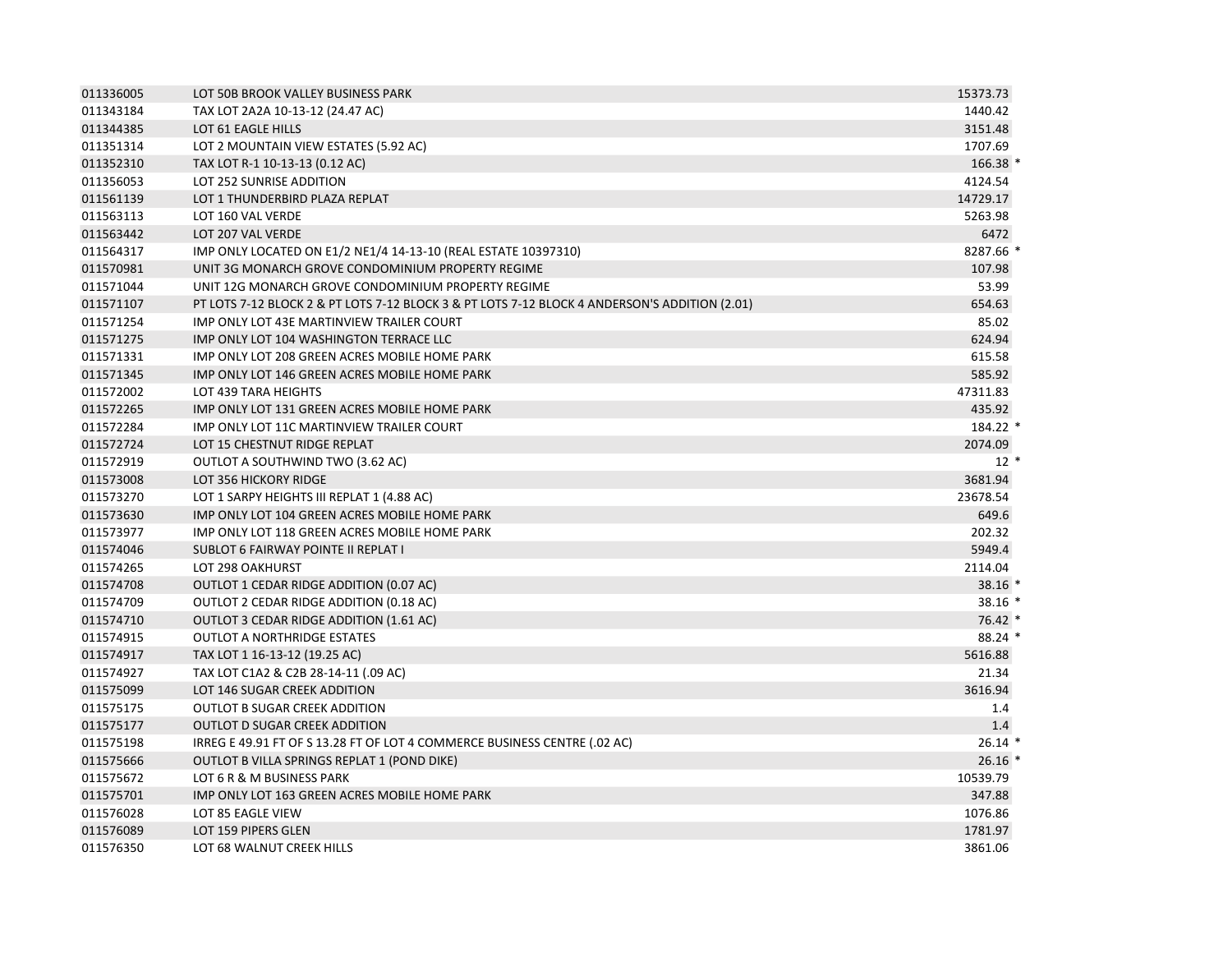| 011576563 | LOT 2, EX ROW & EXC PT FOR WELL HOUSE SITE, SARPY HEIGHTS 4 (11.89 AC) | 5274.26   |
|-----------|------------------------------------------------------------------------|-----------|
| 011576605 | SUBLOT 7 OF LOT 164 HARRISON WOODS                                     | 4079.6    |
| 011576667 | LOT 49A MILLARD HIGHLANDS SOUTH                                        | 58.02 *   |
| 011576692 | IMP ONLY LOT 181 GREEN ACRES MOBILE HOME PARK                          | 532.12    |
| 011576896 | LOT 50 HILLVIEW                                                        | 2917.28   |
| 011577012 | LOT 11 I-80 INDUSTRIAL PARK 2 REPLAT 1 (2.57 AC)                       | 17565.12  |
| 011577254 | LOT 4 BARTAK ADDITION                                                  | 1750.1    |
| 011577650 | OUTLOT 308B TIBURON REPLAT VII                                         | $7.6*$    |
| 011577651 | <b>OUTLOT 309B TIBURON REPLAT VII</b>                                  | $10.14$ * |
| 011577789 | LOT 2 SOUTHERN VIEW REPLAT V (1.33 AC)                                 | 785.08    |
| 011577879 | <b>OUTLOT 1 WINDSTONE (0.11 AC)</b>                                    | $3.58*$   |
| 011577884 | IMP ONLY LOT 1E VENCILS LAND 29-14-10 (GOV LOT 1B)                     | 109.64    |
| 011577928 | SUBLOT 15 OF 343 MILLARD PARK SOUTH 2                                  | 1648.54   |
| 011578471 | LOT 133 SUMMIT RIDGE                                                   | 5338.64   |
| 011579158 | LOT 339 SPRINGHILL                                                     | 1903.76   |
| 011579281 | LOT 462 SPRINGHILL                                                     | 3725.5    |
| 011579534 | LOT 39 PRAIRIE RIDGE (4.20 AC)                                         | 1540.56   |
| 011579603 | <b>OUTLOT B SOUTHCREST HILLS</b>                                       | $8.28*$   |
| 011579604 | <b>OUTLOT C SOUTHCREST HILLS</b>                                       | $19.9*$   |
| 011579710 | LOT 2 DAVISON'S ADDITION REPLAT 1                                      | 110.58    |
| 011580071 | <b>OUTLOT 52 CHRIS LAKE REPLAT II</b>                                  | 259.82    |
| 011580086 | <b>OUTLOT E CHRIS LAKE REPLAT II</b>                                   | 758.1     |
| 011580234 | LOT 147 CLEARWATER FALLS                                               | 581       |
| 011580250 | LOT 163 CLEARWATER FALLS                                               | 538.5     |
| 011580647 | LOT 28 SAVANNA SHORES                                                  | 3772.91   |
| 011581158 | IMP ONLY LOT 129 GREEN ACRES MOBILE HOME PARK                          | 749.71 *  |
| 011581176 | OUTLOT A5 OFFUTT TOWERS REPLAT TWO (0.12 AC)                           | $226.2$ * |
| 011581195 | TAX LOT 18 EXC ROW 26-13-13 (6.08 AC)                                  | 1028.5 *  |
| 011581720 | LOT 208 CIMARRON WOODS                                                 | 8920.04   |
| 011582102 | IMP ONLY LOT 21 GREEN ACRES MOBILE HOME PARK                           | 187.88    |
| 011582232 | OUTLOT 12 LAKEWOOD VILLAGES (6.55 AC)                                  | 291.08 *  |
| 011582535 | LOT 2 ABRAHAM'S ADDITION REPLAT I                                      | 798.48    |
| 011582577 | LOT 30 PEBBLEBROOKE                                                    | 7568.04   |
| 011582622 | LOT 75 PEBBLEBROOKE                                                    | 3851.14   |
| 011582643 | LOT 96 PEBBLEBROOKE                                                    | 7723      |
| 011582662 | <b>OUTLOT 1 PEBBLEBROOKE</b>                                           | 12.54     |
| 011582663 | <b>OUTLOT 2 PEBBLEBROOKE</b>                                           | 12.54     |
| 011583211 | LOT 178 WILLOW PARK                                                    | 5777.96   |
| 011583422 | LOT 391 MILLARD PARK SOUTH                                             | 2853.12 * |
| 011583514 | IMP ONLY LOT 8 SANDS TRAILER COURT                                     | 139.14    |
| 011583525 | N 50 FT OF E 50 FT OUTLOT A WALNUT CREEK ESTATES (0.06 AC)             | $6.78*$   |
| 011583533 | TAX LOT P1 26-13-11 (.35 AC)                                           | 84.58 *   |
| 011583800 | LOT 237 PALISADES                                                      | 3128.52   |
| 011583851 | LOT 288 PALISADES                                                      | 5357.44   |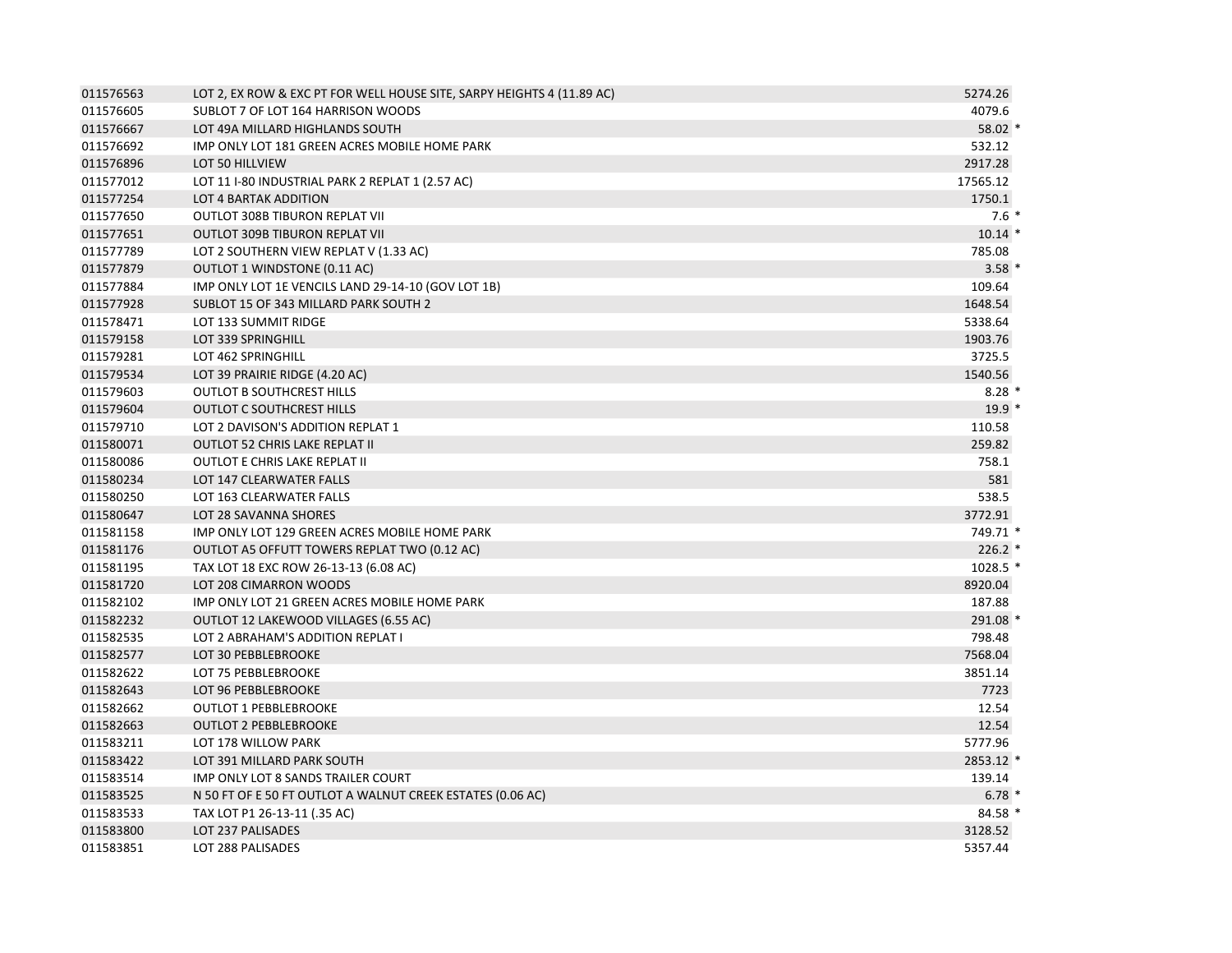| 011584237 | (ROW) TAX LOT 3 3-12-10 (2.34 AC) (2.27 UNITS)                            | $14.2*$   |
|-----------|---------------------------------------------------------------------------|-----------|
| 011584238 | (ROW) N1/2 NE1/4 TAX LOTS A-D & GOV LOTS 4-7 4-12-10 (.19 AC) (.25 UNITS) | $0.48*$   |
| 011584925 | LOT 136 STANDING STONE                                                    | 11002.46  |
| 011585428 | LOT 13 TIBURON VILLAGE (1.43 AC)                                          | 6011.68   |
| 011585470 | LOT 27 ORCHARD VALLEY                                                     | 4837.52   |
| 011585492 | LOT 7 HYDA HILLS                                                          | 4842.75   |
| 011586573 | LOT 1 BELLA WEST (COMMON GROUND)                                          | 417.3 *   |
| 011587436 | LOT 67 SPRING CREEK                                                       | 5530.6    |
| 011587499 | NW COR OF LOT 12 BLOCK 2 DEE'S PLACE (REFER 11084502)                     | $66.6*$   |
| 011587502 | IMP ONLY SITE 2 OF LOT 1 PARADISE PARK (REFER 011349891)                  | 866.68    |
| 011587503 | IMP ONLY SITE 3 OF LOT 1 PARADISE PARK                                    | 1203.92   |
| 011587504 | IMP ONLY SITE 4 OF LOT 1 PARADISE PARK                                    | 527.32    |
| 011587505 | IMP ONLY SITE 5 OF LOT 1 PARADISE PARK                                    | 540.74    |
| 011587506 | IMP ONLY SITE 6 OF LOT 1 PARADISE PARK                                    | 471.18    |
| 011587507 | IMP ONLY SITE 7 OF LOT 1 PARADISE PARK (REFER 011349956)                  | 849.58    |
| 011587510 | IMP ONLY SITE 10 OF LOT 1 PARADISE PARK                                   | 1076.38 * |
| 011587512 | IMP ONLY SITE 12 OF LOT 1 PARADISE PARK (REFER 011350008)                 | 1065.34   |
| 011587513 | IMP ONLY SITE 13 OF LOT 1 PARADISE PARK (REFER 011350016)                 | 1129.12   |
| 011587514 | IMP ONLY SITE 14 OF LOT 1 PARADISE PARK (REFER 011350024)                 | 751.9     |
| 011587515 | IMP ONLY SITE 15 OF LOT 1 PARADISE PARK (REFER 011350032)                 | 233.11    |
| 011587516 | IMP ONLY SITE 16 OF LOT 1 PARADISE PARK (REFER 011350040)                 | 902.14    |
| 011587517 | IMP ONLY SITE 17 OF LOT 1 PARADISE PARK (REFER 011350059)                 | 1023.16   |
| 011587518 | IMP ONLY SITE 18 OF LOT 1 PARADISE PARK (REFER 011350067)                 | 1288.3 *  |
| 011587520 | IMP ONLY SITE 20 OF LOT 1 PARADISE PARK (REFER 011350083)                 | 651.16    |
| 011587521 | IMP ONLY SITE 21 OF LOT 1 PARADISE PARK (REFER 011350091)                 | 1172.96   |
| 011587522 | IMP ONLY SITE 22 OF LOT 1 PARADISE PARK (REFER 011350105)                 | 292.12    |
| 011587523 | IMP ONLY SITE 23 OF LOT 1 PARADISE PARK (REFER 011350113)                 | 1239.28   |
| 011587525 | IMP ONLY SITE 25 OF LOT 1 PARADISE PARK (REFER 011350148)                 | 1264.3    |
| 011587526 | IMP ONLY SITE 26 OF LOT 1 PARADISE PARK (REFER 011350156)                 | 1222.08   |
| 011587527 | IMP ONLY SITE 27 OF LOT 1 PARADISE PARK (REFER 011350164)                 | 1105.86   |
| 011587529 | IMP ONLY SITE 29 OF LOT 1 PARADISE PARK (REFER 011350180)                 | 1217.3    |
| 011587530 | IMP ONLY SITE 30 OF LOT 1 PARADISE PARK (REFER 011350199)                 | 1297.5    |
| 011587531 | IMP ONLY SITE 31 OF LOT 1 PARADISE PARK (REFER 011350202)                 | 1096.64   |
| 011587533 | IMP ONLY SITE 33 OF LOT 1 PARADISE PARK (REFER 011350288)                 | 1023.04   |
| 011587534 | IMP ONLY SITE 34 OF LOT 1 PARADISE PARK (REFER 011350237)                 | 945.94    |
| 011587535 | IMP ONLY SITE 35 OF LOT 1 PARADISE PARK (REFER 011350245)                 | 363.56    |
| 011587536 | IMP ONLY SITE 36 OF LOT 1 PARADISE PARK (REFER 011350253)                 | 1045.54   |
| 011587537 | IMP ONLY SITE 37 OF LOT 1 PARADISE PARK (REFER 011350261)                 | 905.62    |
| 011587538 | IMP ONLY SITE 38 OF LOT 1 PARADISE PARK (REFER 011350229)                 | 1175.96 * |
| 011587540 | IMP ONLY SITE 40 OF LOT 1 PARADISE PARK (REFER 011350318)                 | 848.24    |
| 011587541 | IMP ONLY SITE 41 OF LOT 1 PARADISE PARK (REFER 011350326)                 | 1035.68   |
| 011587542 | IMP ONLY SITE 42 OF LOT 1 PARADISE PARK (REFER 011350334)                 | 1114.32   |
| 011587543 | IMP ONLY SITE 43 OF LOT 1 PARADISE PARK (REFER 011350342)                 | 913.18    |
| 011587544 | IMP ONLY SITE 44 OF LOT 1 PARADISE PARK (REFER 011350350)                 | 891.14    |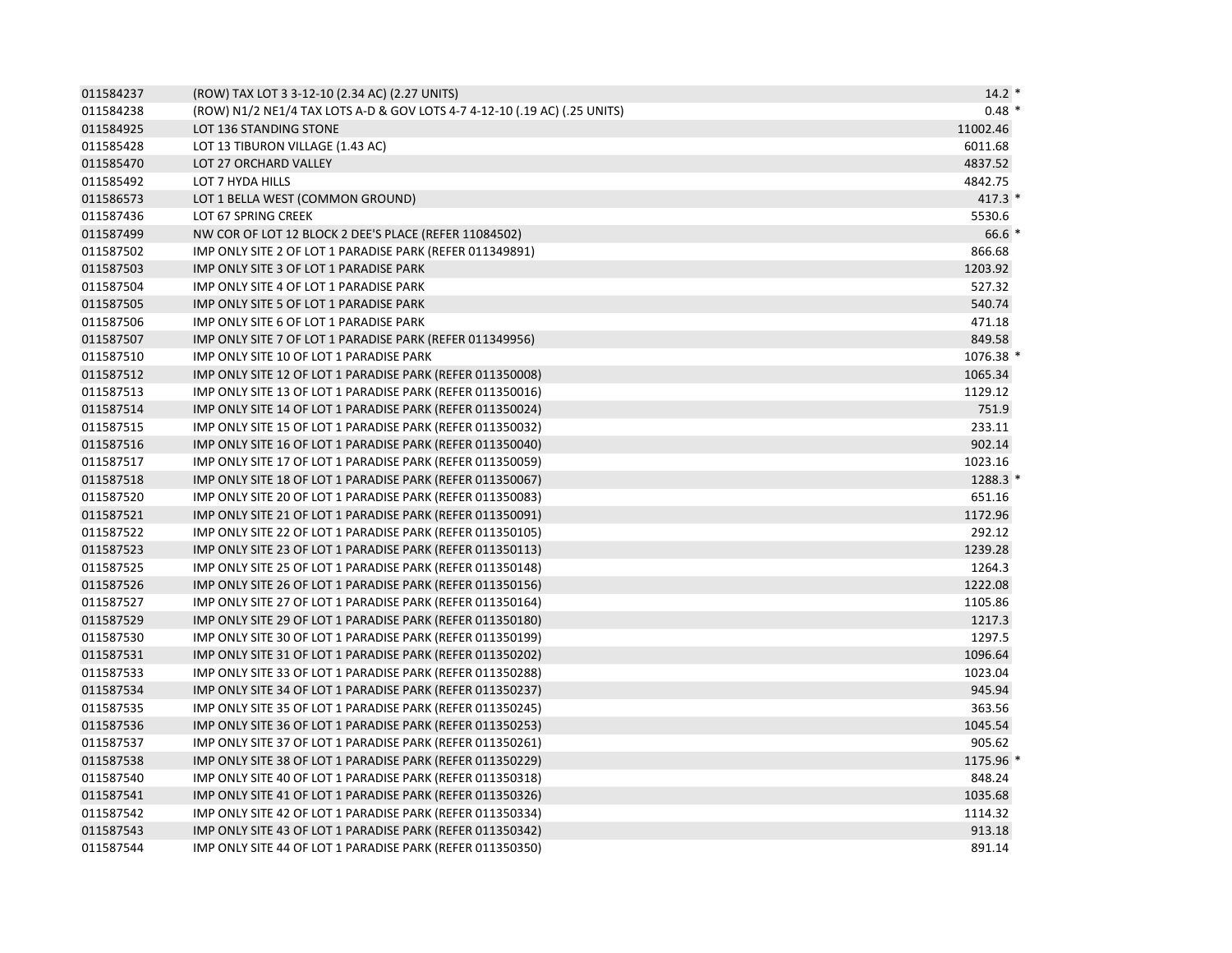| 011587545 | IMP ONLY SITE 45 OF LOT 1 PARADISE PARK (REFER 011350369)  | 516.98    |
|-----------|------------------------------------------------------------|-----------|
| 011587547 | IMP ONLY SITE 47 OF LOT 1 PARADISE PARK (REFER 011350385)  | 366.96    |
| 011587549 | IMP ONLY SITE 49 OF LOT 1 PARADISE PARK (REFER 011350407)  | 455.32    |
| 011587550 | IMP ONLY SITE 50 OF LOT 1 PARADISE PARK (REFER 011350415)  | 867.3     |
| 011587553 | IMP ONLY SITE 53 OF LOT 1 PARADISE PARK (REFER 011350458)  | 554.76    |
| 011587555 | IMP ONLY SITE 55 OF LOT 1 PARADISE PARK (REFER 011350474)  | 536.72    |
| 011587556 | IMP ONLY SITE 56 OF LOT 1 PARADISE PARK (REFER 011350482)  | 412.04    |
| 011587558 | IMP ONLY SITE 58 OF LOT 1 PARADISE PARK (REFER 011350504)  | 430.66    |
| 011587561 | IMP ONLY SITE 61 OF LOT 1 PARADISE PARK (REFER 011350539)  | 439.68    |
| 011587562 | IMP ONLY SITE 62 OF LOT 1 PARADISE PARK (REFER 011350547)  | 895.32    |
| 011587563 | IMP ONLY SITE 63 OF LOT 1 PARADISE PARK (REFER 011350555)  | 848.72    |
| 011587564 | IMP ONLY SITE 64 OF LOT 1 PARADISE PARK (REFER 011350563)  | 380.86    |
| 011587565 | IMP ONLY SITE 65 OF LOT 1 PARADISE PARK (REFER 011350571)  | 434.94    |
| 011587567 | IMP ONLY SITE 67 OF LOT 1 PARADISE PARK (REFER 011350601)  | 509.7     |
| 011587568 | IMP ONLY SITE 68 OF LOT 1 PARADISE PARK (REFER 011350628)  | 530.32    |
| 011587569 | IMP ONLY SITE 69 OF LOT 1 PARADISE PARK (REFER 011350636)  | 1201.74   |
| 011587571 | IMP ONLY SITE 71 OF LOT 1 PARADISE PARK (REFER 011350652)  | 412.42    |
| 011587574 | IMP ONLY SITE 74 OF LOT 2 PARADISE PARK (REFER 011573217)  | 759.3     |
| 011587575 | IMP ONLY SITE 75 OF LOT 2 PARADISE PARK (REFER 011573218)  | 546.84    |
| 011587576 | IMP ONLY SITE 76 OF LOT 2 PARADISE PARK (REFER 011573219)  | 867.72 *  |
| 011587577 | IMP ONLY SITE 77 OF LOT 2 PARADISE PARK (REFER 011573220)  | 678.44    |
| 011587579 | IMP ONLY SITE 79 OF LOT 2 PARADISE PARK (REFER 011573222)  | 619.38    |
| 011587580 | IMP ONLY SITE 80 OF LOT 2 PARADISE PARK (REFER 011573223)  | 479.25    |
| 011587582 | IMP ONLY SITE 82 OF LOT 2 PARADISE PARK (REFER 011573225)  | 1330.82   |
| 011587584 | IMP ONLY SITE 84 OF LOT 2 PARADISE PARK (REFER 011573227)  | 1179.52   |
| 011587585 | IMP ONLY SITE 85 OF LOT 2 PARADISE PARK (REFER 011573228)  | 2131.14 * |
| 011587586 | IMP ONLY SITE 86 OF LOT 2 PARADISE PARK (REFER 011573229)  | 603.9     |
| 011587587 | IMP ONLY SITE 87 OF LOT 2 PARADISE PARK (REFER 011573230)  | 1807.85 * |
| 011587588 | IMP ONLY SITE 88 OF LOT 2 PARADISE PARK (REFER 011573231)  | 392.35    |
| 011587589 | IMP ONLY SITE 89 OF LOT 2 PARADISE PARK (REFER 011573232)  | 664.76    |
| 011587590 | IMP ONLY SITE 90 OF LOT 2 PARADISE PARK (REFER 011573233)  | 1361.04   |
| 011587591 | IMP ONLY SITE 91 OF LOT 2 PARADISE PARK (REFER 011573234)  | 559.2     |
| 011587592 | IMP ONLY SITE 92 OF LOT 2 PARADISE PARK (REFER 011573235)  | 713.42    |
| 011587593 | IMP ONLY SITE 93 OF LOT 2 PARADISE PARK (REFER 011573236)  | 658.66    |
| 011587594 | IMP ONLY SITE 94 OF LOT 2 PARADISE PARK (REFER 011573237)  | 726.78    |
| 011587595 | IMP ONLY SITE 95 OF LOT 2 PARADISE PARK (REFER 011573238)  | 528.2     |
| 011587596 | IMP ONLY SITE 96 OF LOT 2 PARADISE PARK (REFER 011573239)  | 638.18    |
| 011587597 | IMP ONLY SITE 97 OF LOT 2 PARADISE PARK (REFER 011573240)  | 689.92    |
| 011587598 | IMP ONLY SITE 98 OF LOT 2 PARADISE PARK (REFER 011573241)  | 1936.23 * |
| 011587600 | IMP ONLY SITE 100 OF LOT 2 PARADISE PARK (REFER 011573243) | 543.66    |
| 011587601 | IMP ONLY SITE 101 OF LOT 2 PARADISE PARK (REFER 011573244) | 747.8     |
| 011587602 | IMP ONLY SITE 102 OF LOT 2 PARADISE PARK (REFER 011573245) | 1894.8 *  |
| 011587605 | IMP ONLY SITE 105 OF LOT 2 PARADISE PARK (REFER 011573248) | 615.7     |
| 011587606 | IMP ONLY SITE 106 OF LOT 2 PARADISE PARK (REFER 011573249) | 694.74    |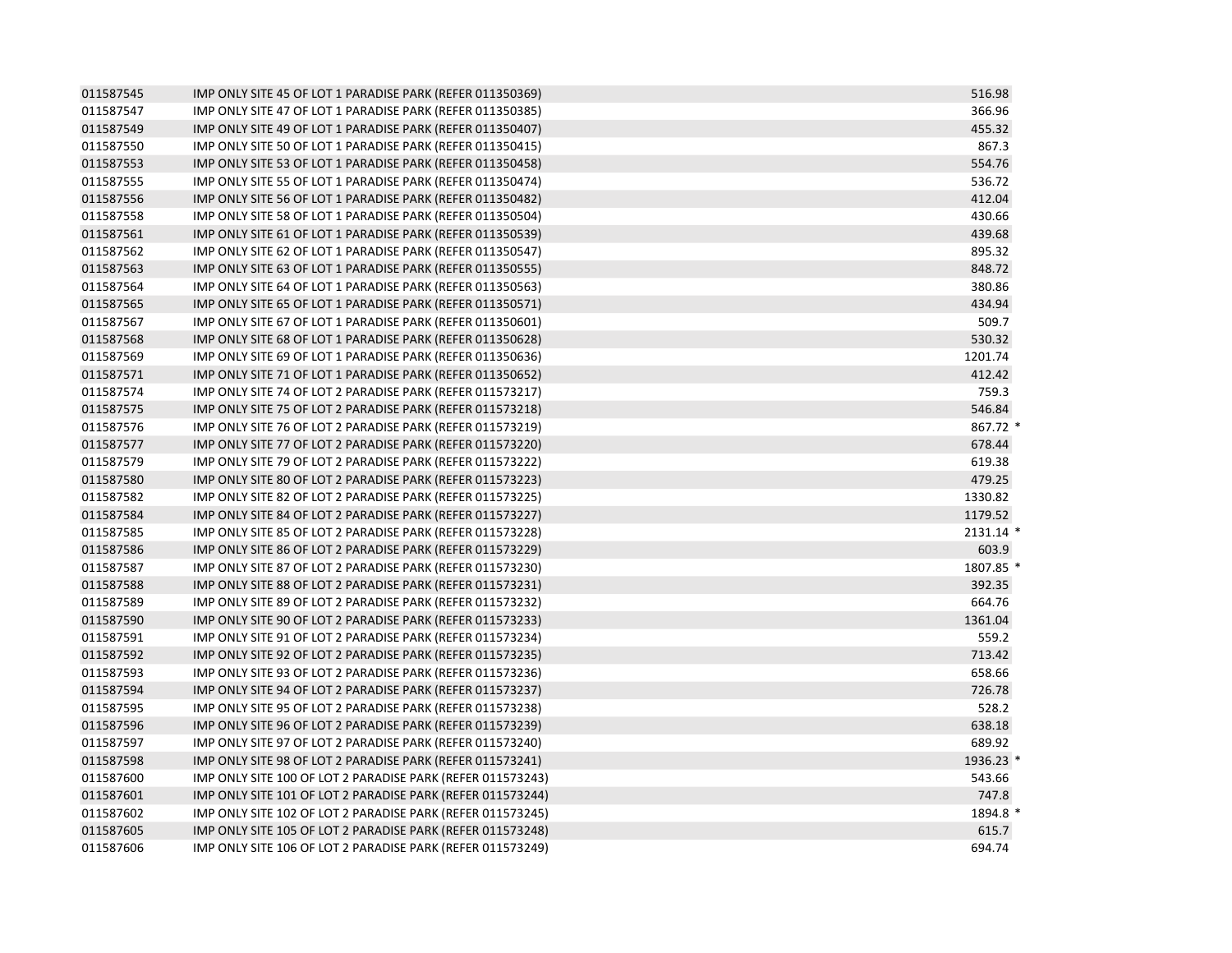| 011587607 | IMP ONLY SITE 107 OF LOT 2 PARADISE PARK (REFER 011573250) | 763.8     |
|-----------|------------------------------------------------------------|-----------|
| 011587608 | IMP ONLY SITE 108 OF LOT 2 PARADISE PARK (REFER 011573251) | 668.66    |
| 011587609 | IMP ONLY SITE 109 OF LOT 2 PARADISE PARK (REFER 011573252) | 628.48    |
| 011587610 | IMP ONLY SITE 110 OF LOT 2 PARADISE PARK (REFER 011573253) | 267.68    |
| 011587612 | IMP ONLY SITE 112 OF LOT 2 PARADISE PARK (REFER 011573255) | 1429.76 * |
| 011587613 | IMP ONLY SITE 113 OF LOT 2 PARADISE PARK (REFER 011573256) | 541.86    |
| 011587614 | IMP ONLY SITE 114 OF LOT 2 PARADISE PARK (REFER 011573257) | 517.52    |
| 011587615 | IMP ONLY SITE 115 OF LOT 2 PARADISE PARK (REFER 011573258) | 1453.96 * |
| 011587616 | IMP ONLY SITE 116 OF LOT 2 PARADISE PARK (REFER 011573259) | 611.48    |
| 011587617 | IMP ONLY SITE 117 OF LOT 2 PARADISE PARK (REFER 011573260) | 545.08    |
| 011587619 | IMP ONLY SITE 119 OF LOT 2 PARADISE PARK (REFER 011573262) | 611.92    |
| 011587620 | IMP ONLY SITE 124 OF LOT 3 PARADISE PARK (REFER 011581414) | 925.56    |
| 011587623 | IMP ONLY SITE 127 OF LOT 3 PARADISE PARK (REFER 011581417) | 488.76    |
| 011587625 | IMP ONLY SITE 129 OF LOT 3 PARADISE PARK (REFER 011581419) | 971.22    |
| 011587626 | IMP ONLY SITE 130 OF LOT 3 PARADISE PARK (REFER 011581420) | 853.86    |
| 011587628 | IMP ONLY SITE 132 OF LOT 3 PARADISE PARK (REFER 011581422) | 395.99    |
| 011587629 | IMP ONLY SITE 133 OF LOT 3 PARADISE PARK (REFER 011581423) | 741.8     |
| 011587630 | IMP ONLY SITE 134 OF LOT 3 PARADISE PARK (REFER 011581424) | 847.38    |
| 011587631 | IMP ONLY SITE 135 OF LOT 3 PARADISE PARK (REFER 011581425) | 754.18    |
| 011587632 | IMP ONLY SITE 136 OF LOT 3 PARADISE PARK (REFER 011581426) | 776.76    |
| 011587633 | IMP ONLY SITE 137 OF LOT 3 PARADISE PARK (REFER 011581427) | 3280.4 *  |
| 011587634 | IMP ONLY SITE 138 OF LOT 3 PARADISE PARK (REFER 011581428) | 697.32    |
| 011587636 | IMP ONLY SITE 140 OF LOT 3 PARADISE PARK (REFER 011581430) | 1731.42 * |
| 011587637 | IMP ONLY SITE 141 OF LOT 3 PARADISE PARK (REFER 011581431) | 749.54    |
| 011587638 | IMP ONLY SITE 142 OF LOT 3 PARADISE PARK (REFER 011581432) | 799.22    |
| 011587640 | IMP ONLY SITE 144 OF LOT 3 PARADISE PARK (REFER 011581434) | 813.08    |
| 011587641 | IMP ONLY SITE 145 OF LOT 3 PARADISE PARK (REFER 011581435) | 748.9     |
| 011587642 | IMP ONLY SITE 146 OF LOT 3 PARADISE PARK (REFER 011581436) | 1474.34   |
| 011587644 | IMP ONLY SITE 148 OF LOT 3 PARADISE PARK (REFER 011581438) | 870.2     |
| 011587650 | IMP ONLY SITE 154 OF LOT 3 PARADISE PARK (REFER 011581444) | 2952.2 *  |
| 011587651 | IMP ONLY SITE 155 OF LOT 3 PARADISE PARK (REFER 011581445) | 927.04    |
| 011587652 | IMP ONLY SITE 156 OF LOT 3 PARADISE PARK (REFER 011581446) | 2009.98   |
| 011587654 | IMP ONLY SITE 158 OF LOT 3 PARADISE PARK (REFER 011581448) | $2177.6*$ |
| 011587655 | IMP ONLY SITE 159 OF LOT 3 PARADISE PARK (REFER 011581449) | 758.72    |
| 011587656 | IMP ONLY SITE 160 OF LOT 3 PARADISE PARK (REFER 011581450) | 761.56    |
| 011587657 | IMP ONLY SITE 161 OF LOT 3 PARADISE PARK (REFER 011581451) | 807.14    |
| 011587658 | IMP ONLY SITE 162 OF LOT 3 PARADISE PARK (REFER 011581452) | 839.74    |
| 011587659 | IMP ONLY SITE 163 OF LOT 3 PARADISE PARK (REFER 011581453) | 2883.98 * |
| 011587660 | IMP ONLY SITE 164 OF LOT 3 PARADISE PARK (REFER 011587145) | 877.16    |
| 011587661 | IMP ONLY SITE 165 OF LOT 3 PARADISE PARK (REFER 011587146) | 2124.6    |
| 011587663 | IMP ONLY SITE 167 OF LOT 3 PARADISE PARK (REFER 011587148) | 837.62    |
| 011587665 | IMP ONLY SITE 169 OF LOT 3 PARADISE PARK (REFER 011587150) | 2180.51 * |
| 011587666 | IMP ONLY SITE 170 OF LOT 3 PARADISE PARK (REFER 011587151) | 799.26    |
| 011587667 | IMP ONLY SITE 171 OF LOT 3 PARADISE PARK (REFER 011587152) | 628.78    |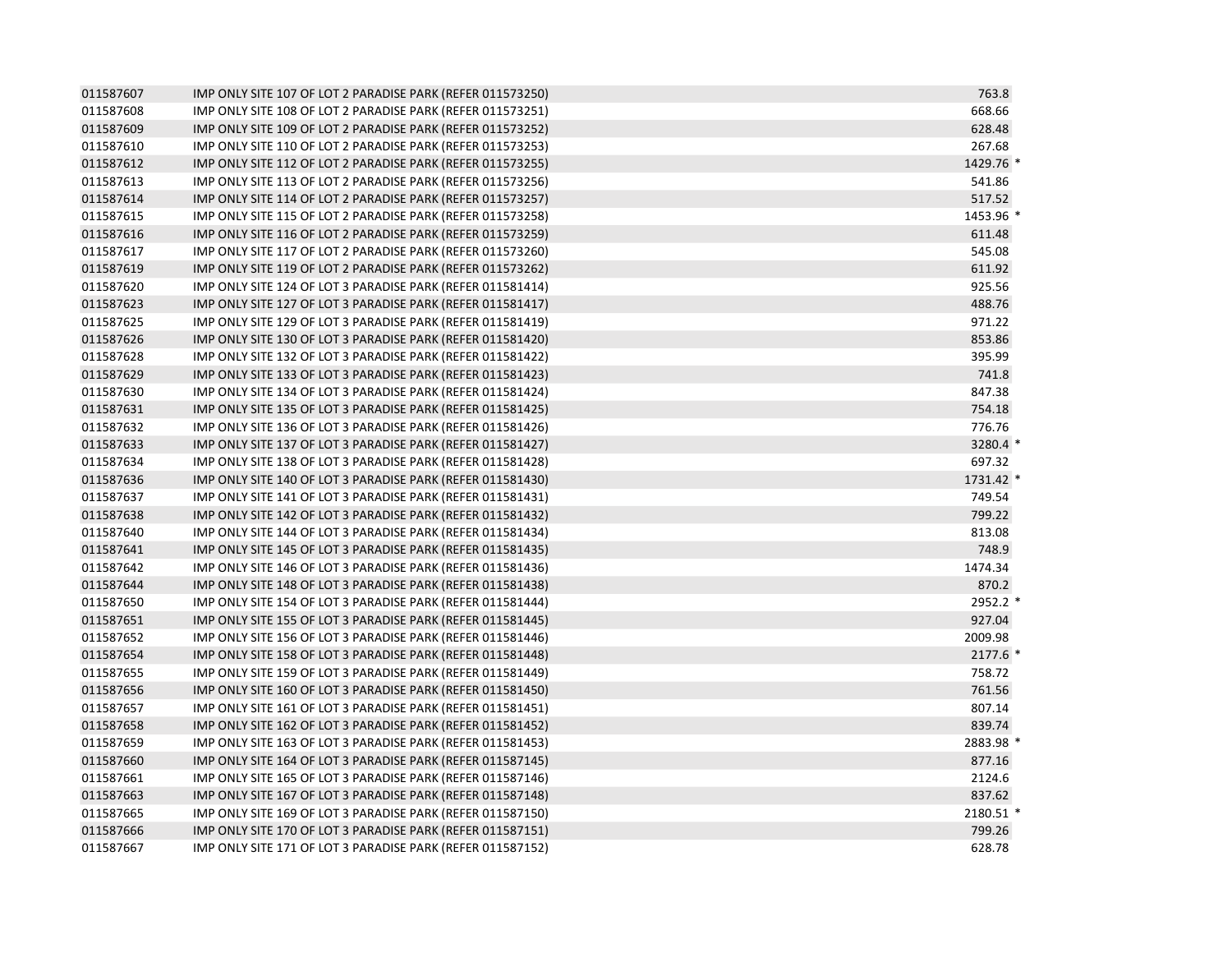| 011587669 | IMP ONLY SITE 173 OF LOT 3 PARADISE PARK (REFER 011587154) | 807.14    |
|-----------|------------------------------------------------------------|-----------|
| 011587670 | IMP ONLY SITE 174 OF LOT 3 PARADISE PARK (REFER 011587155) | 2523.92 * |
| 011587672 | IMP ONLY SITE 176 OF LOT 3 PARADISE PARK (REFER 011587157) | 764.44    |
| 011587673 | IMP ONLY SITE 177 OF LOT 3 PARADISE PARK (REFER 011587158) | 716.44    |
| 011587674 | IMP ONLY SITE 178 OF LOT 3 PARADISE PARK (REFER 011587159) | 1371.72   |
| 011587675 | IMP ONLY SITE 179 OF LOT 3 PARADISE PARK (REFER 011587160) | 823.88    |
| 011587676 | IMP ONLY SITE 180 OF LOT 3 PARADISE PARK (REFER 011587161) | 1307.2 *  |
| 011587677 | IMP ONLY SITE 181 OF LOT 3 PARADISE PARK (REFER 011587162) | 762.78    |
| 011587678 | IMP ONLY SITE 182 OF LOT 3 PARADISE PARK (REFER 011587163) | 1002.04   |
| 011587679 | IMP ONLY SITE 183 OF LOT 3 PARADISE PARK (REFER 011587164) | 1100.08   |
| 011587680 | IMP ONLY SITE 184 OF LOT 3 PARADISE PARK (REFER 011587165) | 1021.36   |
| 011587681 | IMP ONLY SITE 185 OF LOT 3 PARADISE PARK (REFER 011587166) | 3136.58 * |
| 011587682 | IMP ONLY SITE 186 OF LOT 3 PARADISE PARK (REFER 011587167) | 899.26    |
| 011587683 | IMP ONLY SITE 187 OF LOT 3 PARADISE PARK (REFER 011587168) | 2990.04 * |
| 011587728 | IMP ONLY SITE 232 OF LOT 3 PARADISE PARK (REFER 011587213) | 909.38    |
| 011587729 | IMP ONLY SITE 233 OF LOT 3 PARADISE PARK (REFER 011587214) | 805.38    |
| 011587730 | IMP ONLY SITE 234 OF LOT 3 PARADISE PARK (REFER 011587215) | 623.4     |
| 011587735 | IMP ONLY SITE 239 OF LOT 3 PARADISE PARK (REFER 011581457) | 1217.22 * |
| 011587736 | IMP ONLY SITE 240 OF LOT 3 PARADISE PARK (REFER 011581458) | 762.42    |
| 011587738 | IMP ONLY SITE 242 OF LOT 3 PARADISE PARK (REFER 011581460) | 2483.48 * |
| 011587740 | IMP ONLY SITE 244 OF LOT 3 PARADISE PARK (REFER 011581462) | 721.4     |
| 011587741 | IMP ONLY SITE 245 OF LOT 3 PARADISE PARK (REFER 011581463) | 1043      |
| 011587742 | IMP ONLY SITE 246 OF LOT 3 PARADISE PARK (REFER 011581464) | 953.18    |
| 011587744 | LOT 1 PARADISE PARK                                        | 14275.8   |
| 011587745 | LOT 2 PARADISE PARK                                        | 13510.34  |
| 011587746 | LOT 3 PARADISE PARK EXC PT TO CITY OF BELLEVUE             | 23315.48  |
| 011587754 | <b>OUTLOTS 56 &amp; 61B HANSON'S LAKES</b>                 | 610       |
| 011587786 | IRREG SESTRLY 27.04 FT OF LOT 8B1 SOUTHDALE                | 186.34 *  |
| 011587807 | IMP ONLY LOT 141 GREEN ACRES MOBILE HOME PARK              | 523.98    |
| 011587847 | LOT 16 VILLAS AT CREEKSIDE                                 | 403.86 *  |
| 011587886 | LOT 55 VILLAS AT CREEKSIDE                                 | 80.78     |
| 011587938 | <b>IMP ONLY LOT 1 SANDS TRAILER COURT</b>                  | 64.8      |
| 011588082 | LOT 135 SETTLERS CREEK                                     | 499.5     |
| 011588220 | TAX LOT 2A1A 18-14-13 (.18 AC)                             | $66.6*$   |
| 011588932 | LOT 668 SHADOW LAKE                                        | 400.91    |
| 011589288 | E 34 W 175 N 10 FT LOT 6 FAHS SUB                          | $32.3*$   |
| 011589308 | TAX LOT 12 18-14-13 (.08 AC)                               | $3.32*$   |
| 011589446 | LOT 86 MERIDIAN PARK REPLAT TWO                            | 447.18    |
| 011589940 | OUTLOT C SUGAR CREEK NEIGHBORHOOD CENTER                   | 49.44 *   |
| 011590112 | LOT 170 PORTAL RIDGE                                       | 3519.47   |
| 011590184 | LOT 242 PORTAL RIDGE (2.171 AC)                            | 28.86     |
| 011590278 | TAX LOT D1C 4-13-12 (.17 AC)                               | $85.52*$  |
| 011590289 | SE CORNER TAX LOT 4 12-13-13 (.21 AC)                      | 88.74 *   |
| 011590477 | LOT 62 STOCKMANS HOLLOW                                    | 2447.07   |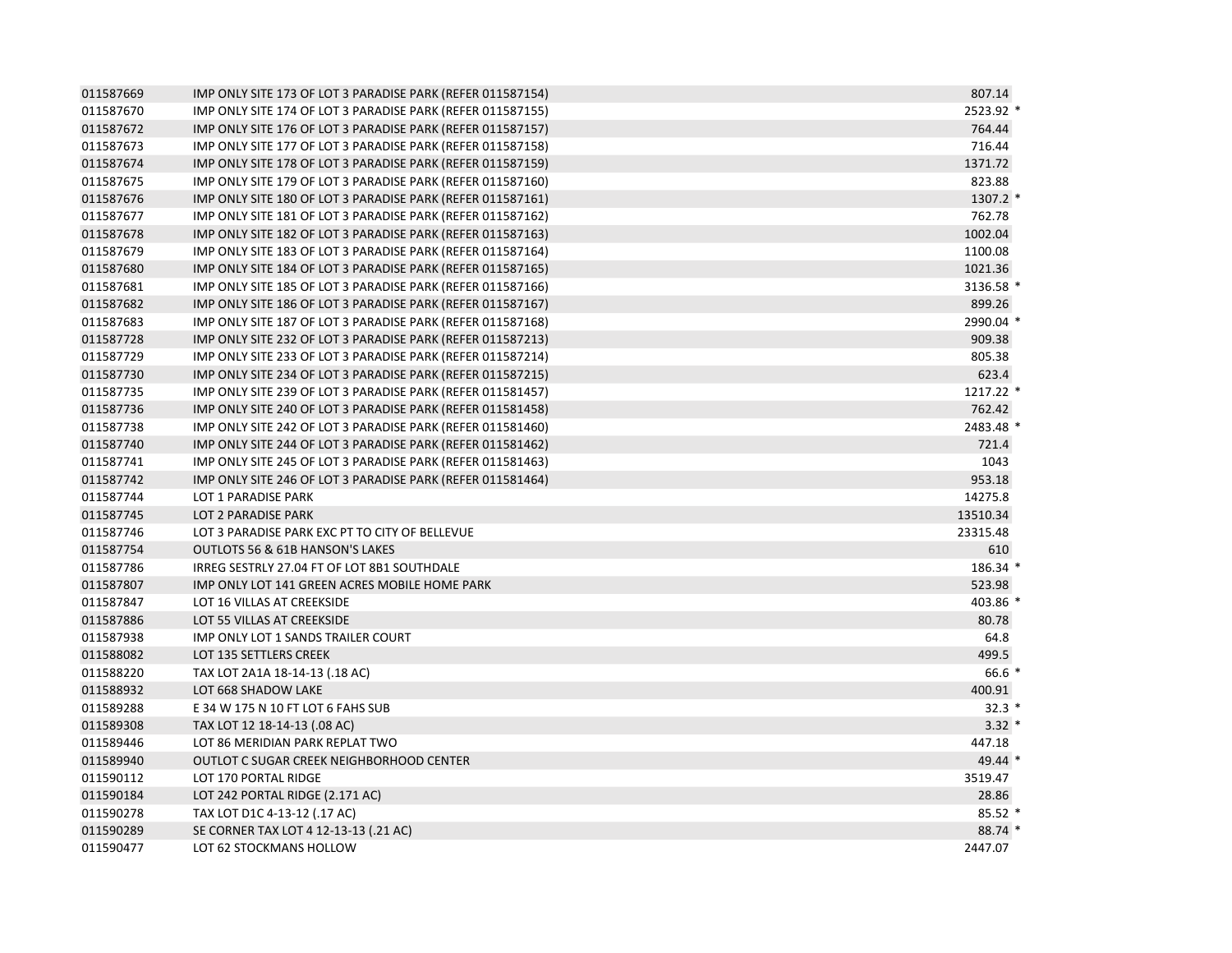| 011590530 | LOT 115 STOCKMANS HOLLOW                                                  | 5618.76    |
|-----------|---------------------------------------------------------------------------|------------|
| 011590702 | (ROW) TAX LOT 23 22-13-13 (.21 AC)                                        | 20.66      |
| 011590735 | OUTLOT B PLATFORD HILLS (5 AC)                                            | 130.65     |
| 011590757 | IMP ONLY SITE 66 OF LOT 1 PARADISE PARK                                   | 3494.38 *  |
| 011590786 | LOT 21 SHADOW LAKE REPLAT 3                                               | 753.72     |
| 011590979 | LOT 2 PALISADES REPLAT THREE                                              | 25402.96   |
| 011591002 | IMP ONLY LOT 96 GREEN ACRES MOBILE HOME PARK                              | 510.98     |
| 011591106 | OUTLOT A HILLCREST COUNTRY ESTATES                                        | 1008.62 *  |
| 011591107 | <b>OUTLOT B HILLCREST COUNTRY ESTATES</b>                                 | 72.44 *    |
| 011591136 | IMP ONLY LOCATED ON LOT 1 NORTHRIDGE ESTATES REPLAT 6 (RE #011590390)     | 11181 *    |
| 011591191 | LOT 6 PINK INDUSTRIAL PARK 2 (1.72 AC)                                    | 2003.66    |
| 011591305 | <b>OUTLOT A SANTA FE POINTE</b>                                           | 1.9        |
| 011591377 | OUTLOT A WEST CORNHUSKER PLAZA SOUTH (.445 AC)                            | $23.02*$   |
| 011591587 | IMP ONLY LOT 20 WASHINGTON TERRACE LLC                                    | 746.38     |
| 011591676 | LOT 2 TREGARON WOODS REPLAT II                                            | $277*$     |
| 011591759 | IMP ONLY SITE 28 OF LOT 1 PARADISE PARK                                   | 923.88     |
| 011591768 | IMP ONLY SITE 39 OF LOT 1 PARADISE PARK                                   | 897.94     |
| 011591803 | IMP ONLY LOT 24C MARTINVIEW TRAILER COURT                                 | $102.61$ * |
| 011591806 | LOT 1 CLINTON'S SUBDIVISION REPLAT 1                                      | 19904.52   |
| 011591867 | IMP ONLY SITE 52 OF LOT 1 PARADISE PARK                                   | 479.9      |
| 011591970 | TAX LOT 3A2 14-14-11 (1.11 AC)                                            | $76.8*$    |
| 011591996 | LOT 3 SCHEWE FARMS (8.007 AC)                                             | 14028.54   |
| 011592500 | IMP ONLY LOT 17B MARTINVIEW TRAILER COURT                                 | 271.24     |
| 011592507 | <b>OUTLOT A SHADOW LAKE REPLAT 5</b>                                      | 80.88 *    |
| 011592554 | OUTLOT A KENNEDY TOWN CENTER REPLAT FOUR (1.012 AC)                       | $77.02*$   |
| 011592956 | LOT 2 DENNY'S SUBDIVISION                                                 | 1651.72    |
| 011593036 | IRREG 809.99 X 554.44 FT TRACT BEING PT OF TAX LOT 12 22-14-13 (10.26 AC) | 3065.38    |
| 011593055 | LOT 2 DOLEZAL SUBDIVISION                                                 | 3498.3     |
| 011593092 | IMP ONLY LOT 30A MARTINVIEW TRAILER COURT                                 | 113.96 *   |
| 011593558 | LOT 38 CEDAR GROVE                                                        | 978.5      |
| 011593901 | OUTLOT A NORTH SHORE (0.59 AC)                                            | 5.34       |
| 011593902 | OUTLOT B NORTH SHORE (0.8 AC)                                             | 10.86      |
| 011593903 | OUTLOT C NORTH SHORE (1.07 AC)                                            | 14.52      |
| 011593904 | OUTLOT D NORTH SHORE (13.998 AC)                                          | 190        |
| 011594017 | LOT 104 ASHBURY FARM                                                      | 740.92     |
| 011594162 | LOT 147 WHITETAIL CREEK                                                   | 3946.01    |
| 011594188 | LOT 173 WHITETAIL CREEK                                                   | 3530.01    |
| 011594922 | IRREG PT OF TAX LOT 12 ADJ LOT 1 BOHAC ADDITION SW1/4 22-14-13 (2.02 AC)  | 493.44     |
| 011594936 | IMP ONLY SITE 120 OF LOT 2 PARADISE PARK                                  | 1142.58    |
| 011595371 | LOT 156 REMINGTON RIDGE                                                   | 745.84     |
| 011595444 | LOT 71 ASPEN CREEK                                                        | 722.52     |
| 011595477 | LOT 104 ASPEN CREEK                                                       | 749.53     |
| 011595639 | <b>LOT 95 TIBURON RIDGE</b>                                               | 557.81     |
| 011595901 | UNIT 1901T-1 SILVERTHORNE CONDOMINIUM (1.625%)                            | 992.4      |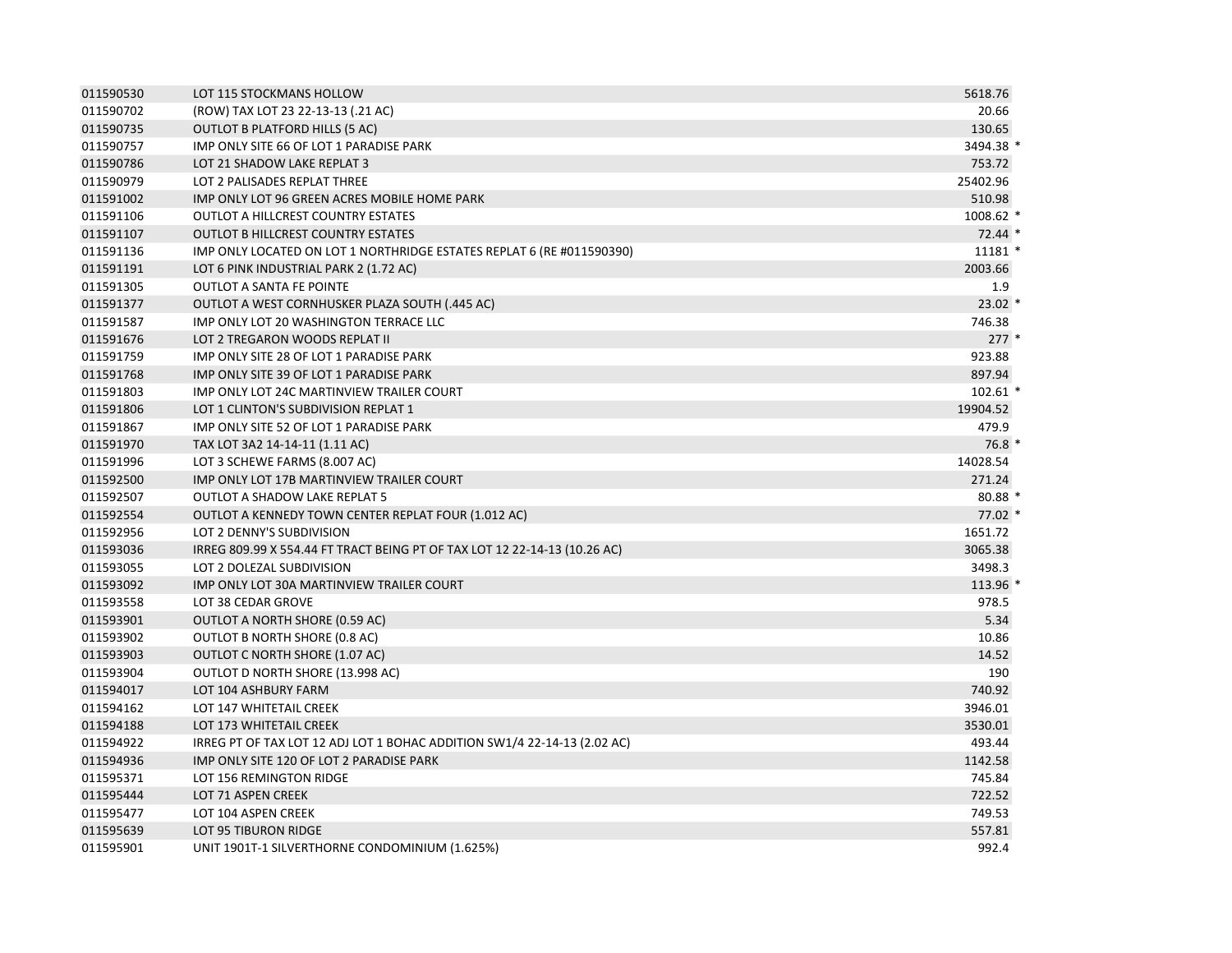| 011596050 | LOT 106 PRAIRIE HILLS                                        | 4641.77  |  |
|-----------|--------------------------------------------------------------|----------|--|
| 011596150 | IMP ONLY LOT 1 TILLER'S 6TH ADDITION (RE 011345640)          | 1854.78  |  |
| 011596551 | LOT 10 SPRING RIDGE                                          | 1037.34  |  |
| 011596552 | LOT 11 SPRING RIDGE                                          | 1037.34  |  |
| 011596557 | LOT 16 SPRING RIDGE                                          | 1037.34  |  |
| 011596652 | <b>LOT 111 SPRING RIDGE</b>                                  | 108.14   |  |
| 011596695 | <b>OUTLOT A SPRING RIDGE</b>                                 | $35.95*$ |  |
| 011596696 | <b>OUTLOT B SPRING RIDGE</b>                                 | 143.09 * |  |
| 011596697 | <b>OUTLOT C SPRING RIDGE</b>                                 | 15.82    |  |
| 011596699 | <b>OUTLOT E SPRING RIDGE</b>                                 | 137.48 * |  |
| 011596853 | LOT 1 WICKS SOUTHPOINTE REPLAT 2                             | 17544.04 |  |
| 011596891 | LOT 338 NORTH SHORE                                          | 2995.66  |  |
| 011597017 | LOT 1 CASTEL'S FIRST ADDITION REPLAT 1 (5.19 AC)             | 2242.8   |  |
| 011597019 | LOT 3 CASTEL'S FIRST ADDITION REPLAT 1 (5.65 AC)             | 865.66   |  |
| 011597735 | LOT 202 ASPEN CREEK                                          | 455.19   |  |
| 011597751 | LOT 218 ASPEN CREEK                                          | 531.76   |  |
| 011597753 | LOT 220 ASPEN CREEK                                          | 531.76   |  |
| 011597839 | LOT 39 ASHBURY CREEK                                         | 488.34   |  |
| 011597888 | <b>OUTLOT A ASHBURY CREEK (.91 AC)</b>                       | 12.16    |  |
| 011597889 | <b>OUTLOT B ASHBURY CREEK</b>                                | 4.22     |  |
| 011597890 | <b>OUTLOT C ASHBURY CREEK (2.44 AC)</b>                      | 32.62    |  |
| 011597892 | <b>OUTLOT E ASHBURY CREEK (2.15 AC)</b>                      | 28.74    |  |
| 011597911 | LOT 244 ASPEN CREEK                                          | 455.19   |  |
| 011597954 | LOT 287 ASPEN CREEK                                          | 455.19   |  |
| 011597988 | LOT 321 ASPEN CREEK                                          | 455.19   |  |
| 011598008 | LOT 341 ASPEN CREEK                                          | 455.19   |  |
| 011598115 | <b>OUTLOT A PEBBLEBROOKE 2</b>                               | 25.5     |  |
| 011598222 | UNIT 2A OUTLAND CROSSING OFFICE CONDOMINIUMS (3.27%)         | 5231.08  |  |
| 011598257 | OUTLOT A ROYAL VIEW APARTMENT COMMUNITY REPLAT 1             | 2.26     |  |
| 011599010 | IRREG N PT TAX LOT 2 25-13-11 (9.2 AC)                       | 697.04   |  |
| 011599059 | PT OUTLOT D SPRING RIDGE ADJ TO LOT 6 SPRING CREEK (0.20 AC) | $6.48*$  |  |
| 011599312 | <b>LOT 2 GARDEN OAKS</b>                                     | 1120.84  |  |
| 011599313 | <b>LOT 3 GARDEN OAKS</b>                                     | 1120.84  |  |
| 011599314 | LOT 4 GARDEN OAKS                                            | 1120.84  |  |
| 011599316 | LOT 6 GARDEN OAKS                                            | 1186.76  |  |
| 011599317 | LOT 7 GARDEN OAKS                                            | 1186.76  |  |
| 011599318 | LOT 8 GARDEN OAKS                                            | 1054.9   |  |
| 011599319 | LOT 9 GARDEN OAKS                                            | 1054.9   |  |
| 011599320 | LOT 10 GARDEN OAKS                                           | 1054.9   |  |
| 011599321 | LOT 11 GARDEN OAKS                                           | 1120.84  |  |
| 011599323 | LOT 13 GARDEN OAKS                                           | 1120.84  |  |
| 011599324 | LOT 14 GARDEN OAKS                                           | 1120.84  |  |
| 011599325 | LOT 15 GARDEN OAKS                                           | 1120.84  |  |
| 011599326 | LOT 16 GARDEN OAKS                                           | 1120.84  |  |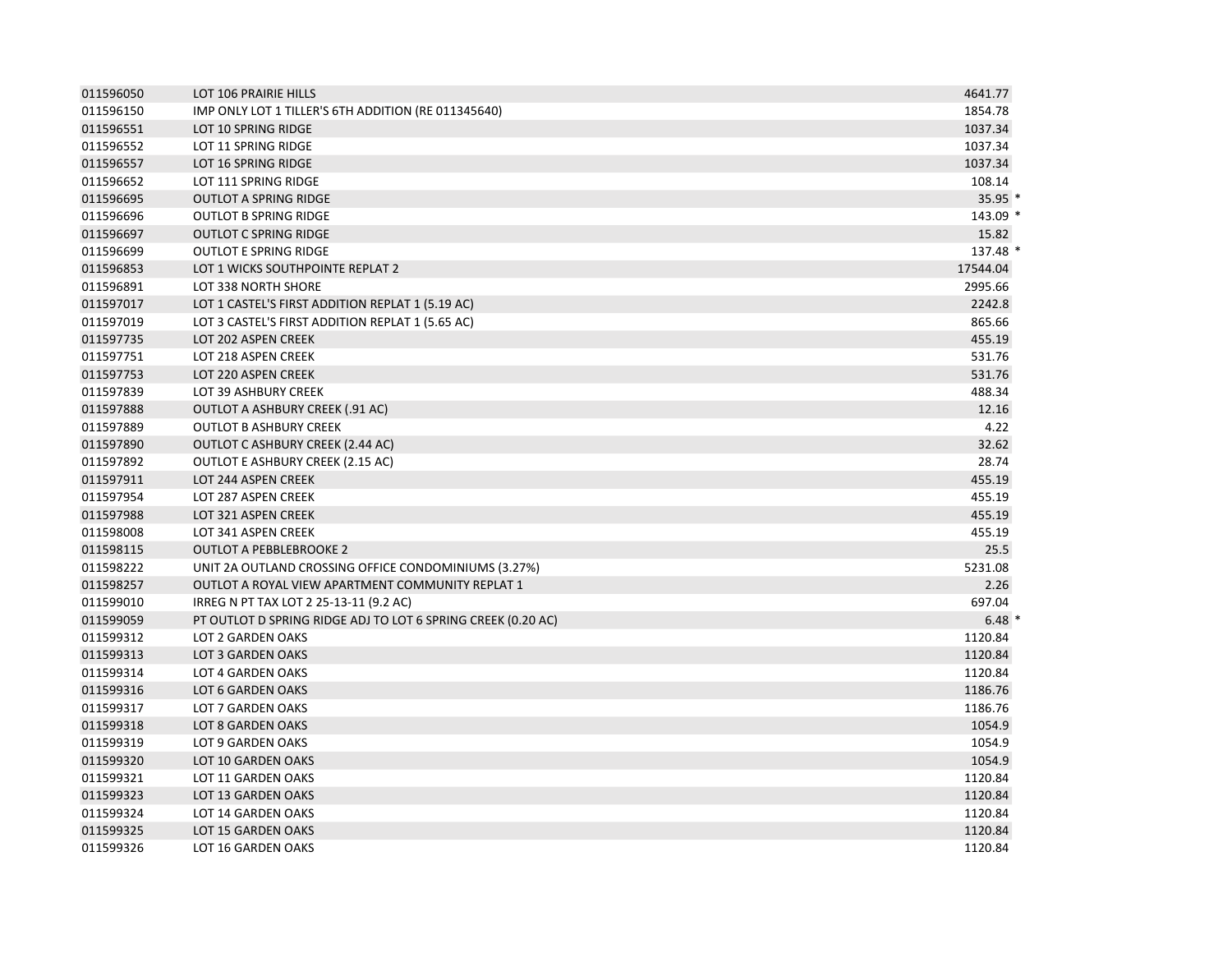| 011599327 | LOT 17 GARDEN OAKS  | 1318.62  |
|-----------|---------------------|----------|
| 011599329 | LOT 19 GARDEN OAKS  | 1318.62  |
| 011599330 | LOT 20 GARDEN OAKS  | 1368.08  |
| 011599334 | LOT 24 GARDEN OAKS  | 2171.54  |
| 011599342 | LOT 32 GARDEN OAKS  | 1368.08  |
| 011599344 | LOT 34 GARDEN OAKS  | 1236.2   |
| 011599346 | LOT 36 GARDEN OAKS  | 1236.2   |
| 011599352 | LOT 42 GARDEN OAKS  | 10520.98 |
| 011599357 | LOT 47 GARDEN OAKS  | 1236.2   |
| 011599360 | LOT 50 GARDEN OAKS  | 939.52   |
| 011599362 | LOT 52 GARDEN OAKS  | 939.52   |
| 011599365 | LOT 55 GARDEN OAKS  | 1021.94  |
| 011599366 | LOT 56 GARDEN OAKS  | 1021.94  |
| 011599367 | LOT 57 GARDEN OAKS  | 939.52   |
| 011599368 | LOT 58 GARDEN OAKS  | 939.52   |
| 011599370 | LOT 60 GARDEN OAKS  | 1021.94  |
| 011599373 | LOT 63 GARDEN OAKS  | 1021.94  |
| 011599385 | LOT 75 GARDEN OAKS  | 1021.94  |
| 011599386 | LOT 76 GARDEN OAKS  | 1021.94  |
| 011599396 | LOT 86 GARDEN OAKS  | 939.52   |
| 011599398 | LOT 88 GARDEN OAKS  | 939.52   |
| 011599399 | LOT 89 GARDEN OAKS  | 1236.2   |
| 011599406 | LOT 96 GARDEN OAKS  | 1021.94  |
| 011599409 | LOT 99 GARDEN OAKS  | 939.52   |
| 011599410 | LOT 100 GARDEN OAKS | 939.52   |
| 011599411 | LOT 101 GARDEN OAKS | 939.52   |
| 011599415 | LOT 105 GARDEN OAKS | 939.52   |
| 011599416 | LOT 106 GARDEN OAKS | 939.52   |
| 011599423 | LOT 113 GARDEN OAKS | 1021.94  |
| 011599429 | LOT 119 GARDEN OAKS | 1021.94  |
| 011599431 | LOT 121 GARDEN OAKS | 939.52   |
| 011599433 | LOT 123 GARDEN OAKS | 939.52   |
| 011599434 | LOT 124 GARDEN OAKS | 939.52   |
| 011599440 | LOT 130 GARDEN OAKS | 939.52   |
| 011599441 | LOT 131 GARDEN OAKS | 939.52   |
| 011599442 | LOT 132 GARDEN OAKS | 939.52   |
| 011599443 | LOT 133 GARDEN OAKS | 939.52   |
| 011599445 | LOT 135 GARDEN OAKS | 939.52   |
| 011599446 | LOT 136 GARDEN OAKS | 939.52   |
| 011599447 | LOT 137 GARDEN OAKS | 939.52   |
| 011599448 | LOT 138 GARDEN OAKS | 939.52   |
| 011599449 | LOT 139 GARDEN OAKS | 939.52   |
| 011599450 | LOT 140 GARDEN OAKS | 939.52   |
| 011599451 | LOT 141 GARDEN OAKS | 939.52   |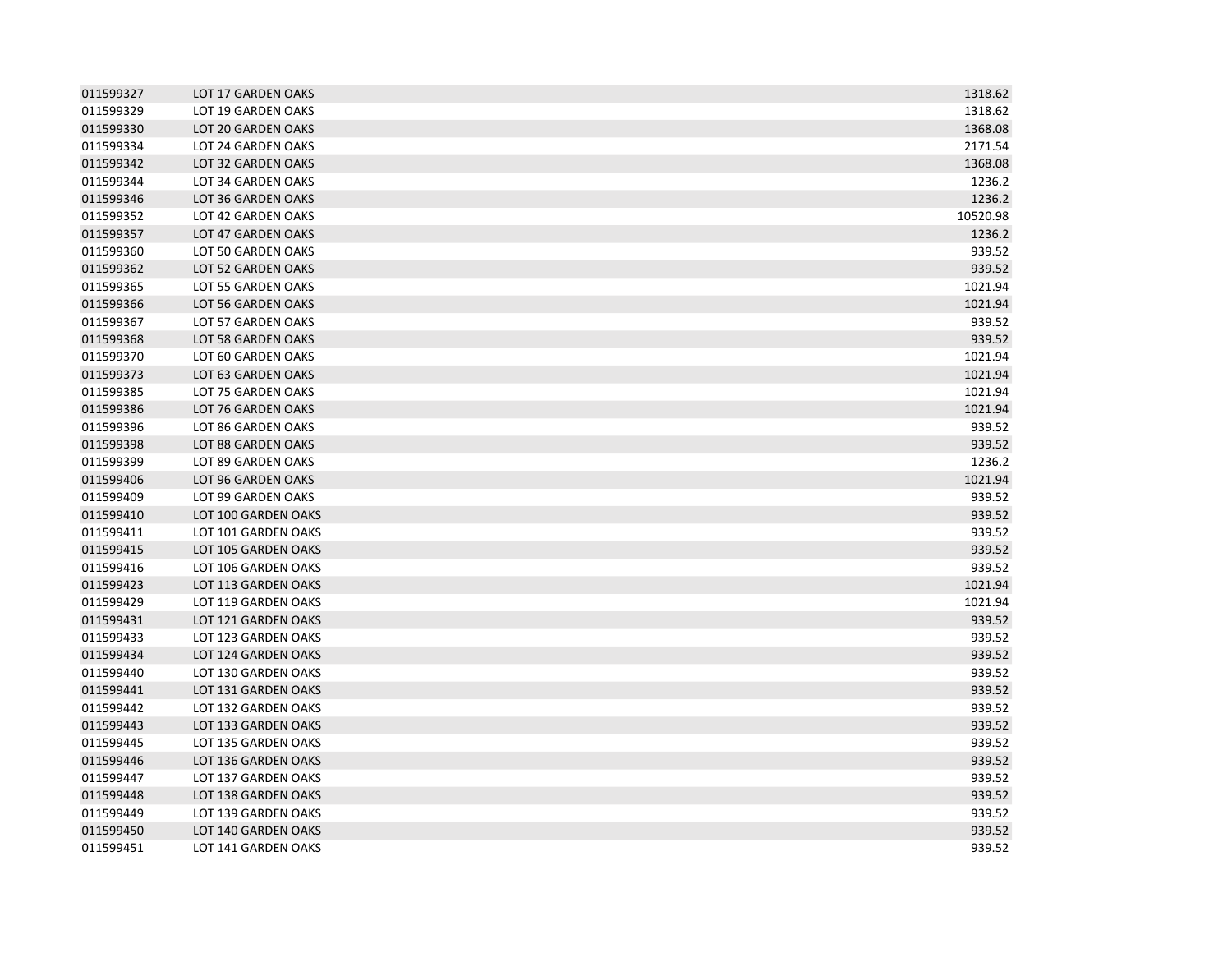| 011599452 | LOT 142 GARDEN OAKS                               | 939.52     |
|-----------|---------------------------------------------------|------------|
| 011599454 | LOT 144 GARDEN OAKS                               | 939.52     |
| 011599455 | LOT 145 GARDEN OAKS                               | 939.52     |
| 011599456 | LOT 146 GARDEN OAKS                               | 939.52     |
| 011599457 | LOT 147 GARDEN OAKS                               | 939.52     |
| 011600040 | LOT 19 SPRINGFIELD PINES REPLAT 1                 | 583.66     |
| 011600404 | IMP ONLY LOT 8 TAX LOT E2 32-13-12                | $41.44*$   |
| 011600770 | LOT 41 LIONS GATE                                 | 699.68     |
| 011600771 | LOT 42 LIONS GATE                                 | 349.84     |
| 011600945 | LOT 213 LIONS GATE (1.576 AC)                     | 19.44      |
| 011600950 | OUTLOT E LIONS GATE (1.189 AC)                    | 29.32      |
| 011600951 | OUTLOT F LIONS GATE (1.246 AC)                    | 30.72      |
| 011600952 | <b>OUTLOT G LIONS GATE</b>                        | 5.82       |
| 011601188 | LOT 197 PEBBLEBROOKE 2 (9.97 AC)                  | 135.64     |
| 011601189 | <b>OUTLOT B PEBBLEBROOKE 2</b>                    | 6.66       |
| 011601190 | <b>OUTLOT C PEBBLEBROOKE 2</b>                    | 8.98       |
| 011601363 | LOT 128 GRANITE FALLS NORTH                       | 362.04     |
| 011601478 | LOT 124 RIVER OAKS                                | 3393.13    |
| 011601551 | PT OUTLOT N RIVER OAKS (0.58 AC) (2 CARDS/OWNERS) | 15.22      |
| 011601566 | (ROW) OUTLOT C SUGAR CREEK ADDITION               | $4.58$ $*$ |
| 011601585 | <b>LOT 11 BRIDGEPORT</b>                          | 1578.18    |
| 011601593 | <b>LOT 19 BRIDGEPORT</b>                          | 802.69     |
| 011601598 | LOT 24 BRIDGEPORT                                 | 505.69     |
| 011601649 | LOT 75 BRIDGEPORT                                 | 1542.8     |
| 011601993 | LOT 8 SHADOW LAKE 2                               | 488.73     |
| 011602017 | LOT 32 SHADOW LAKE 2                              | 568.2      |
| 011602068 | LOT 83 SHADOW LAKE 2                              | 576.14     |
| 011602337 | LOT 143 SOUTHERN POINTE                           | 381.71     |
| 011602834 | LOT 25 THE RESERVE AT SCHRAM POINT                | 614.99     |
| 011602843 | OUTLOT A THE RESERVE AT SCHRAM POINT              | 7.06       |
| 011602844 | <b>OUTLOT B THE RESERVE AT SCHRAM POINT</b>       | 7.24       |
| 011602845 | OUTLOT C THE RESERVE AT SCHRAM POINT              | 4.48       |
| 011602884 | LOT 106 ASHBURY CREEK                             | 324.72     |
| 011602895 | LOT 117 ASHBURY CREEK                             | 286.12     |
| 011602901 | LOT 123 ASHBURY CREEK                             | 217.81     |
| 011602907 | LOT 128 ASHBURY CREEK                             | 172.22     |
| 011602930 | <b>LOT 150 ASHBURY CREEK</b>                      | 169.5      |
| 011602959 | LOT 179 ASHBURY CREEK                             | 201.53     |
| 011602970 | LOT 190 ASHBURY CREEK                             | 175.91     |
| 011602981 | LOT 201 ASHBURY CREEK                             | 162.74     |
| 011602984 | LOT 204 ASHBURY CREEK                             | 168.05     |
| 011603005 | LOT 225 ASHBURY CREEK                             | 172.81     |
| 011603012 | LOT 232 ASHBURY CREEK                             | 178.88     |
| 011603016 | LOT 236 ASHBURY CREEK                             | 172.36     |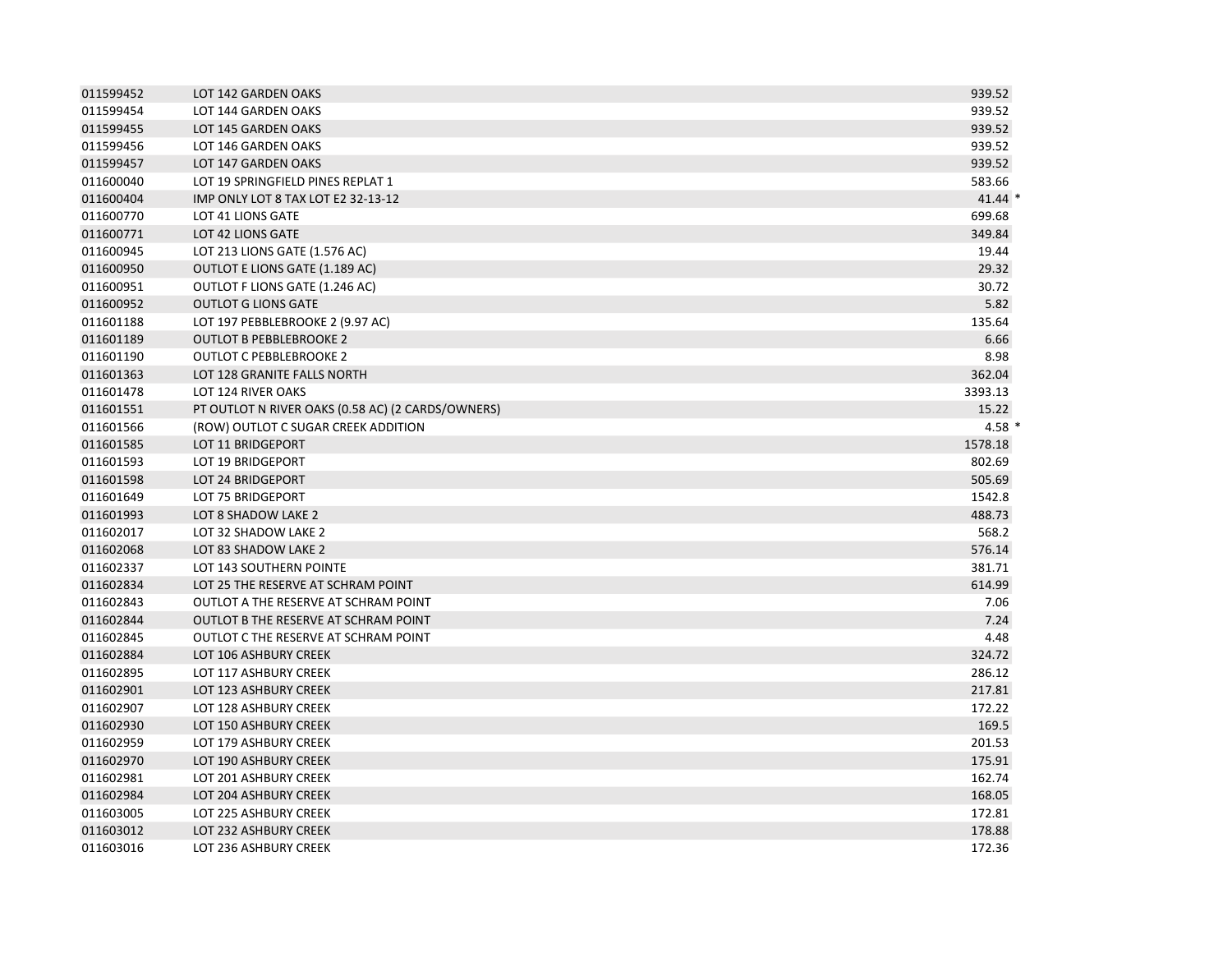| 011603017 | <b>OUTLOT J ASHBURY CREEK</b>                             | 7.8      |
|-----------|-----------------------------------------------------------|----------|
| 011603018 | OUTLOT K ASHBURY CREEK (17.81 AC)                         | 238      |
| 011603020 | <b>OUTLOT L ASHBURY CREEK</b>                             | 9.26     |
| 011603021 | OUTLOT M ASHBURY CREEK (6.99 AC)                          | 93.4     |
| 011603022 | <b>OUTLOT N ASHBURY CREEK</b>                             | 10.76    |
| 011603130 | LOT 36 THE ESTATES AT WYNNWOOD (1.524 AC)                 | 1191.14  |
| 011603408 | LOT 169 GRANITE LAKE                                      | 522.01   |
| 011603419 | LOT 180 GRANITE LAKE                                      | 479.92   |
| 011603420 | LOT 181 GRANITE LAKE                                      | 959.84   |
| 011603436 | LOT 197 GRANITE LAKE                                      | 959.84   |
| 011603478 | LOT 239 GRANITE LAKE                                      | 1044.02  |
| 011604058 | LOT 30 SUMTUR CROSSING                                    | 961.16   |
| 011604064 | LOT 36 SUMTUR CROSSING                                    | 384.47   |
| 011604124 | LOT 96 SUMTUR CROSSING                                    | 768.94   |
| 011604208 | LOT 35 FOUNDERS RIDGE                                     | 183.9    |
| 011604352 | PT LOT 1 KRACL HOPPY ACRES (.16 AC) (2 CARDS/ 2 SECTIONS) | $12.12*$ |
| 011604367 | IMP ONLY LOT 48 GREEN ACRES MOBILE HOME PARK              | 750.1    |
| 011604385 | LOT 1 COCKERILL ADDITION REPLAT I (5.29 AC)               | 278.94   |
| 011604451 | LOT 59 LINCOLN WAY                                        | 325.62   |
| 011604558 | UNIT 6F OUTLAND CROSSING OFFICE CONDOMINIUMS (3.27%)      | 1376.73  |
| 011604564 | LOT 5 HILLS OF ASPEN CREEK                                | 129.13   |
| 011604566 | LOT 7 HILLS OF ASPEN CREEK                                | 129.13   |
| 011604568 | LOT 9 HILLS OF ASPEN CREEK                                | 129.13   |
| 011604572 | LOT 13 HILLS OF ASPEN CREEK                               | 129.13   |
| 011604574 | LOT 15 HILLS OF ASPEN CREEK                               | 129.13   |
| 011604575 | LOT 16 HILLS OF ASPEN CREEK                               | 129.13   |
| 011604583 | LOT 24 HILLS OF ASPEN CREEK                               | 129.13   |
| 011604584 | LOT 25 HILLS OF ASPEN CREEK                               | 129.13   |
| 011604600 | LOT 41 HILLS OF ASPEN CREEK                               | 129.13   |
| 011604606 | LOT 47 HILLS OF ASPEN CREEK                               | 129.13   |
| 011604608 | LOT 49 HILLS OF ASPEN CREEK                               | 129.13   |
| 011604610 | LOT 51 HILLS OF ASPEN CREEK                               | 129.13   |
| 011604611 | LOT 52 HILLS OF ASPEN CREEK                               | 129.13   |
| 011604612 | LOT 53 HILLS OF ASPEN CREEK                               | 129.13   |
| 011604613 | LOT 54 HILLS OF ASPEN CREEK                               | 129.13   |
| 011604614 | LOT 55 HILLS OF ASPEN CREEK                               | 129.13   |
| 011604618 | LOT 59 HILLS OF ASPEN CREEK                               | 129.13   |
| 011604620 | LOT 61 HILLS OF ASPEN CREEK                               | 129.13   |
| 011604622 | LOT 63 HILLS OF ASPEN CREEK                               | 129.13   |
| 011604632 | LOT 73 HILLS OF ASPEN CREEK                               | 129.13   |
| 011604634 | LOT 75 HILLS OF ASPEN CREEK                               | 129.13   |
| 011604637 | LOT 78 HILLS OF ASPEN CREEK                               | 129.13   |
| 011604640 | LOT 81 HILLS OF ASPEN CREEK                               | 129.13   |
| 011604642 | LOT 83 HILLS OF ASPEN CREEK                               | 129.13   |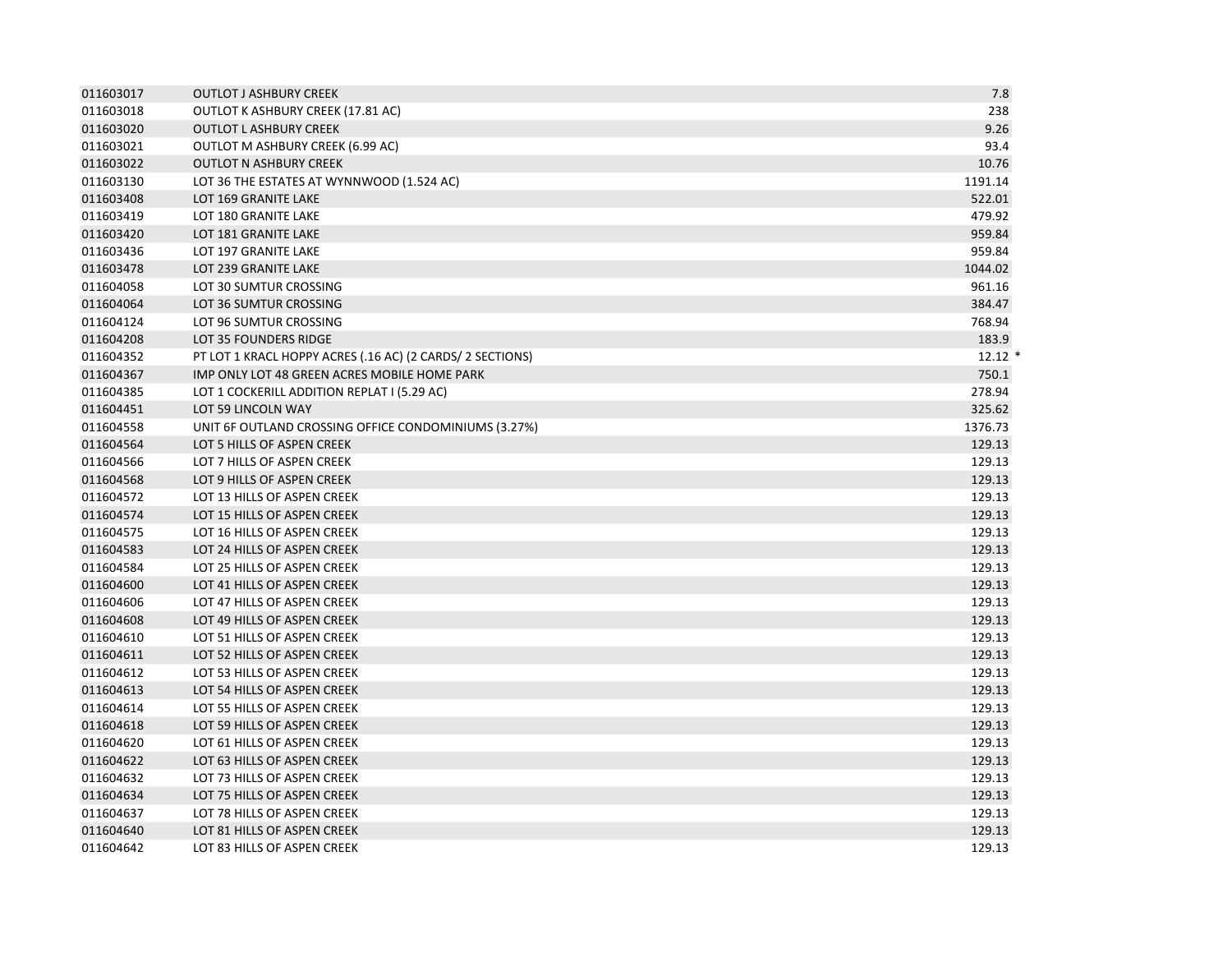| 011604646 | LOT 87 HILLS OF ASPEN CREEK                                                                   | 129.13  |
|-----------|-----------------------------------------------------------------------------------------------|---------|
| 011604661 | LOT 102 HILLS OF ASPEN CREEK                                                                  | 129.13  |
| 011604662 | LOT 103 HILLS OF ASPEN CREEK                                                                  | 129.13  |
| 011604668 | LOT 109 HILLS OF ASPEN CREEK                                                                  | 129.13  |
| 011604670 | LOT 111 HILLS OF ASPEN CREEK                                                                  | 129.13  |
| 011604671 | LOT 112 HILLS OF ASPEN CREEK                                                                  | 129.13  |
| 011604674 | LOT 115 HILLS OF ASPEN CREEK                                                                  | 129.13  |
| 011604675 | LOT 116 HILLS OF ASPEN CREEK                                                                  | 129.13  |
| 011604676 | LOT 117 HILLS OF ASPEN CREEK                                                                  | 129.13  |
| 011604677 | LOT 118 HILLS OF ASPEN CREEK                                                                  | 129.13  |
| 011604678 | LOT 119 HILLS OF ASPEN CREEK                                                                  | 129.13  |
| 011604680 | LOT 121 HILLS OF ASPEN CREEK                                                                  | 129.13  |
| 011604681 | LOT 122 HILLS OF ASPEN CREEK                                                                  | 129.13  |
| 011604683 | LOT 124 HILLS OF ASPEN CREEK                                                                  | 129.13  |
| 011604686 | LOT 127 HILLS OF ASPEN CREEK                                                                  | 129.13  |
| 011604688 | LOT 129 HILLS OF ASPEN CREEK                                                                  | 129.13  |
| 011604691 | LOT 132 HILLS OF ASPEN CREEK                                                                  | 129.13  |
| 011604692 | LOT 133 HILLS OF ASPEN CREEK                                                                  | 129.13  |
| 011604693 | LOT 134 HILLS OF ASPEN CREEK                                                                  | 129.13  |
| 011604694 | LOT 135 HILLS OF ASPEN CREEK                                                                  | 129.13  |
| 011604695 | LOT 136 HILLS OF ASPEN CREEK                                                                  | 129.13  |
| 011604699 | LOT 140 HILLS OF ASPEN CREEK                                                                  | 129.13  |
| 011604705 | LOT 146 HILLS OF ASPEN CREEK                                                                  | 129.13  |
| 011604707 | LOT 148 HILLS OF ASPEN CREEK                                                                  | 129.13  |
| 011604710 | LOT 151 HILLS OF ASPEN CREEK                                                                  | 129.13  |
| 011604711 | LOT 152 HILLS OF ASPEN CREEK                                                                  | 129.13  |
| 011604714 | LOT 155 HILLS OF ASPEN CREEK                                                                  | 129.13  |
| 011604717 | LOT 158 HILLS OF ASPEN CREEK                                                                  | 129.13  |
| 011604827 | OUTLOT A HILLS OF ASPEN CREEK (1.05 AC)                                                       | 7.09    |
| 011604828 | OUTLOT B HILLS OF ASPEN CREEK (1.51 AC)                                                       | 10.19   |
| 011604829 | OUTLOT C HILLS OF ASPEN CREEK (7.27 AC)                                                       | 49.09   |
| 011604830 | OUTLOT D HILLS OF ASPEN CREEK (0.65 AC)                                                       | 4.39    |
| 011604831 | OUTLOT E HILLS OF ASPEN CREEK (0.85 AC)                                                       | 5.74    |
| 011605183 | LOT 246 GRANITE LAKE                                                                          | 522.01  |
| 011605866 | LOT 2 ASHBURY HILLS                                                                           | 652.84  |
| 011605871 | LOT 7 ASHBURY HILLS                                                                           | 652.84  |
| 011605890 | LOT 26 ASHBURY HILLS                                                                          | 652.84  |
| 011605896 | LOT 32 ASHBURY HILLS                                                                          | 652.84  |
| 011606009 | LOT 131 ASHBURY HILLS                                                                         | 326.42  |
| 011606011 | LOT 133 ASHBURY HILLS                                                                         | 326.42  |
| 011606012 | LOT 134 ASHBURY HILLS                                                                         | 326.42  |
| 011606339 | PREG NE1/4 NE1/4 & VAC 108TH ST ADJ EXC IRREG EASTERLY .89 AC & EXC~ ROW 29-14-12 (35.96 AC)~ | 1376.82 |
| 011606407 | LOT 360 ASPEN CREEK (1.101 AC)                                                                | 122.4   |
| 011606408 | LOT 361 ASPEN CREEK (1.104 AC)                                                                | 135.8   |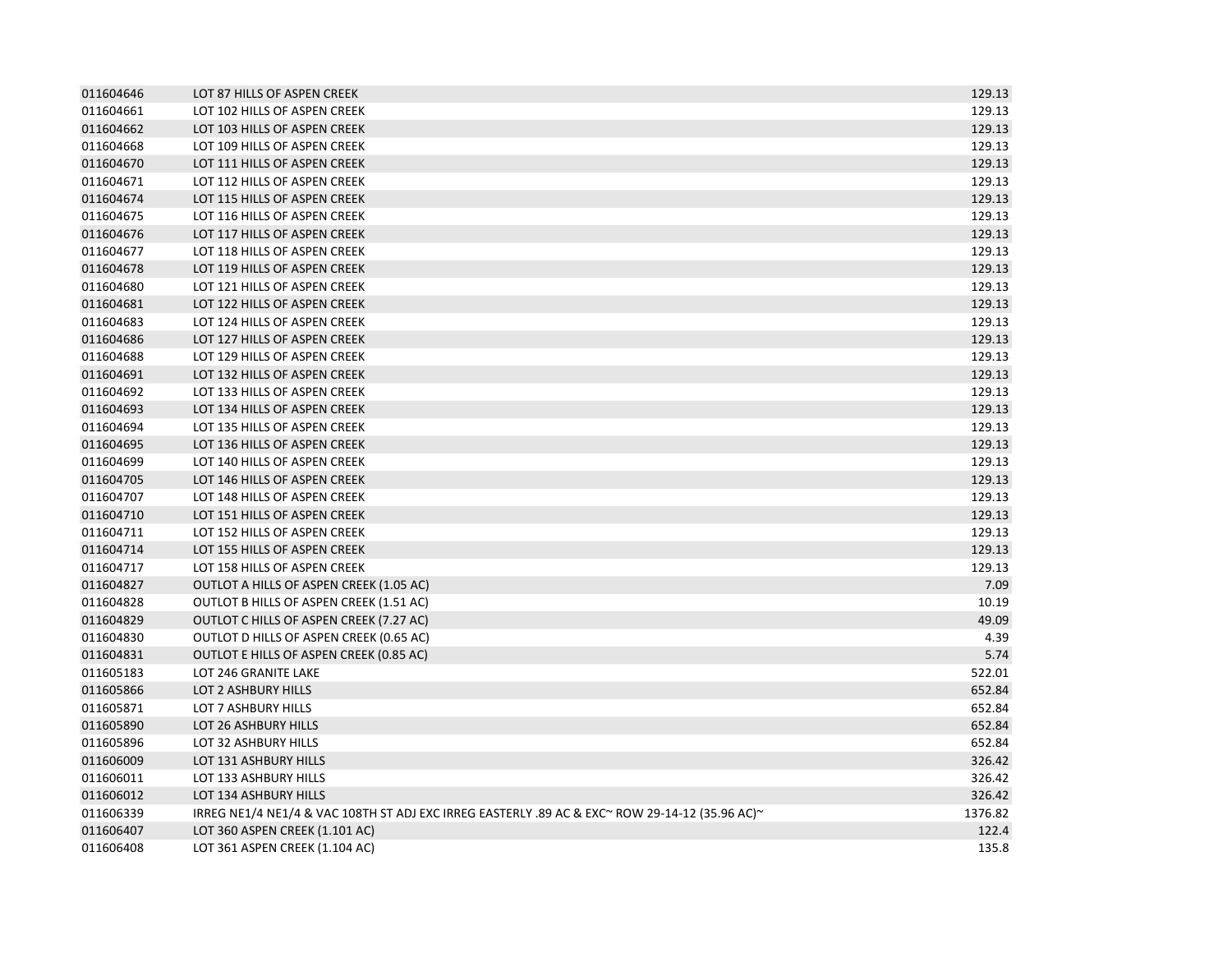| 011606409 | LOT 362 ASPEN CREEK (1.105 AC)                                 | 150.78         |
|-----------|----------------------------------------------------------------|----------------|
| 011606410 | LOT 363 ASPEN CREEK (1.105 AC)                                 | 157.16         |
| 011606411 | OUTLOT R ASPEN CREEK (1.824 AC)                                | 203.08         |
| 011606622 | PT LOT 198 RIVER OAKS                                          | 115.2          |
| 011606668 | PT OUTLOT O RIVER OAKS (2.24 AC)                               | 58.62          |
| 011606669 | PT OUTLOT O RIVER OAKS (1.178 AC)                              | 30.82          |
| 011606670 | OUTLOT P RIVER OAKS (2.268 AC)                                 | 59.34          |
| 011606897 | LOT 179 REMINGTON WEST                                         | 16.79          |
| 011606956 | <b>OUTLOT A REMINGTON WEST (1.642 AC)</b>                      | 23.08          |
| 011606958 | OUTLOT C REMINGTON WEST (0.497 AC)                             | $\overline{7}$ |
| 011606959 | OUTLOT D REMINGTON WEST (0.069 AC)                             | 0.98           |
| 011607037 | W1/2 SW1/4 EXC PT FOR SID 337 & EXC ROW (1.62 AC)              | 150            |
| 011607038 | IRREG SOUTHWESTERLY 1.36 AC W1/2 SW1/4 32-14-11 (1.36 AC)      | 189.56         |
| 011607129 | LOT 240 RIVER OAKS                                             | 31.7           |
| 011607177 | LOT 283 RIVER OAKS                                             | 31.74          |
| 011607178 | OUTLOT Q RIVER OAKS (1.268 AC)                                 | 33.18          |
| 011607179 | OUTLOT R RIVER OAKS (1.998 AC)                                 | 52.28          |
| 011607184 | LOT 2 HILLS OF ASPEN CREEK REPLAT 1                            | 154.25         |
| 011607185 | LOT 3 HILLS OF ASPEN CREEK REPLAT 1                            | 154.25         |
| 011607188 | LOT 6 HILLS OF ASPEN CREEK REPLAT 1                            | 154.24         |
| 011607202 | LOT 20 HILLS OF ASPEN CREEK REPLAT 1                           | 154.24         |
| 011607238 | LOT 56 HILLS OF ASPEN CREEK REPLAT 1                           | 154.24         |
| 011607239 | OUTLOT A HILLS OF ASPEN CREEK REPLAT 1 (0.55 AC)               | 3.71           |
| 011607240 | OUTLOT B HILLS OF ASPEN CREEK REPLAT 1 (1.75 AC)               | 11.81          |
| 011607241 | OUTLOT C HILLS OF ASPEN CREEK REPLAT 1 (0.85 AC)               | 5.74           |
| 011607823 | TAX LOT 14 W OF HWY 75 3-13-13 (3.11 AC)                       | 357.06         |
| 011607874 | LOT 1 BLOCK 12, FIRST ADDITION TO THE RANDOLPH PLACE REPLAT 4  | 442.32         |
| 011607893 | LOT 3 RIVER OAKS REPLAT 6                                      | 460.82         |
| 011607896 | LOT 6 RIVER OAKS REPLAT 6                                      | 460.82         |
| 011607897 | LOT 7 RIVER OAKS REPLAT 6                                      | 460.82         |
| 011607919 | LOT 4 RIVER OAKS REPLAT 5                                      | 31.7           |
| 011607929 | LOT 14 RIVER OAKS REPLAT 5                                     | 31.74          |
| 011608170 | LOT 1 HILLCREST REPLAT V                                       | 117.28         |
| 011608171 | LOT 2 HILLCREST REPLAT V                                       | 117.28         |
| 011608172 | LOT 3 HILLCREST REPLAT V                                       | 117.28         |
| 011608173 | LOT 4 HILLCREST REPLAT V                                       | 117.28         |
| 011608174 | LOT 5 HILLCREST REPLAT V                                       | 117.28         |
| 011608175 | LOT 6 HILLCREST REPLAT V                                       | 117.28         |
| 011608176 | LOT 7 HILLCREST REPLAT V                                       | 117.28         |
| 011608177 | LOT 8 HILLCREST REPLAT V                                       | 1110.46        |
| 011608184 | NORTHWESTERLY PT TAX LOTS 8 & 9 1-12-10 (19.68 AC)             | 1060.88        |
| 011608206 | VAC 108TH ST ADJ TO OULOT F GRANITE FALLS NORTH EXC PT FOR SID | 5.46           |
| 011608400 | LOT 1 K & G ADDITION                                           | 142.13         |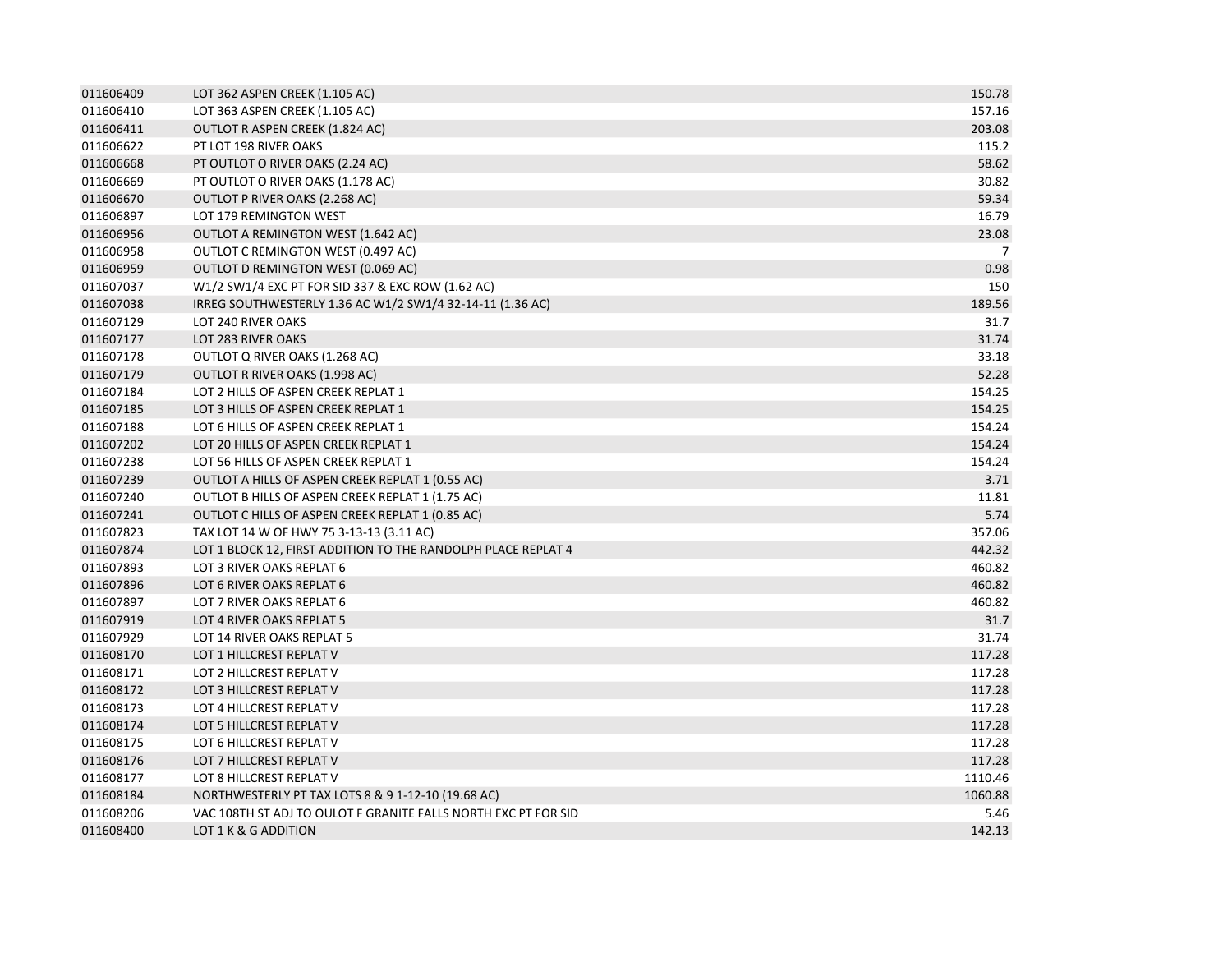## Special Assessments Interest Through March 7, 2022 Only Deliquent Payments Are Eligible For Sale

| PARCEL#   | <b>LEGAL DESCRIPTION</b>                                                                      | <b>TOTAL DUE</b> | <b>NEXT PMT</b> |
|-----------|-----------------------------------------------------------------------------------------------|------------------|-----------------|
| 010354417 | LOT 14 HIGHVIEW ADDITION TO SPRINGFIELD                                                       | 310.04 4         |                 |
| 010357971 | LOT 15 BLOCK 5 GOOD LUCK ADDITION                                                             | 458.46 1         |                 |
| 010357971 | LOT 15 BLOCK 5 GOOD LUCK ADDITION                                                             | 263.42 1         |                 |
| 010360670 | LOT 34 CHANDLER HILLS                                                                         | 458.46 1         |                 |
| 010360670 | LOT 34 CHANDLER HILLS                                                                         | 263.42 1         |                 |
| 010363564 | LOT 267 CHANDLER HILLS                                                                        | 967.85 1         |                 |
| 010375074 | LOT 15 BLOCK 2 GOOD LUCK ADDITION & VAC ALLEY ADJ                                             | 662.22 1         |                 |
| 010375074 | LOT 15 BLOCK 2 GOOD LUCK ADDITION & VAC ALLEY ADJ                                             | 737.59 1         |                 |
| 010381511 | LOT 32 1ST ADDITION TO BOSANEK'S ORCHARD HEIGHTS                                              | 356.58 1         |                 |
| 010387455 | LOT 37, EX N 106', REEVES ADDITION                                                            | 1324.43 1        |                 |
| 010387455 | LOT 37, EX N 106', REEVES ADDITION                                                            | 948.33 1         |                 |
| 010387455 | LOT 37, EX N 106', REEVES ADDITION                                                            | 272.15 1         |                 |
| 010387455 | LOT 37, EX N 106', REEVES ADDITION                                                            | 474.16 1         |                 |
| 010387455 | LOT 37, EX N 106', REEVES ADDITION                                                            | 324.51 1         |                 |
| 010387455 | LOT 37, EX N 106', REEVES ADDITION                                                            | 179 1            |                 |
| 010387455 | LOT 37, EX N 106', REEVES ADDITION                                                            | 542.84 1         |                 |
| 010422609 | LOT 10 BLOCK 2 HIGH VIEW ESTATES                                                              | 356.58 1         |                 |
| 010430040 | LOT 35D PLEASANT HILL OR MARTIN'S SUBDIVISION                                                 | 263.42 1         |                 |
| 010434798 | LOT 47 FARBER ADDITION                                                                        | 1053.7 1         |                 |
| 010444149 | LOT 20 LAWRE ADDITION #2                                                                      | 263.42 1         |                 |
| 010448438 | LOT 22 SVOBODA'S ADDITION                                                                     | 662.22 1         |                 |
| 010448438 | LOT 22 SVOBODA'S ADDITION                                                                     | 1053.7 1         |                 |
| 010449760 | LOT 6 TILLER'S 4TH ADDITION                                                                   | 2139.47 1        |                 |
| 010473726 | LOT 4 KOHL SUBDIVISION                                                                        | 707.59 1         |                 |
| 010474536 | LOT 16 HILLSIDE SUBDIVISION 9A                                                                | 662.22 1         |                 |
| 010474536 | LOT 16 HILLSIDE SUBDIVISION 9A                                                                | 474.16 1         |                 |
| 010474536 | LOT 16 HILLSIDE SUBDIVISION 9A                                                                | 272.15 1         |                 |
| 010474536 | LOT 16 HILLSIDE SUBDIVISION 9A                                                                | 474.16 1         |                 |
| 010474536 | LOT 16 HILLSIDE SUBDIVISION 9A                                                                | 1233.13 1        |                 |
| 010474536 | LOT 16 HILLSIDE SUBDIVISION 9A                                                                | 179 1            |                 |
| 010474536 | LOT 16 HILLSIDE SUBDIVISION 9A                                                                | 2035.64 1        |                 |
| 010512357 | LOTS 7-16 INC BLOCK 6 FIRST ADDITION TO RANDOLPH PLACE TO SOUTH OMAHA & 1/2 VAC ALLEY         | 168.53 1         |                 |
| 010512616 | S1/2 LOTS 1 & 2 BLOCK 12 FIRST ADDITION TO RANDOLPH PLACE TO SOUTH OMAHA & N1/2 VAC ALLEY ADJ | 560.34 1         |                 |
| 010513094 | LOTS 6 & 7 BLOCK 10 FIRST ADDITION TO RANDOLPH PLACE TO SOUTH OMAHA                           | 272.15 1         |                 |
| 010513094 | LOTS 6 & 7 BLOCK 10 FIRST ADDITION TO RANDOLPH PLACE TO SOUTH OMAHA                           | 474.16 1         |                 |
| 010513094 | LOTS 6 & 7 BLOCK 10 FIRST ADDITION TO RANDOLPH PLACE TO SOUTH OMAHA                           | 778.82 1         |                 |
| 010513094 | LOTS 6 & 7 BLOCK 10 FIRST ADDITION TO RANDOLPH PLACE TO SOUTH OMAHA                           | 298.33 1         |                 |
| 010513094 | LOTS 6 & 7 BLOCK 10 FIRST ADDITION TO RANDOLPH PLACE TO SOUTH OMAHA                           | 203.56 1         |                 |
| 010517502 | LOTS 17 & 18 BLOCK 1 WELLINGTON HEIGHTS                                                       | 474.16 1         |                 |
| 010526846 | LOT 6 LEONARD ALTSTADT SUBDIVISION                                                            | 1171.61 1        |                 |
| 010537821 | LOT 65 SOUTH WOODS                                                                            | 579.53 1         |                 |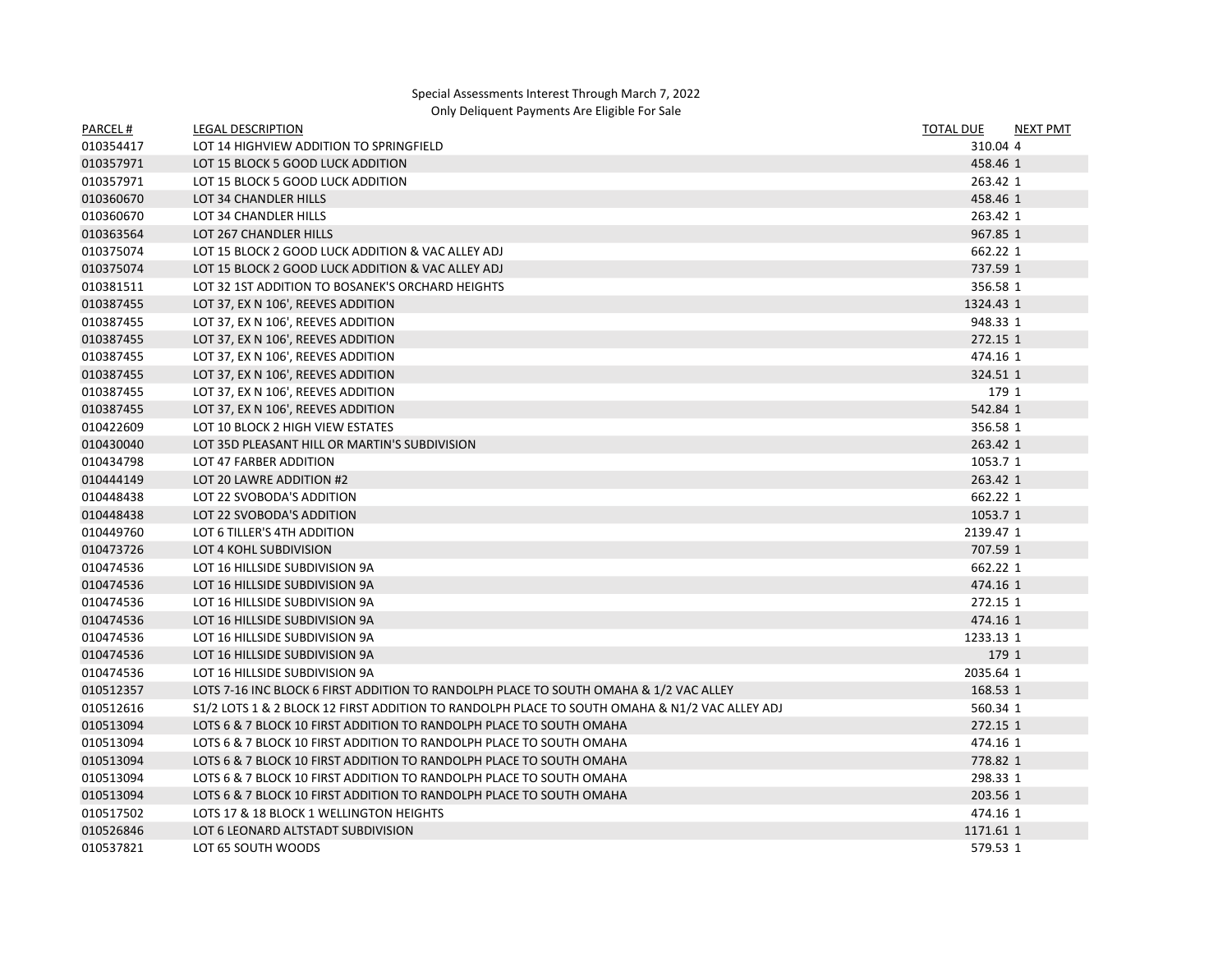| 010538941 | LOT 7 ROSE DALE HEIGHTS NO 1                                                              | 356.58 1    |
|-----------|-------------------------------------------------------------------------------------------|-------------|
| 010542574 | LOTS 5 & 6 BLOCK 12 FIRST ADDITION TO RANDOLPH PLACE TO SOUTH OMAHA & N 1/2 VAC ALLEY ADJ | 1069.73 1   |
| 010542574 | LOTS 5 & 6 BLOCK 12 FIRST ADDITION TO RANDOLPH PLACE TO SOUTH OMAHA & N 1/2 VAC ALLEY ADJ | 263.42 1    |
| 010543961 | LOT 3 & N 1/2 LOT 28 BLOCK 1 RANDOLPH PLACE & ALL VAC ALLEY BETWEEN                       | 1069.73 1   |
| 010543961 | LOT 3 & N 1/2 LOT 28 BLOCK 1 RANDOLPH PLACE & ALL VAC ALLEY BETWEEN                       | 658.56 1    |
| 010543961 | LOT 3 & N 1/2 LOT 28 BLOCK 1 RANDOLPH PLACE & ALL VAC ALLEY BETWEEN                       | 263.42 1    |
| 010551425 | LOT 30 GOLDEN HILLS                                                                       | 368.79 1    |
| 010607676 | LOT 12 EXC E 10 FT BLOCK 304 BELLEVUE                                                     | 381.01 1    |
| 010613064 | TAX LOT 1B 15-13-13 (3.68 AC)                                                             | 1069.73 1   |
| 010613064 | TAX LOT 1B 15-13-13 (3.68 AC)                                                             | 1317.12 1   |
| 010622624 | LOTS 7 & 8 BLOCK 95 BELLEVUE                                                              | 579.53 1    |
| 010622748 | LOT 6 BLOCK 67 BELLEVUE & S 33 FT VAC CEMETERY AVE                                        | 1158.41 1   |
| 010623248 | LOT 1 EXC N 10 FT BLOCK 281 BELLEVUE                                                      | 356.58 1    |
| 010633480 | LOT 116 LEAWOOD OAKS                                                                      | 560.34 1    |
| 010634835 | LOTS 10 & 11 BLOCK 205 BELLEVUE                                                           | 1120.67 1   |
| 010634835 | LOTS 10 & 11 BLOCK 205 BELLEVUE                                                           | 263.42 1    |
| 010634835 | LOTS 10 & 11 BLOCK 205 BELLEVUE                                                           | 263.42 1    |
| 010634835 | LOTS 10 & 11 BLOCK 205 BELLEVUE                                                           | 194.7 1     |
| 010744800 | OUTLOT E QUAIL CREEK (2.246 AC)                                                           | 662.22 1    |
| 010744800 | OUTLOT E QUAIL CREEK (2.246 AC)                                                           | 948.33 1    |
| 010744800 | OUTLOT E QUAIL CREEK (2.246 AC)                                                           | 519.21 1    |
| 010744800 | OUTLOT E QUAIL CREEK (2.246 AC)                                                           | 179 1       |
| 010744800 | OUTLOT E QUAIL CREEK (2.246 AC)                                                           | 203.56 1    |
| 010749853 | LOT 1B1 BUTTERFIELDS SUBDIVISION                                                          | 194.7 1     |
| 010930817 | LOT 5 WALK-A-PONY ADDITION & VAC 13TH AVE                                                 | 3452.58 1   |
| 010969322 | LOT 8A ARMOURDALE                                                                         | 173.76 1    |
| 010969322 | LOT 8A ARMOURDALE                                                                         | 15731.03 1  |
| 011012803 | LOT 124 TWO SPRINGS                                                                       | 263.42 1    |
| 011046872 | LOT 382E1 SUN VALLEY                                                                      | 263.42 1    |
| 011070005 | LOT 12 AVERY HILLS                                                                        | 560.34 1    |
| 011136987 | LOT 2A GREGG ROAD PLACE REPLAT I                                                          | 272.15 1    |
| 011166835 | LOT 96 TWO SPRINGS REPLAT I                                                               | 168.53 1    |
| 011176091 | LOT 3 CAPEHART SQUARE                                                                     | 254.7 1     |
| 011219688 | LOT 77 OAKRIDGE                                                                           | 254.7 1     |
| 011225742 | IMP ONLY LOT 8B MARTINVIEW TRAILER COURT                                                  | 303.02 1    |
| 011276371 | LOT 46 LYMAN HYLANDS (1.06 AC)                                                            | 9461.98 3   |
| 011309989 | LOT 21 SOUTHERN OAKS                                                                      | 458.46 1    |
| 011335211 | OUTLOT A WOLF CREEK (8.65AC)                                                              | 579.53 1    |
| 011577254 | LOT 4 BARTAK ADDITION                                                                     | 1630.07 1   |
| 011577254 | LOT 4 BARTAK ADDITION                                                                     | 1369.81 1   |
| 011587744 | LOT 1 PARADISE PARK                                                                       | 968248.51 1 |
| 011587745 | LOT 2 PARADISE PARK                                                                       | 968248.51 1 |
| 011587746 | LOT 3 PARADISE PARK EXC PT TO CITY OF BELLEVUE                                            | 968248.51 1 |
| 011590801 | LOT 1 ZIMMERMAN'S SECOND ADDITION                                                         | 19071.05 1  |